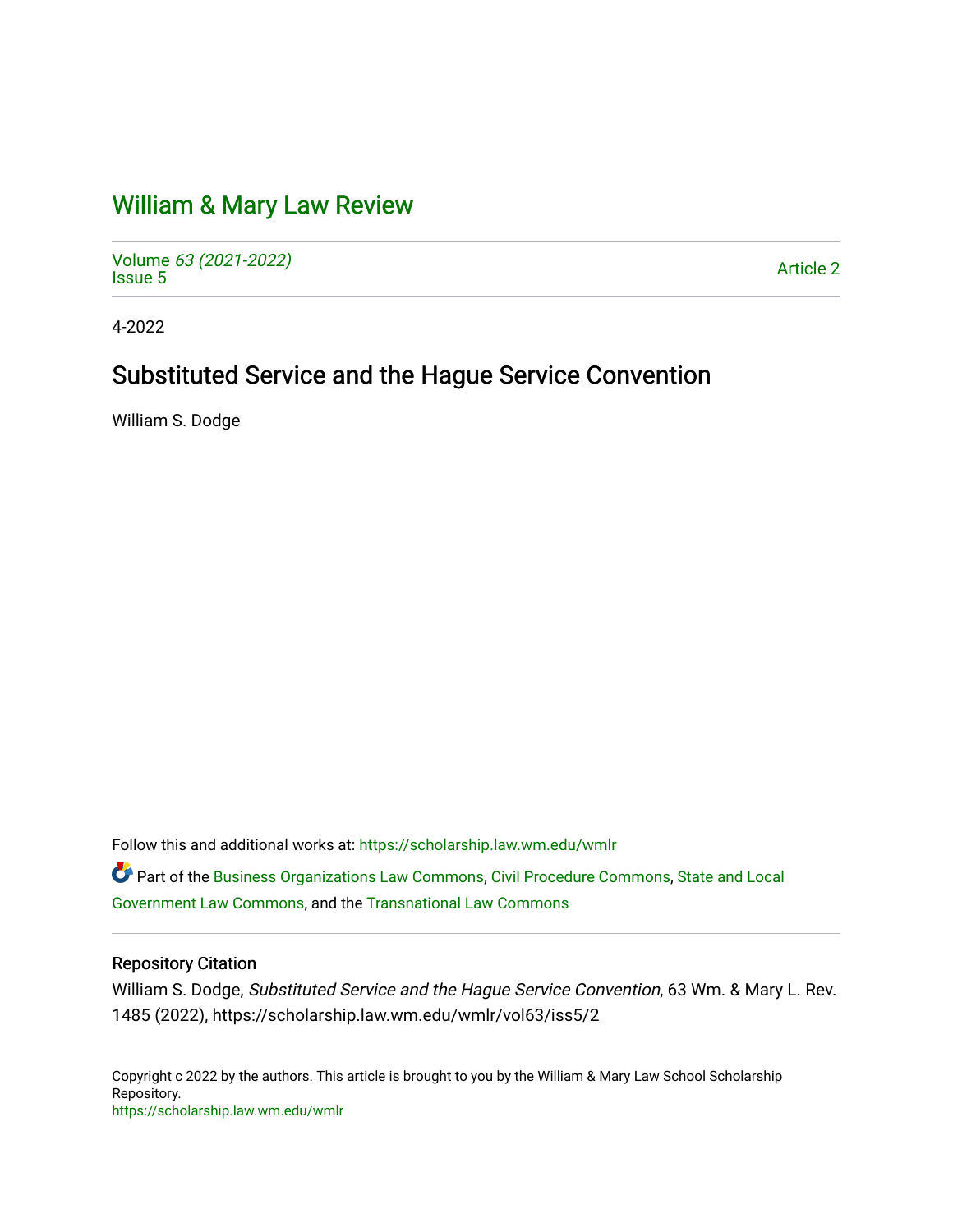# William & Mary Law Review

| VOLUME 63 |  |
|-----------|--|
|-----------|--|

No. 5, 2022

### SUBSTITUTED SERVICE AND THE HAGUE SERVICE **CONVENTION**

### WILLIAM S. DODGE<sup>\*</sup>

#### **ABSTRACT**

*State law plays a surprisingly large role in transnational litigation, and how it defines the applicability of the Hague Service Convention is an important example. In* Volkswagenwerk Aktiengesellschaft v. Schlunk*, the U.S. Supreme Court held that the Convention does not apply when, under state law, service of process is made within the United States. In* Schlunk*, Illinois law permitted substituted service on the U.S. subsidiary of a foreign parent company, so the Convention did not apply. This Article looks at substituted service under state law today and when it permits avoidance of the Hague Convention. The Article focuses on two kinds of*

<sup>\*</sup> Martin Luther King, Jr. Professor of Law and John D. Ayer Chair in Business Law, University of California, Davis, School of Law. This paper could not have been written without the outstanding research assistance of Joshua O'Brien who carefully examined the statutes and cases in each of the fifty states. My thanks also to Pamela Bookman, Hannah Buxbaum, John Coyle, Robin Effron, Ted Folkman, Maggie Gardner, Alyssa King, and Aaron Simowitz for their comments, suggestions, and insights.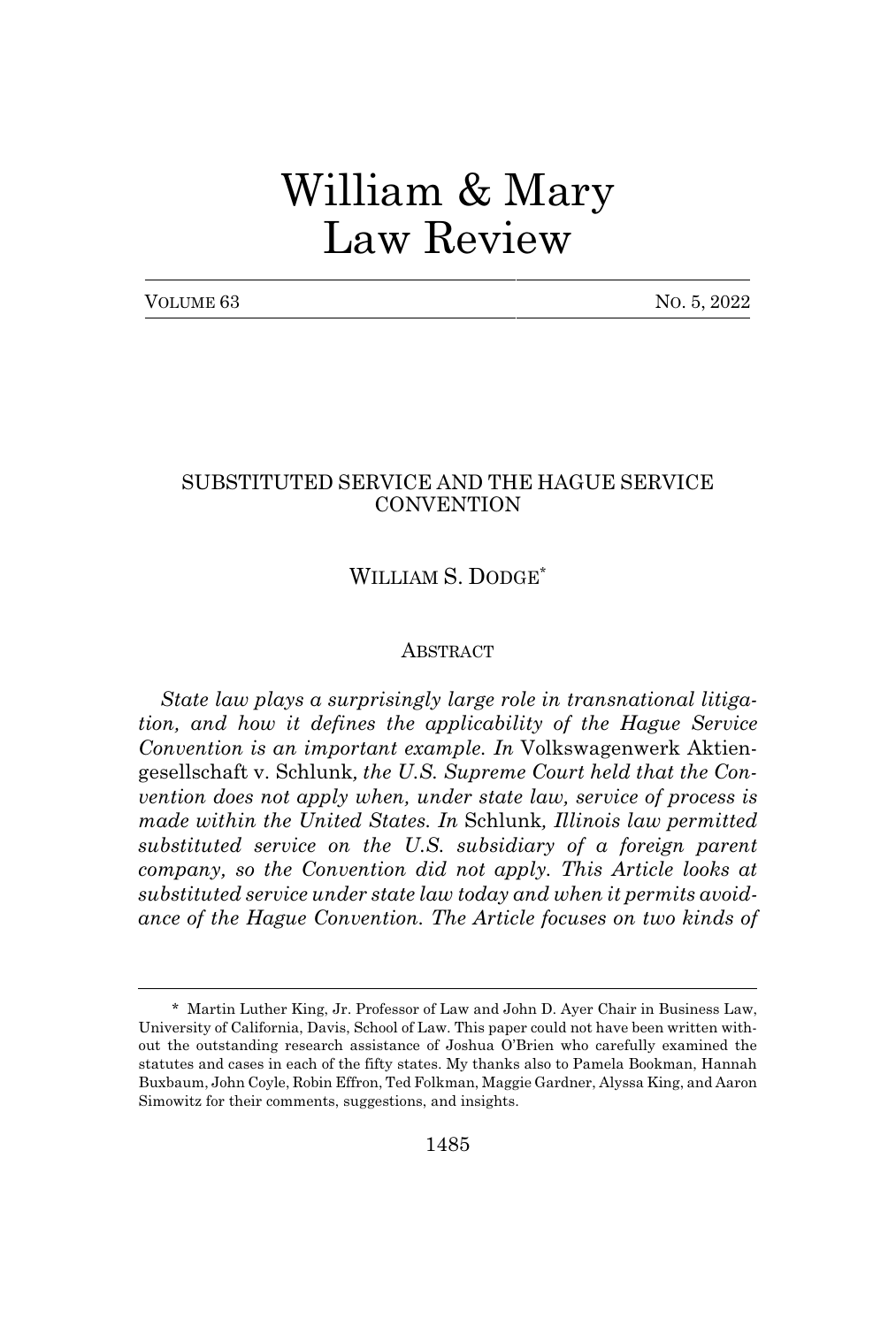*substituted service that many states permit: (1) substituted service on affiliated companies; and (2) substituted service on state officials.*

*The Article argues that states should liberalize their rules for substituted service on affiliated companies by focusing on whether service on the affiliate provides adequate notice to the defendant rather than on whether there are grounds to pierce the corporate veil, as many states currently do. The Article further argues that when substituted service is made on a state official, the Due Process Clauses require that a copy of the service be sent abroad, making the Hague Convention applicable.*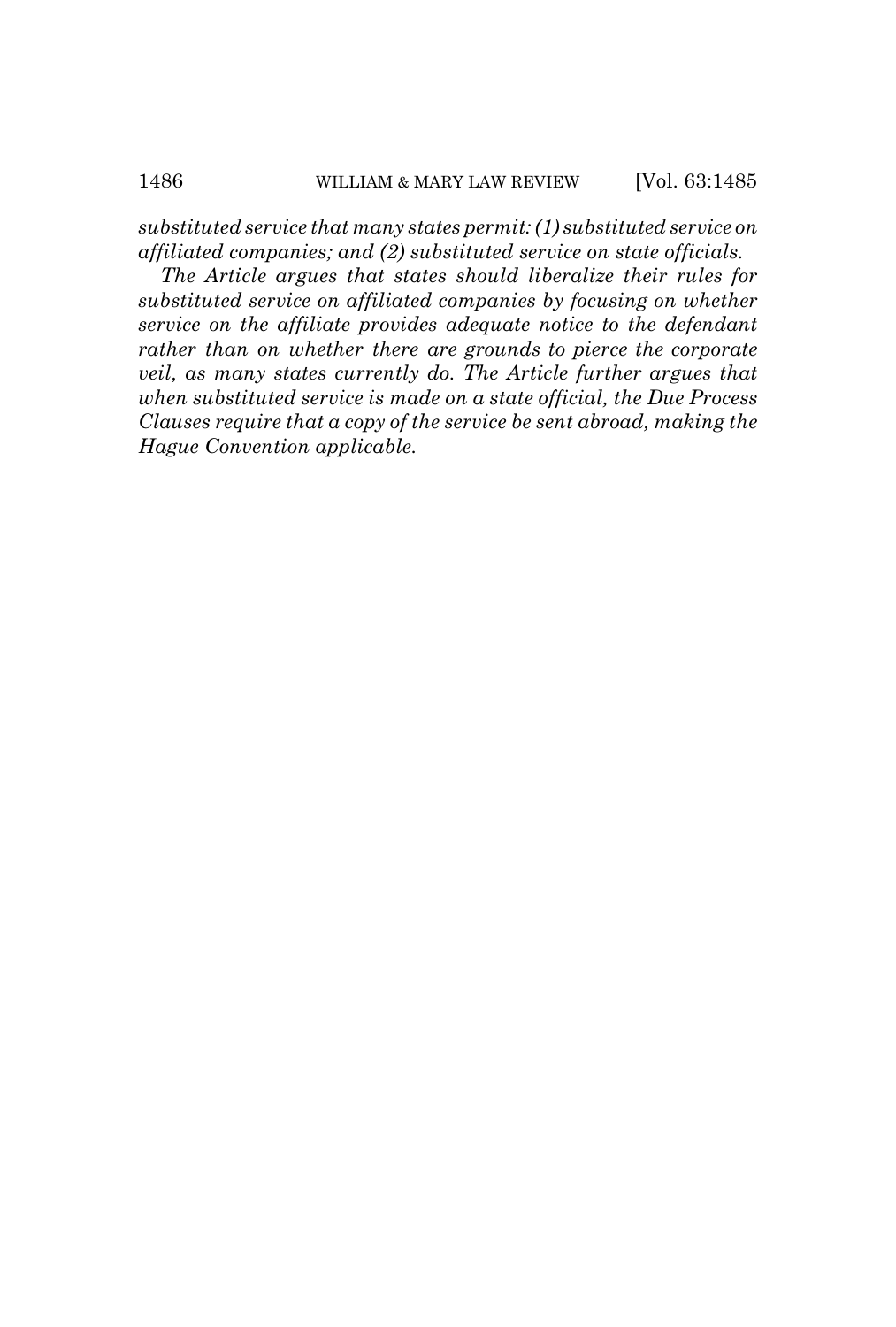### TABLE OF CONTENTS

| INTRODUCTION $\ldots \ldots \ldots \ldots \ldots \ldots \ldots \ldots \ldots \ldots \ldots \ldots 1488$ |  |
|---------------------------------------------------------------------------------------------------------|--|
|                                                                                                         |  |
| II. NOTICE UNDER THE DUE PROCESS CLAUSES 1494                                                           |  |
| III. SUBSTITUTED SERVICE ON AFFILIATED COMPANIES 1498                                                   |  |
| IV. SUBSTITUTED SERVICE ON STATE OFFICIALS  1506                                                        |  |
|                                                                                                         |  |
|                                                                                                         |  |
|                                                                                                         |  |
|                                                                                                         |  |
|                                                                                                         |  |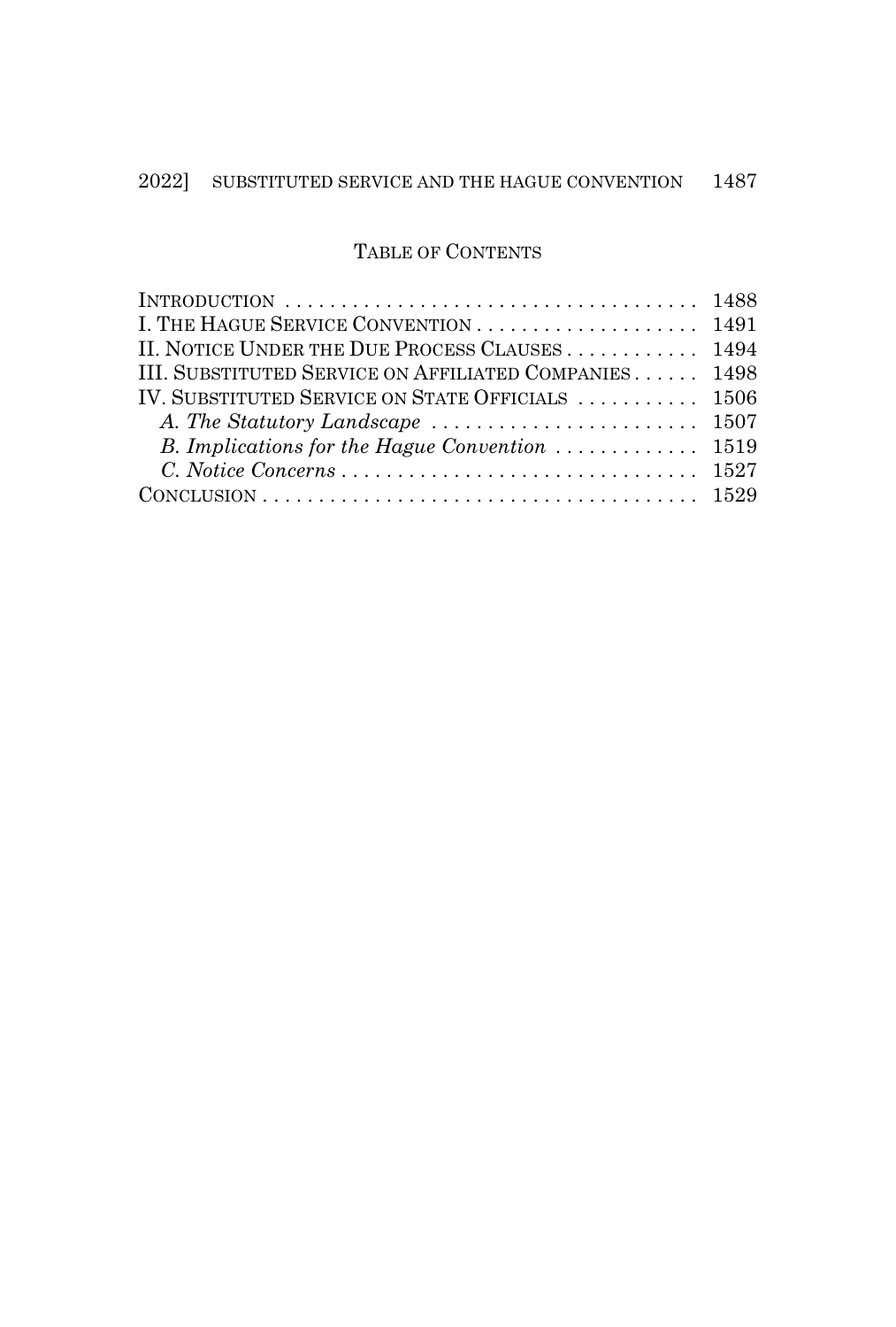#### INTRODUCTION

First year courses in Civil Procedure typically focus on the Federal Rules of Civil Procedure and related federal doctrines and statutes. But state law plays an important role in civil litigation, including transnational litigation, even in federal courts. Under the *Erie* doctrine, for example, state law governs the conflict of laws and the enforcement of foreign judgments.<sup>1</sup> The Federal Rules expressly incorporate state rules on personal jurisdiction.<sup>2</sup> The same is true for service of process, including service on defendants located abroad. Although Federal Rule 4(f) governs service in a foreign country,<sup>3</sup> Federal Rule 4(e)(1) alternatively permits service within the United States by "following state law for serving a summons in an action brought in courts of general jurisdiction in the state where the district court is located or where service is made."4 As this Article discusses, state statutes on substituted service often permit service within the state even when the defendant is located abroad.<sup>5</sup>

When a foreign defendant is located in a country that has joined the Hague Service Convention, an additional set of rules and procedures come into play.<sup>6</sup> This treaty interacts with state law in two

<sup>1.</sup> *See* Klaxon Co. v. Stentor Elec. Mfg. Co., 313 U.S. 487, 496 (1941) (holding that federal courts exercising diversity jurisdiction must apply state conflicts rules); DeJoria v. Maghreb Petroleum Expl., S.A., 804 F.3d 373, 378 (5th Cir. 2015) (holding that state law governs the enforcement of foreign-country judgments); *see also* RESTATEMENT (FOURTH) OF THE FOREIGN RELATIONS LAW OF THE UNITED STATES § 481 reporters' note 1 (AM. L. INST. 2018) (discussing law governing enforcement of foreign-country judgments).

<sup>2.</sup> *See* FED.R.CIV.P. 4(k)(1)(A) (establishing personal jurisdiction over a defendant "who is subject to the jurisdiction of a court of general jurisdiction in the state where the district court is located").

<sup>3.</sup> Rule 4(f) applies to service on individuals, but Rule 4(h)(2) extends most of its provisions to corporations.

<sup>4.</sup> Although Rule  $4(e)(1)$  applies to service on individuals, Rule  $4(h)(1)(A)$  extends its provisions to corporations.

<sup>5.</sup> *See infra* Parts III-IV.

<sup>6.</sup> Convention on the Service Abroad of Judicial and Extrajudicial Documents in Civil or Commercial Matters, opened for signature Nov. 15, 1965, 20 U.S.T. 361, 658 U.N.T.S. 163 [hereinafter Hague Service Convention]. In addition to the United States, seventy-eight countries are currently parties to the Hague Service Convention, including Brazil, Canada, China, France, Germany, India, Ireland, Italy, Japan, South Korea, Mexico, Switzerland, and the United Kingdom, which is to say, most of the United States' largest trading partners. *See Status Table: Convention of 15 November 1965 on the Service Abroad of Judicial and Extrajudicial Documents in Civil or Commercial Matters*, HCCH(June 17, 2021), https://www.hcch.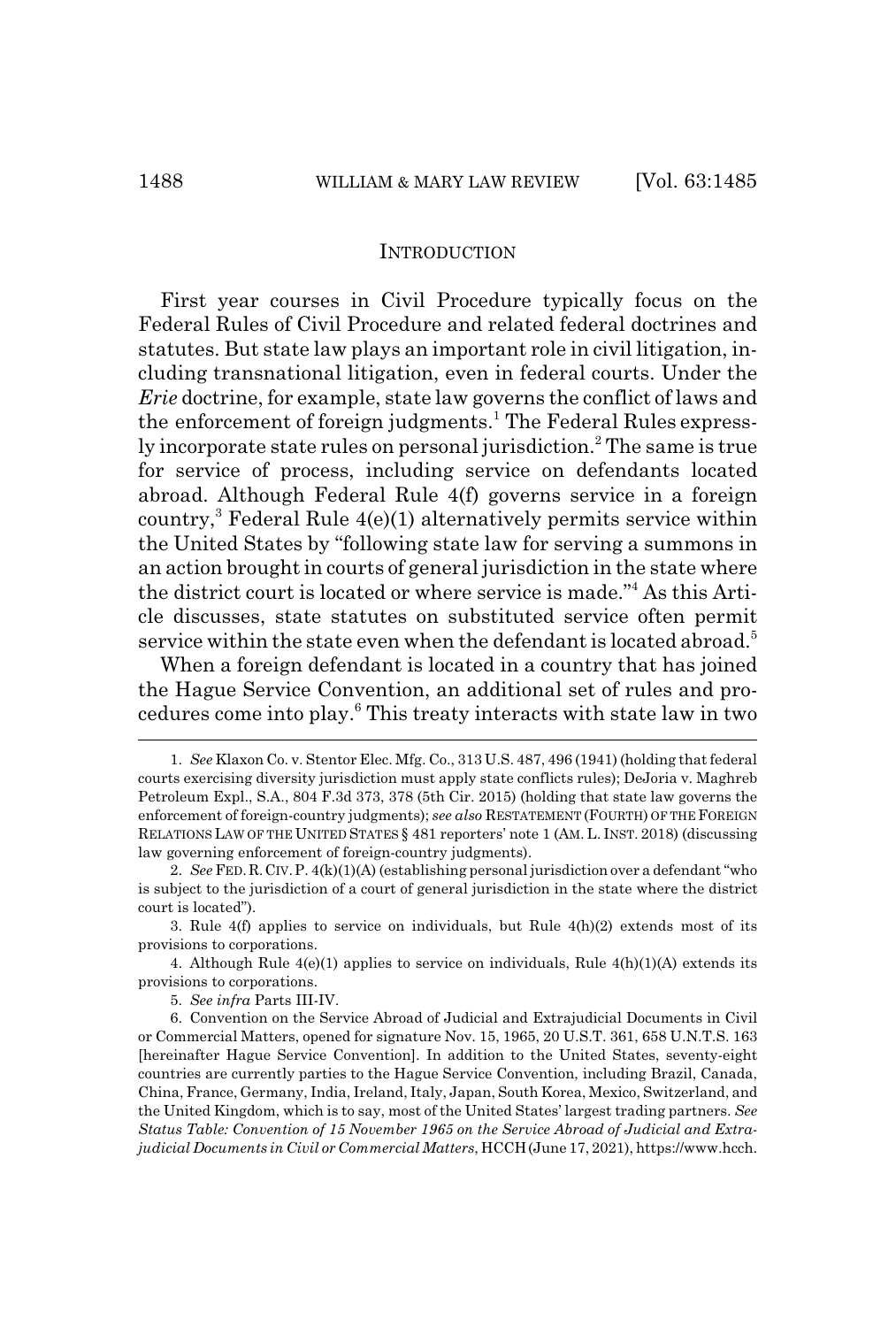important ways. On the one hand, as the U.S. Supreme Court held in *Volkswagenwerk Aktiengesellschaft v. Schlunk*, the Convention "pre-empts inconsistent methods of service prescribed by state law in all cases to which it applies."7 But on the other hand, state law defines the applicability of the Convention. By its terms, the Convention applies only "where there is occasion to transmit a judicial or extrajudicial document for service abroad."<sup>8</sup> The Supreme Court held that this question turns on "the internal law of the forum state."9 In *Schlunk*, Illinois law provided that a foreign parent company could be served by substituted service on its U.S. subsidiary.<sup>10</sup> Because service on the foreign company's agent was completed within the United States, there was no occasion to transmit documents for service abroad, and the Convention did not apply.<sup>11</sup>

This Article contributes to the growing literature on the role of state law in transnational litigation<sup>12</sup> by examining substituted service under state law today and when it allows parties to avoid the Hague Service Convention.13 The Article focuses on two kinds of substituted service. The first is the kind found in *Schlunk*, service on an affiliated U.S. company as an involuntary agent of the foreign

net/en/instruments/conventions/status-table/?cid=17 [https://perma.cc/9DPD-EZ4G] [hereinafter *Status Table*]. For an overview of the Convention, see GEORGE A. BERMANN, WILLIAM S. DODGE & DONALD EARL CHILDRESS III, TRANSNATIONAL LITIGATION IN A NUTSHELL 297-303 (2d ed. 2021).

<sup>7. 486</sup> U.S. 694, 699 (1988).

<sup>8.</sup> Hague Service Convention, *supra* note 6, art. 1.

<sup>9.</sup> *Schlunk*, 486 U.S. at 700.

<sup>10.</sup> *Id.* at 706.

<sup>11.</sup> *Id.* at 707-08.

<sup>12.</sup> *See, e.g.*, Kevin D. Benish, Note, Pennoyer*'s Ghost: Consent, Registration Statutes, and General Jurisdiction After* Daimler AG v. Bauman, 90 N.Y.U. L. REV. 1609 (2015); John F. Coyle, *The Canons of Construction for Choice-of-Law Clauses*, 92 WASH. L. REV. 631 (2017); William S. Dodge, *Presumptions Against Extraterritoriality in State Law*, 53 U.C. DAVIS L. REV. 1389 (2020); Christopher A. Whytock, Donald Earl Childress III & Michael D. Ramsey, *After* Kiobel*—International Human Rights Litigation in State Courts and Under State Law*, 3 U.C. IRVINE L. REV. 1 (2013).

<sup>13.</sup> It is also possible for the parties to the contract to avoid the Hague Convention by appointing an agent for service of process in the United States or by waiving formal service of process under state law, as the California Supreme Court recently held. *See* Rockefeller Tech. Invs. (Asia) VII v. Changzhou SinoType Tech. Co., 460 P.3d 764, 776 (Cal. 2020), *cert. denied*, 141 S. Ct. 374 (2020). For an excellent discussion of these issues, see John F. Coyle, Robin J. Effron & Maggie Gardner, *Contracting Around the Hague Service Convention*, 53 U.C. DAVIS L. REV. ONLINE 53 (2019).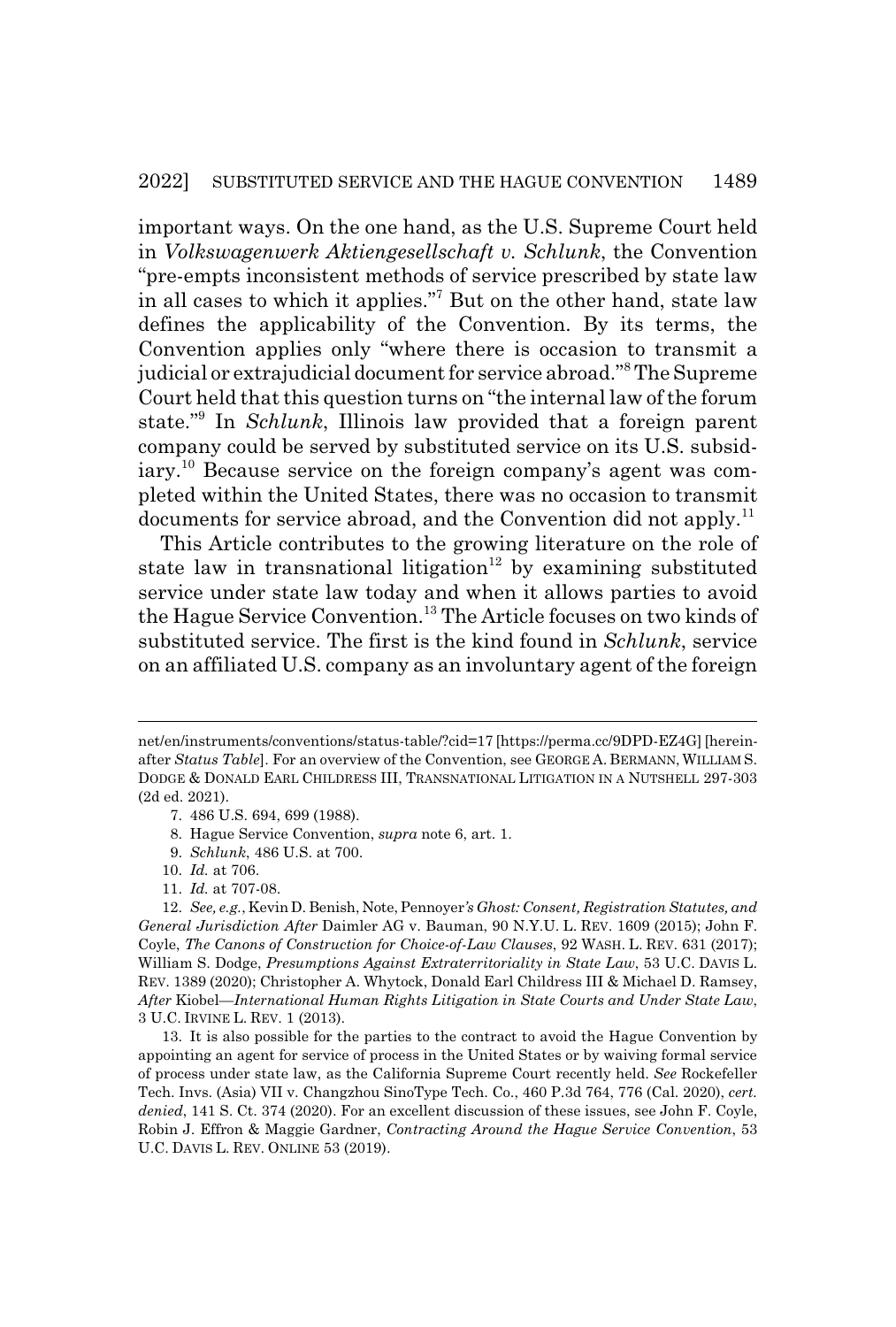defendant.<sup>14</sup> Most states that have considered the question allow the use of affiliated companies as involuntary agents for service only when there are grounds for piercing the corporate veil.<sup>15</sup> But courts in important states like California, Illinois, and Massachusetts have followed more liberal approaches that focus on whether the defendant is likely to receive notice.<sup>16</sup>

The second kind of substituted service involves service on a state official—typically, the secretary of state—as an agent of the foreign corporation.17 Statutes authorizing such service usually require either the state official or the plaintiff to send a copy of the process to the defendant, and many courts have held that such a requirement to transmit documents abroad makes the Hague Service Convention applicable.18 Some courts, however, have interpreted such statutes to provide that service is complete when the state official is served, making the Convention inapplicable.19 These decisions are problematic both because they replicate the practice of *notification au parquet* that the Convention aimed to eliminate<sup>20</sup> and because they raise questions of constitutionally adequate notice. $21$ 

Part I begins with an overview of the Hague Service Convention, its interpretation in *Schlunk*, and the rules that govern service of process in state and federal courts. Part II reviews the due process requirements of adequate notice articulated in *Mullane v. Central Hanover Bank & Trust Co.*22 and considers their implications for substituted service. Part III reviews state laws permitting substituted service on affiliated companies as involuntary agents. It argues that veil piercing is too restrictive a test for determining whether an affiliated company should be deemed an agent for

18. *See infra* notes 123, 129, 134, 139, 141-60 and accompanying text.

<sup>14.</sup> In corporate law, companies may be affiliated in a number of different ways. Most of the cases considered below involved service on a subsidiary as an involuntary agent of a parent company. This Article uses the term "affiliated companies" rather than "subsidiary" because it is possible that service on a company other than a subsidiary might provide constitutionally adequate notice. By the same token, it is also possible that service on a subsidiary might be constitutionally inadequate.

<sup>15.</sup> *See infra* notes 83-88 and accompanying text.

<sup>16.</sup> *See infra* notes 91-108 and accompanying text.

<sup>17.</sup> *See infra* Part IV.

<sup>19.</sup> *See infra* notes 161-84 and accompanying text.

<sup>20.</sup> *See infra* notes 195-202 and accompanying text.

<sup>21.</sup> *See infra* notes 203-07 and accompanying text.

<sup>22. 339</sup> U.S. 306, 313-15 (1950).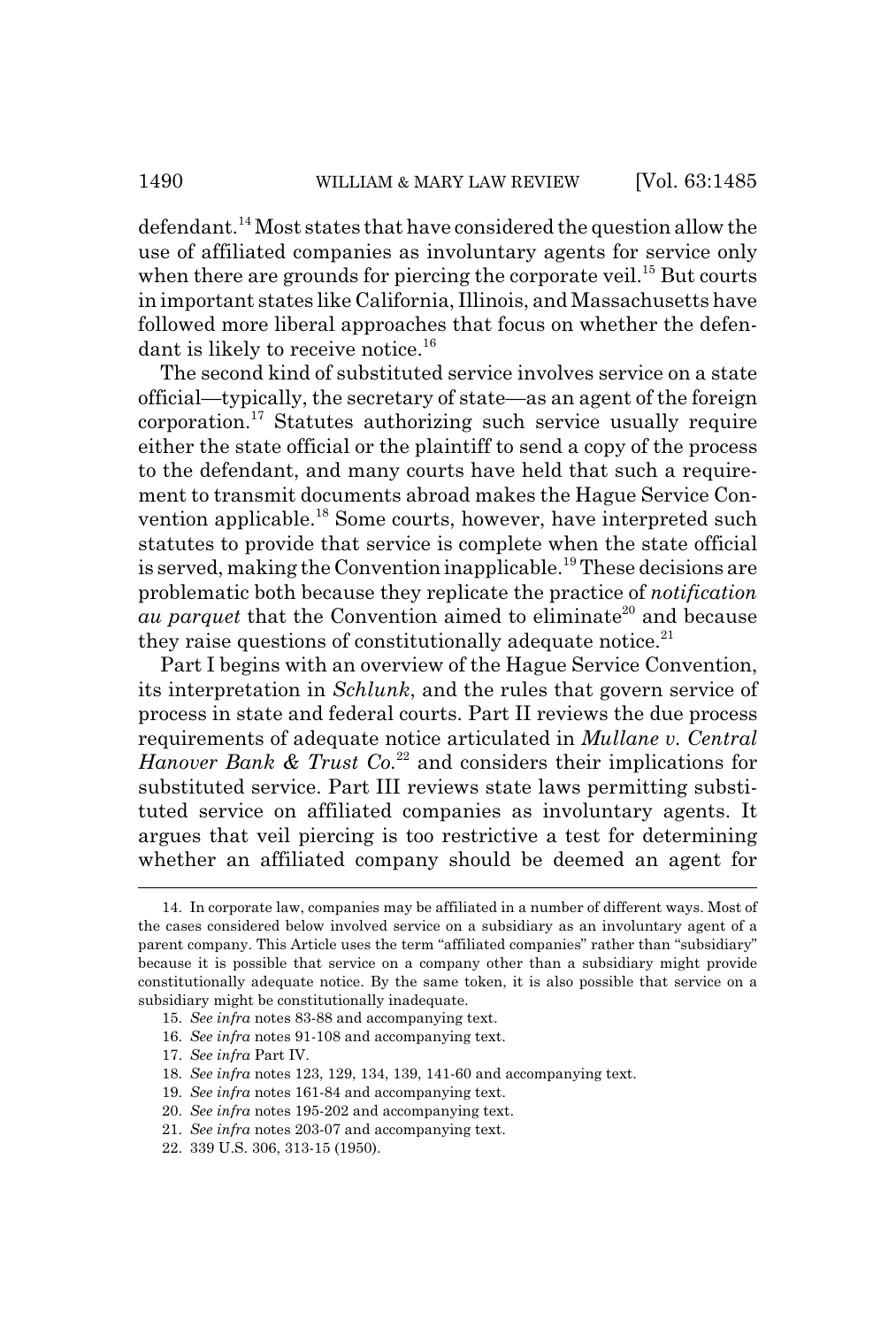service of process and that courts should focus instead on whether service on the U.S. affiliate will provide constitutionally adequate notice to the foreign defendant. Part IV turns to state laws permitting substituted service on state officials. It argues that the Due Process Clauses require either the state official or the plaintiff to transmit a copy of the process to the foreign defendant even when state law does not, making the Convention applicable in all such cases. Part V briefly concludes.

### I. THE HAGUE SERVICE CONVENTION

The Hague Service Convention aims "to ensure that judicial and extrajudicial documents to be served abroad shall be brought to the notice of the addressee in sufficient time" and to "simplify[ ] and expedit [e] the procedure."<sup>23</sup> To accomplish these aims, the Convention requires each state-party to designate a Central Authority to receive requests for service.<sup>24</sup> Upon receiving a request, the Central Authority serves the document in accordance with the receiving state's own law<sup>25</sup> and sends a certificate of service to the applicant.<sup>26</sup> The Convention permits service by other means, including diplomatic and consular agents and postal channels, so long as the receiving state has not objected to these.<sup>27</sup> And service may be made through any other method that is permitted under the law of the receiving state for documents coming from abroad.<sup>28</sup>

The Convention's fundamental concern that the addressee receive actual notice is reflected in two provisions on default judgments. Article 15 provides that a court shall not enter a default judgment unless (1) the document was served by a method the receiving country uses for domestic actions, (2) the document was actually delivered to the defendant by another method provided in the Convention, or (3) the document was transmitted by a method

<sup>23.</sup> Hague Service Convention, *supra* note 6, pmbl.

<sup>24.</sup> *Id.* art. 2.

<sup>25.</sup> *Id.* art. 5. The applicant may request a particular method so long as it is consistent with the receiving state's law. *Id.*

<sup>26.</sup> *Id.* art. 6.

<sup>27.</sup> *Id.* arts. 8, 10. For the reservations and declarations of each state, see generally *Status Table*, *supra* note 6.

<sup>28.</sup> Hague Service Convention, *supra* note 6, art. 19.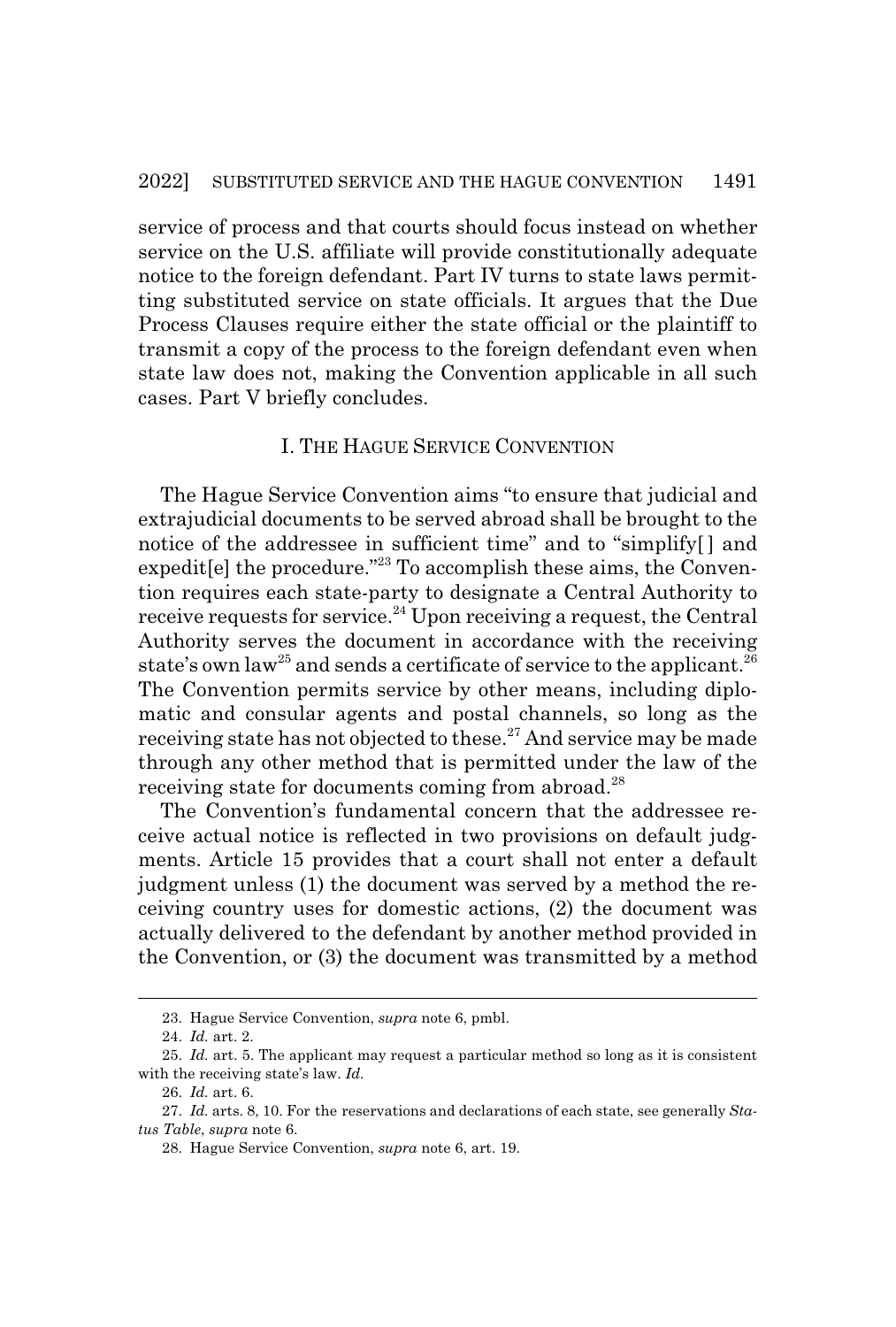provided in the Convention and at least six months have elapsed.<sup>29</sup> Article 16 provides relief from a default judgment if the defendant did not have knowledge of the document served and has a prima facie defense on the merits.<sup>30</sup> But of course these provisions guarding against default judgments without notice apply only if the Convention itself applies.<sup>31</sup>

The Hague Convention applies "in all cases, in civil or commercial matters, where there is occasion to transmit a judicial or extrajudicial document for service abroad."32 In *Schlunk*, the Supreme Court held that this question "must be determined by reference to the law of the forum state."33 Illinois permitted substituted service on a foreign corporation, allowing a plaintiff to use the defendant's domestic subsidiary as an "involuntary agent" for service.<sup>34</sup> Under the Due Process Clause, service must provide "notice reasonably calculated, under all the circumstances, to apprise interested parties of the pendency of the action and afford them an opportunity to present their objections."35 But the Court concluded that "[w]here service on a domestic agent is valid and complete under both state law and the Due Process Clause, our inquiry ends and the Convention has no further implications."36

The defendant in *Schlunk* argued that if forum law determined the applicability of the Convention, "countries could circumvent the Convention by defining methods of service of process that do not require transmission of documents abroad."37 In particular, such an

<sup>29.</sup> *Id.* art. 15.

<sup>30.</sup> *Id.* art. 16.

<sup>31.</sup> *See* HCCH, PRACTICAL HANDBOOK ON THE OPERATION OF THE SERVICE CONVENTION ¶ 10 (4th ed. 2016) [hereinafter PRACTICAL HANDBOOK] ("[I]t goes without saying that the protection offered by Articles 15 and 16 only operates when the Convention is applicable, which is only the case when a document must be transmitted for service abroad.").

<sup>32.</sup> Hague Service Convention, *supra* note 6, art. 1. The Convention does not apply when the address of the person to be served is not known. *Id.*

<sup>33.</sup> Volkswagenwerk Aktiengesellschaft v. Schlunk, 486 U.S. 694, 701 (1988).

<sup>34.</sup> *Id.* at 696; *see also id.* at 697 (describing Illinois decisions). For more on Illinois law, see *infra* notes 91-95 and accompanying text. Other countries have similarly interpreted the applicability of the Convention to turn on forum law, and the Permanent Bureau of the Hague Conference agrees with this interpretation. *See* PRACTICAL HANDBOOK, *supra* note 31, ¶¶ 30- 47.

<sup>35.</sup> *Schlunk*, 486 U.S. at 705 (quoting Mullane v. Cent. Hanover Bank & Tr. Co., 339 U.S. 306, 314 (1950)).

<sup>36.</sup> *Id.* at 707. For discussion of what due process requires, see *infra* Part II.

<sup>37.</sup> *Schlunk,* 486 U.S. at 703.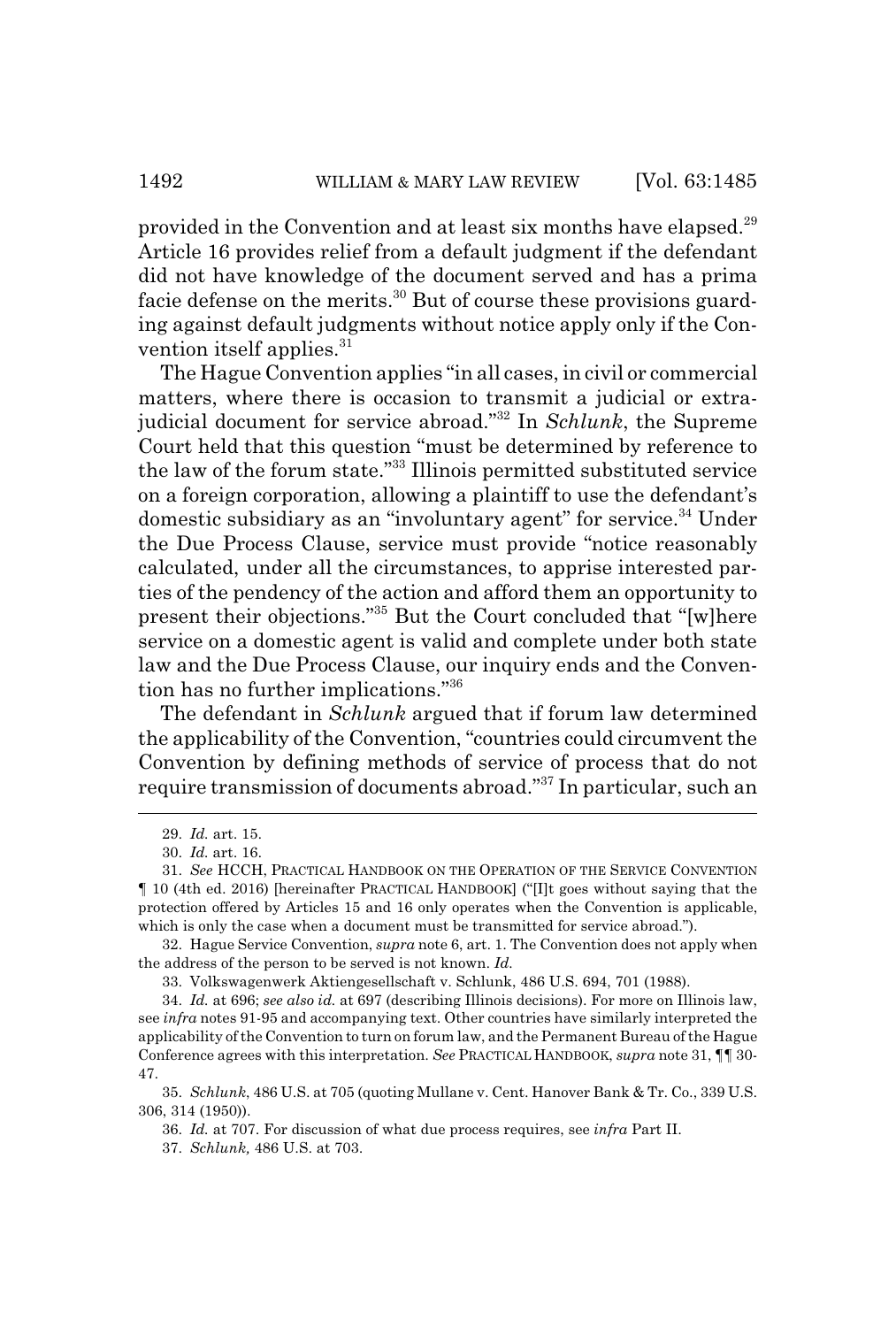interpretation would allow *notification au parquet*, a method of service used in some civil-law countries under which service is made by depositing documents with a government official.<sup>38</sup> The Court had no doubt that the Convention's drafters wanted to eliminate *notification au parquet*. 39 But the question of substituted service on government officials was not before the Court, and there was no similar indication in the drafting history that the Convention was intended to eliminate substituted service on subsidiaries.<sup>40</sup> Finally, the Court expressed doubt "that this country, or any other country, will draft its internal laws deliberately so as to circumvent the Convention in cases in which it would be appropriate to transmit judicial documents for service abroad."<sup>41</sup>

The Federal Rules on service abroad are designed to work in tandem with the Hague Service Convention. Federal Rule of Civil Procedure 4(h)(2) governs the service of corporations outside the United States and permits all of the means available for serving individuals abroad under Rule  $4(f)$  except personal service.<sup>42</sup> Rule 4(f)(1) authorizes service by "internationally agreed means" and refers specifically to the Hague Convention.<sup>43</sup> Rule  $4(f)(2)$  applies if there is no treaty or the treaty permits other means of service and is limited to means of service prescribed by foreign law, directed by a foreign authority, or at least not prohibited by foreign law.<sup>44</sup> And Rule 4(f)(3) allows courts to order other means of service, but only if they are "not prohibited by international agreement."45 Several states have adopted rules modeled on Federal Rule 4(f) for service of process abroad.<sup>46</sup>

- 44. FED. R. CIV. P. 4(f)(2).
- 45. FED. R. CIV. P. 4(f)(3).

<sup>38.</sup> *Id.* (listing France, the Netherlands, Greece, Belgium, and Italy as countries permitting *notification au parquet*). For discussion of similar statutes in the United States, see *infra* Part IV.A.

<sup>39.</sup> *Schlunk*, 486 U.S. at 703.

<sup>40.</sup> *Id.* at 704.

<sup>41.</sup> *Id.* at 705.

<sup>42.</sup> FED. R. CIV. P. 4(h)(2).

<sup>43.</sup> FED. R. CIV. P. 4(f)(1).

<sup>46.</sup> *See, e.g.*, ALA. R. CIV. P. 4.4; ALASKA R. CIV. P. 4(d)(13) (limited to service on individuals); ARIZ. R. CIV. P. 4.2(i)-(k); NEV. R. CIV. P. 4.3(b)(1)-(3); N.D. R. CIV. P. 4(f); R.I. R. CIV.P. 4(g) (limited to service on individuals); S.D.CODIFIED LAWS § 15-6-4(d)(9) (2021); TENN. R. CIV. P. 4A; UTAH R. CIV. P. 4(d)(4); WYO. R. CIV. P. 4(f), (h)(3).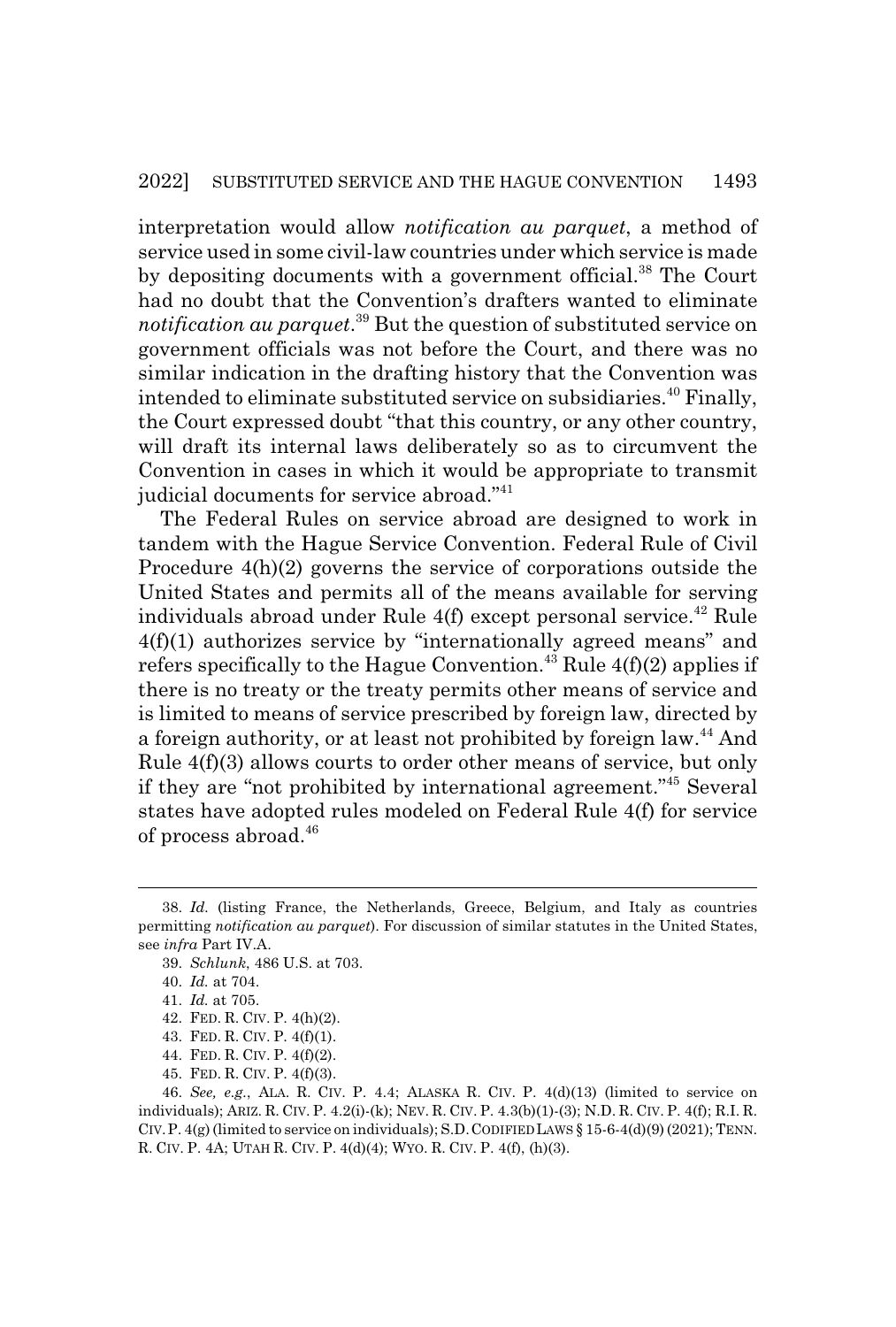But substituted service on an affiliated company or a government official does not occur abroad—it occurs in the United States, which is why it may potentially avoid the Hague Service Convention.<sup>47</sup> In federal courts, Federal Rule 4(h)(1) governs the service of corporations within the United States, and it authorizes service in accordance with state law, as for individuals under Rule  $4(e)(1)^{48}$  As Parts III and IV discuss, many states permit substituted service on affiliated companies in the United States, substituted service on government officials, or both.<sup>49</sup> Thus, state rules on substituted service apply to actions brought in federal court as well as to those brought in state court.

But in the United States, service of process has a constitutional dimension as well. Under the Due Process Clauses, as *Schlunk* noted, "substituted service [must] provide[ ] 'notice reasonably calculated, under all the circumstances, to apprise interested parties of the pendency of the action and afford them an opportunity to present their objections.'"<sup>50</sup> *Schlunk* conditioned its holding that the Hague Convention did not apply in that case on the fact that service was "valid and complete under both state law *and the Due Process Clause*."51 So, before turning to what state law permits, it is worth considering what due process requires.

### II. NOTICE UNDER THE DUE PROCESS CLAUSES

The seminal case on notice under the Due Process Clauses is *Mullane v. Central Hanover Bank & Trust Co.*<sup>52</sup> In that case, a trustee had given notice regarding a judicial settlement of accounts to a trust's beneficiaries by publication in a local newspaper, as

<sup>47.</sup> *See* Volkswagenwerk Aktiengesellschaft v. Schlunk, 486 U.S. 694, 707-08 (1988).

<sup>48.</sup> FED. R. CIV. P.  $4(h)(1)(A)$ . Rule  $4(h)(1)(B)$  additionally permits service on an officer, managing or general agent, or "any other agent authorized by appointment or by law to receive service of process." FED. R. CIV. P. 4(h)(1)(B). As discussed below, many states make affiliated companies or government officials involuntary agents for service. In this respect, subsection (1)(B) simply duplicates subsection (1)(A).

<sup>49.</sup> *See infra* Parts III-IV.

<sup>50.</sup> *Schlunk*, 486 U.S. at 705 (quoting Mullane v. Cent. Hanover Bank & Tr. Co., 339 U.S. 306, 314 (1950)).

<sup>51.</sup> *Id.* at 707 (emphasis added).

<sup>52. 339</sup> U.S. 306.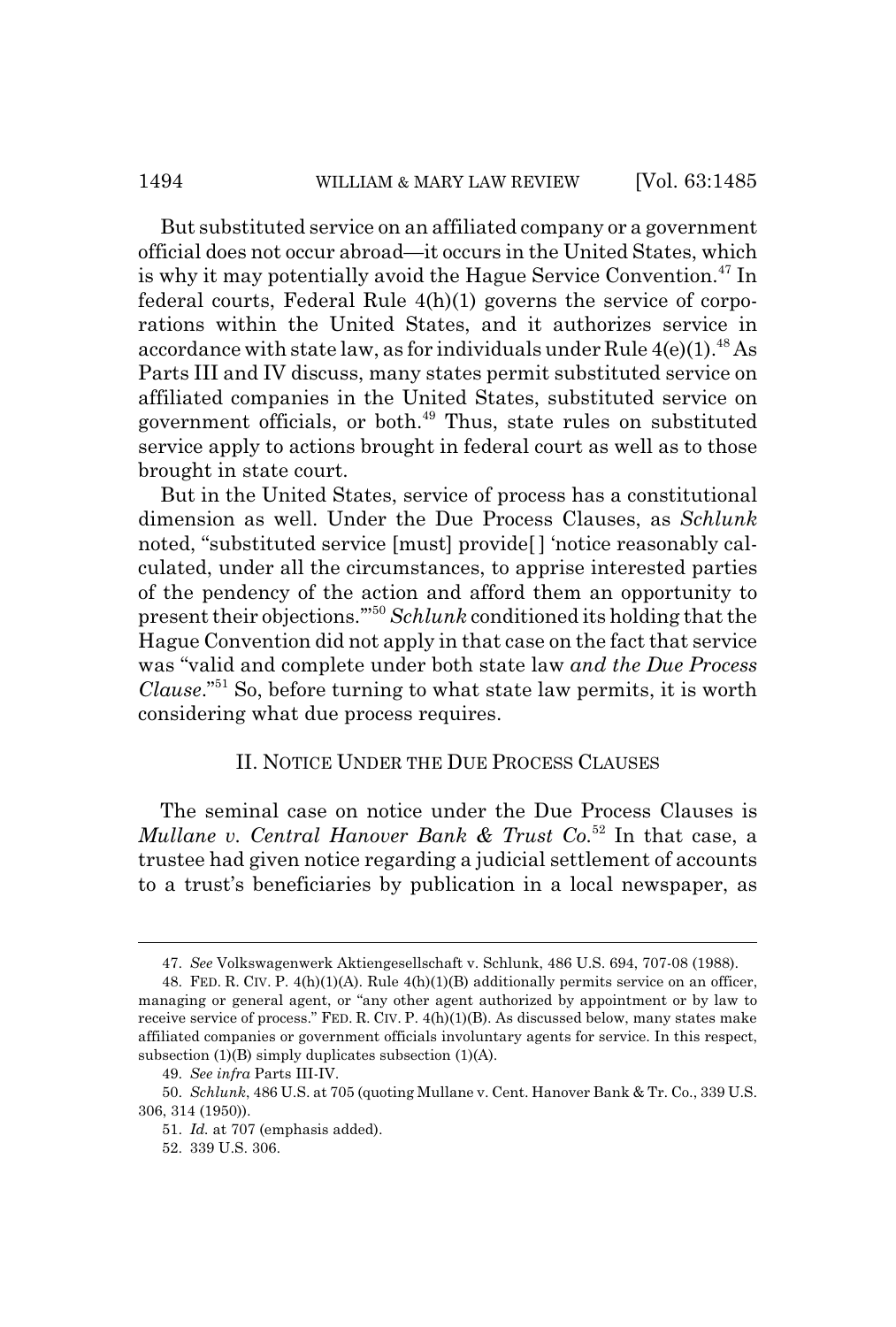permitted by New York's banking law.53 The Supreme Court held that due process requires "notice reasonably calculated, under all the circumstances, to apprise interested parties of the pendency of the action and afford them an opportunity to present their objections."54 But the Court cautioned that the constitutional determination must be made "with due regard for the practicalities and peculiarities of the case."55 In *Mullane* itself, the Court distinguished between beneficiaries with known addresses and those without.<sup>56</sup> For those without known addresses, the Court found notice by publication constitutionally sufficient because there were no better choices.57 But for those with known addresses, the Court held that necessity could not justify notice by publication because the mail furnished a reasonable alternative.<sup>58</sup>

How might *Mullane*'s notice requirement apply to substituted service? The Supreme Court in *Schlunk* seemed to think that service on an affiliated company could be constitutionally sufficient.59 The Illinois Court of Appeals had concluded that "the relationship between [Volkswagenwerk Aktiengesellschaft (VWAG)] and [Volkswagen of America (VWoA)] is so close that it is certain that VWAG 'was fully apprised of the pendency of the action' by delivery of the summons to VWoA."60 The parent company in *Schlunk* did not dispute that it had received constitutionally adequate notice.<sup>61</sup> And the Supreme Court, after stating that the

59. Volkswagenwerk Aktiengesellschaft v. Schlunk, 486 U.S. 694, 707-08 (1988).

<sup>53.</sup> *Id.* at 309.

<sup>54.</sup> *Id.* at 314.

<sup>55.</sup> *Id.*

<sup>56.</sup> *Id.* at 317-18.

<sup>57.</sup> *Id.* ("However great the odds that publication will never reach the eyes of such unknown parties, it is not in the typical case much more likely to fail than any of the choices open to legislators endeavoring to prescribe the best notice practicable.").

<sup>58.</sup> *Id.* at 318 ("Where the names and post office addresses of those affected by a proceeding are at hand, the reasons disappear for resort to means less likely than the mails to apprise them of its pendency.").

<sup>60.</sup> Schlunk v. Volkswagenwerk Aktiengesellschaft, 503 N.E.2d 1045, 1053 (Ill. App. Ct. 1986) (quoting Maunder v. DeHavilland Aircraft of Canada, 466 N.E.2d 217, 233 (Ill. App. Ct. 1984)).

<sup>61.</sup> The parent company argued only that "[a]bsent a presumption that service will be transmitted to the defendant abroad, substituted service on a domestic 'involuntary agent' would violate the Due Process Clause of the Fourteenth Amendment." Brief for Petitioner at 22, Volkswagenwerk Aktiengesellschaft v. Schlunk, 486 U.S. 694 (1988) (No. 86-1052), 1987 WL 881152, at \*22.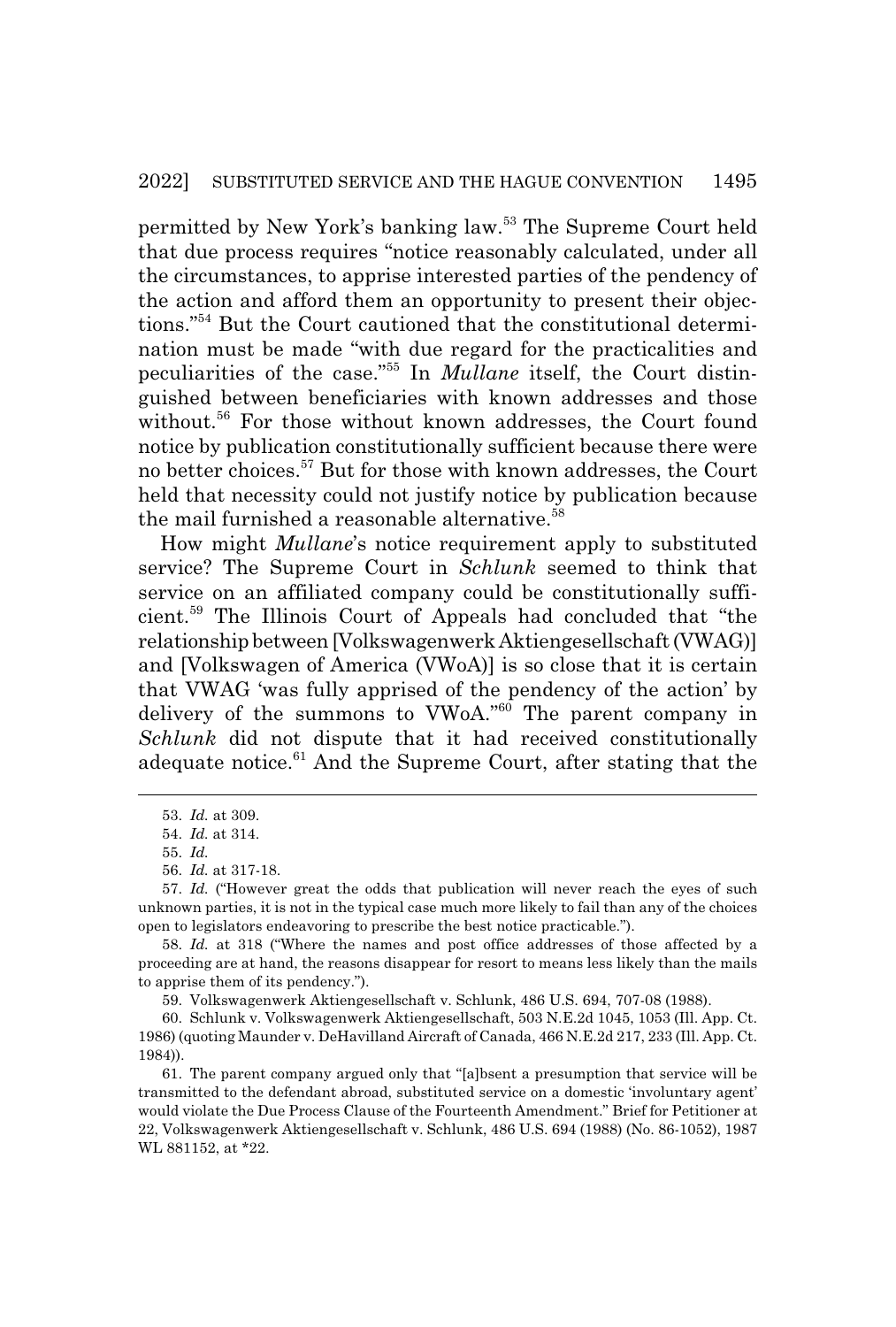Convention would be inapplicable only if service were "valid and complete under both state law and the Due Process Clause,"62 held that "the Hague Service Convention does not apply."63 In sum, for service on affiliated companies, the constitutional question is whether the relationship between the defendant and its affiliate served as an involuntary agent is sufficiently close that substituted service is reasonably calculated to provide notice to the defendant.<sup>64</sup>

Substituted service on state officials is different. State officials have no preexisting relationships with foreign defendants that would make them likely to send the defendants copies of the service unless required to do so.<sup>65</sup> The Hague Convention applies only when the address of the person to be served is known.<sup>66</sup> In such cases, the Hague Convention's procedures become available alternatives.<sup>67</sup> Just as service by publication was considered constitutionally insufficient in *Mullane* when service by mail was an option,<sup>68</sup> substituted service on a state official with no obligation to send the service to the defendant is constitutionally insufficient when using the Convention is an option.<sup>69</sup> In sum, substituted service on a state official would seem to satisfy due process only if the plaintiff or the state official is required to send a copy of the service to the defendant abroad. That constitutional obligation makes the Hague Convention applicable.

There is, however, a possible wrinkle in this analysis. Foreign corporations are often required by state law to register to do business in the state and to appoint and maintain an agent for service of process.<sup>70</sup> When a foreign corporation fails to appoint or maintain an agent for service, one might argue that the foreign corporation is to blame for its failure to receive notice. The Supreme

<sup>62.</sup> *Schlunk*, 486 U.S. at 707.

<sup>63.</sup> *Id.* at 708.

<sup>64.</sup> *See id.* at 707-08.

<sup>65.</sup> *See* Quinn v. Keinicke, 700 A.2d 147, 154 (Del. Super. Ct. 1996) ("It is obvious that merely serving the Secretary of State, without the necessary mailing to the nonresident defendant, will not apprise the defendant of the pendency of the action.").

<sup>66.</sup> Hague Service Convention, *supra* note 6, art. 1 ("This Convention shall not apply where the address of the person to be served with the document is not known.").

<sup>67.</sup> *See id.*

<sup>68.</sup> *See supra* note 58 and accompanying text.

<sup>69.</sup> *See Quinn*, 700 A.2d at 154.

<sup>70.</sup> *See infra* note 116 and accompanying text.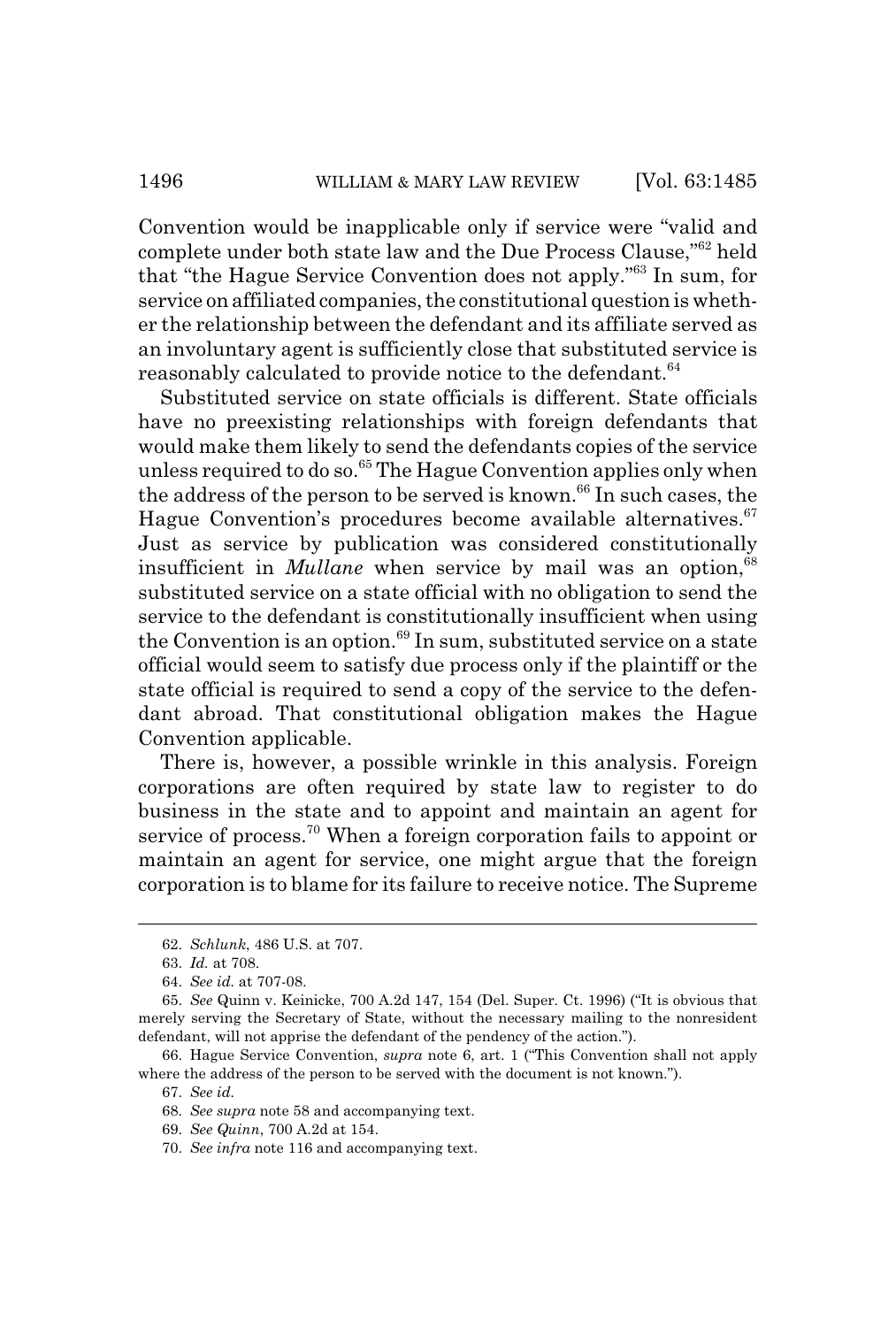Court embraced such an argument in *Washington ex rel. Bond & Goodwin & Tucker, Inc. v. Superior Court*, a pre-*Mullane* case, upholding the constitutionality of substituted service on a state official who did not give notice to the defendant, a foreign corporation that had registered to do business in the state of Washington and then withdrawn. $71$  The Court reasoned:

By appointing a new agent when [its registered agent] ceased to be a resident of the State the appellant could have assured itself of notice of any action. The statute informed the company that if it elected not to appoint a successor ... the Secretary of State would by law become its agent for the purpose of service. The burden lay upon the appellant to make such arrangement for notice as was thought desirable. There is no denial of due process in the omission to require the corporation's agent to give it such notice.72

As described in Part IV, some states today—Maryland, New Mexico, and New York—distinguish between registered foreign corporations that are required to appoint an agent for service and unregistered foreign corporations that are not, providing that sending a copy of the process to the defendant is not required to complete service in the case of registered corporations.<sup>73</sup>

But it is doubtful that *Bond & Goodwin & Tucker* remains good law and that the distinction that these states draw between registered and unregistered corporations is constitutional. First, the Supreme Court has repeatedly rejected the argument, on which that decision rests, that no due process violation occurs if the defendant could have protected itself by making other arrangements for notice.74 Second, the case was decided before *Mullane*, which held

74. Jones v. Flowers, 547 U.S. 220, 232 (2006) ("The Commissioner does not argue that

<sup>71. 289</sup> U.S. 361, 366 (1933).

<sup>72.</sup> *Id.* at 365.

<sup>73.</sup> *See infra* notes 169-78, 185-91 and accompanying text. In fact, the New Mexico Supreme Court relied on *Bond & Goodwin & Tucker* to hold that service on a corporation authorized to do business was effective despite the Secretary of State's failure to send the defendant a copy of the process. Silva v. Crombie & Co., 44 P.2d 719, 720-21 (N.M. 1935). The Maryland Court of Special Appeals in turn relied on *Silva* to hold that due process did not require the state official to send a copy of the process to a foreign corporation required to maintain an agent in order for service to be effective. Rhema, LLC v. Foresite, LLC, No. 1274, 2015 WL 6951145, at \*7-9 (Md. Ct. Spec. App. Nov. 10, 2015).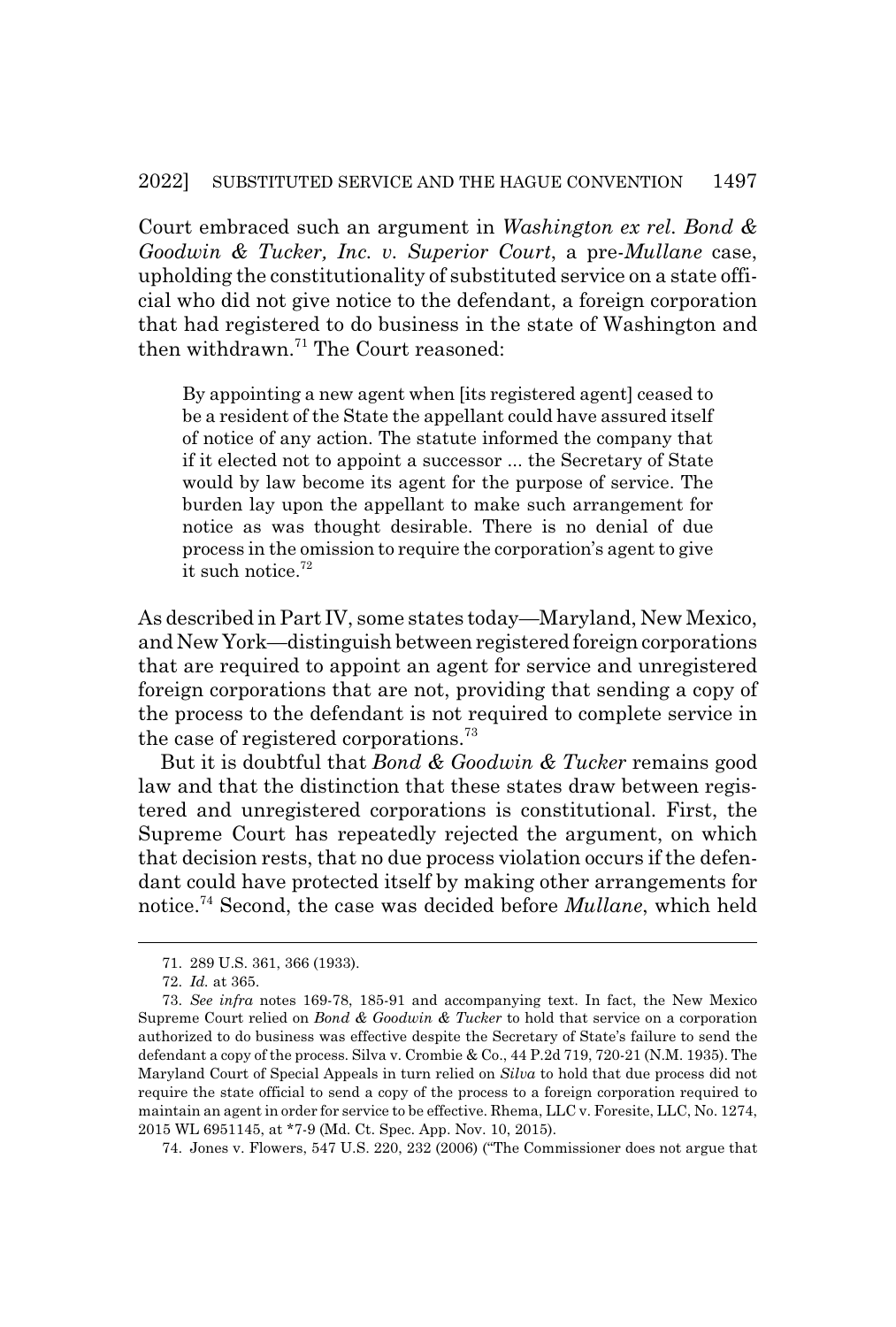the constitutional adequacy of notice must be determined by considering the available alternatives.<sup>75</sup> The fact that a foreign corporation has failed to maintain a required agent in the state does not make service through the Hague Convention any more difficult or any less of an alternative. And, as noted above, when the defendant's address is known and the Convention's procedures are available, service on a state official not obligated to transmit that service to the defendant becomes as unreasonable as service by publication was in *Mullane*. 76

### III. SUBSTITUTED SERVICE ON AFFILIATED COMPANIES

In *Schlunk*, Illinois courts held that the plaintiff could effectuate service on a foreign corporation by serving its domestic subsidiary even though the foreign corporation had not appointed the subsidiary as its agent for service.<sup>77</sup> As summarized in Table 1 below, courts in twenty-four states have considered whether an affiliated company may be used as an involuntary agent for service of process.78 In three states, courts have rejected the possibility. In twenty-one states, courts permit substituted service on affiliated companies, but they have adopted different standards. Courts in eighteen states use some version of a veil-piercing test. But courts in three states—California, Illinois, and Massachusetts—have followed a more liberal approach focusing on whether substituted service on an affiliated company is likely to provide notice to the defendant.79 This Part argues that the more liberal approach is the better one.

Jones' failure to comply with a statutory obligation to keep his address updated forfeits his right to constitutionally sufficient notice, and we agree."); Mennonite Bd. of Missions v. Adams, 462 U.S. 791, 799-800 (1983) (noting that "a party's ability to take steps to safeguard its interests does not relieve the State of its constitutional obligation").

<sup>75.</sup> *See supra* notes 55-58 and accompanying text.

<sup>76.</sup> *See supra* notes 65-69 and accompanying text.

<sup>77.</sup> Schlunk v. Volkswagenwerk Aktiengesellschaft, 503 N.E.2d 1045, 1054 (Ill. App. Ct. 1986).

<sup>78.</sup> The table includes decisions by federal courts because the federal courts were applying state law. However, when the classification relied solely on federal court decisions, that fact is noted with an "FC."

<sup>79.</sup> *See infra* notes 91-108 and accompanying text.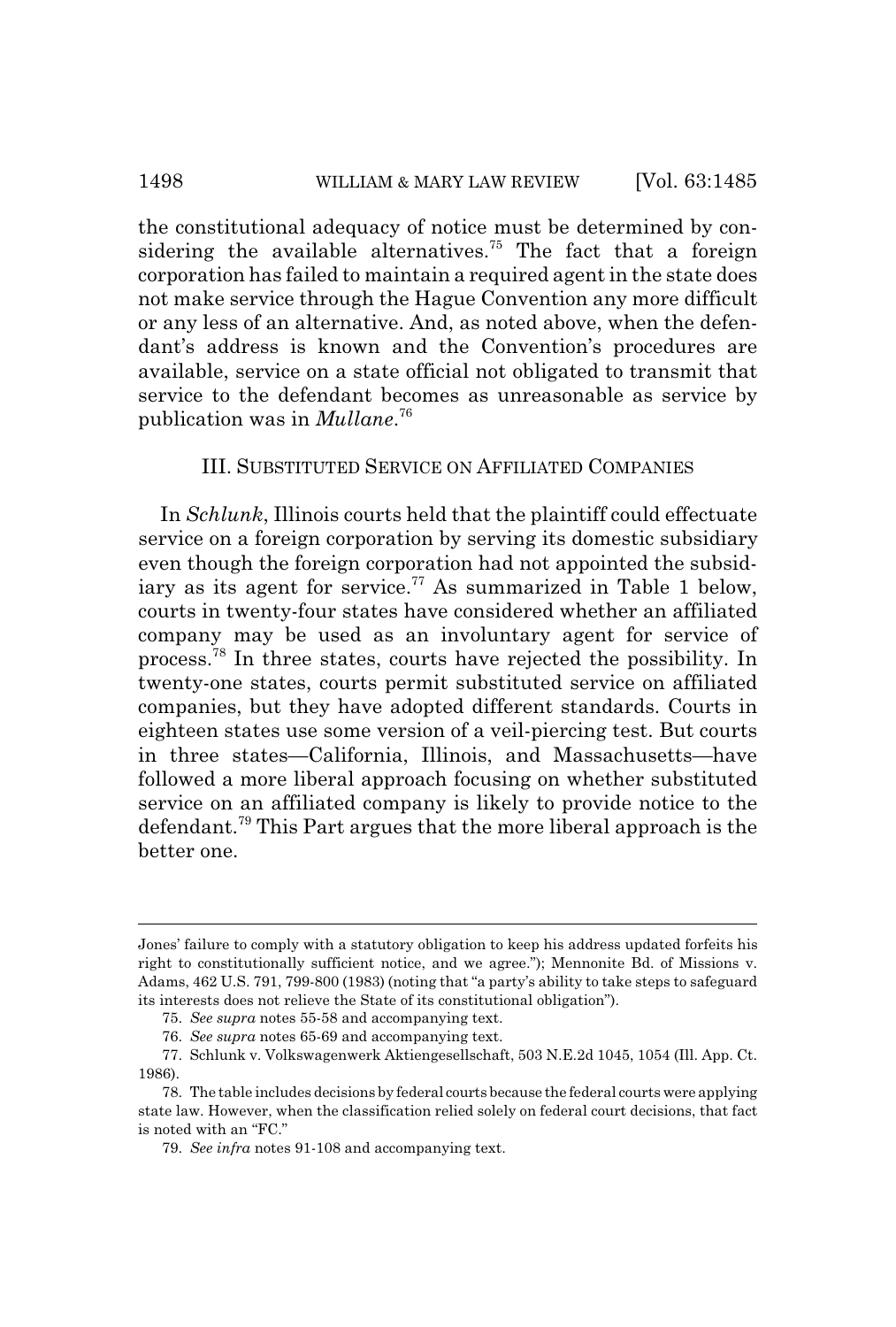### 2022] SUBSTITUTED SERVICE AND THE HAGUE CONVENTION 1499

|                | Permitted                 | Permitted   |                | <b>Not</b>     |
|----------------|---------------------------|-------------|----------------|----------------|
|                | (Veil Piercing)           | (Notice)    | Rejected       | Addressed      |
| Alabama        | $\boldsymbol{\mathrm{X}}$ |             |                |                |
| Alaska         |                           |             |                | X              |
| Arizona        |                           |             |                | X              |
| Arkansas       |                           |             |                | X              |
| California     |                           | $\mathbf X$ |                |                |
| Colorado       |                           |             |                | $\mathbf X$    |
| Connecticut    |                           |             |                | X              |
| Delaware       | $\mathbf X$               |             |                |                |
| Florida        | $\overline{X}$            |             |                |                |
| Georgia        |                           |             | $\overline{X}$ |                |
| Hawaii         |                           |             |                | $\rm X$        |
| Idaho          |                           |             |                | X              |
| Illinois       |                           | $\mathbf X$ |                |                |
| Indiana        | X                         |             |                |                |
| Iowa           |                           |             |                | X              |
| Kansas         | X                         |             |                |                |
| Kentucky       |                           |             |                | X              |
| Louisiana      |                           |             |                | $\mathbf X$    |
| Maine          |                           |             |                | X              |
| Maryland       | ${\rm FC}$                |             |                |                |
| Massachusetts  |                           | X           |                |                |
| Michigan       |                           |             | FC             |                |
| Minnesota      | X                         |             |                |                |
| Mississippi    | $\overline{X}$            |             |                |                |
| Missouri       |                           |             |                | $\mathbf X$    |
| Montana        |                           |             |                | X              |
| Nebraska       | FC                        |             |                |                |
| Nevada         |                           |             |                | $\overline{X}$ |
| New Hampshire  |                           |             |                | $\overline{X}$ |
| New Jersey     |                           |             | $\overline{X}$ |                |
| New Mexico     | $\overline{X}$            |             |                |                |
| New York       | X                         |             |                |                |
| North Carolina |                           |             |                | $\overline{X}$ |

### Table 1. Substituted Service on Affiliates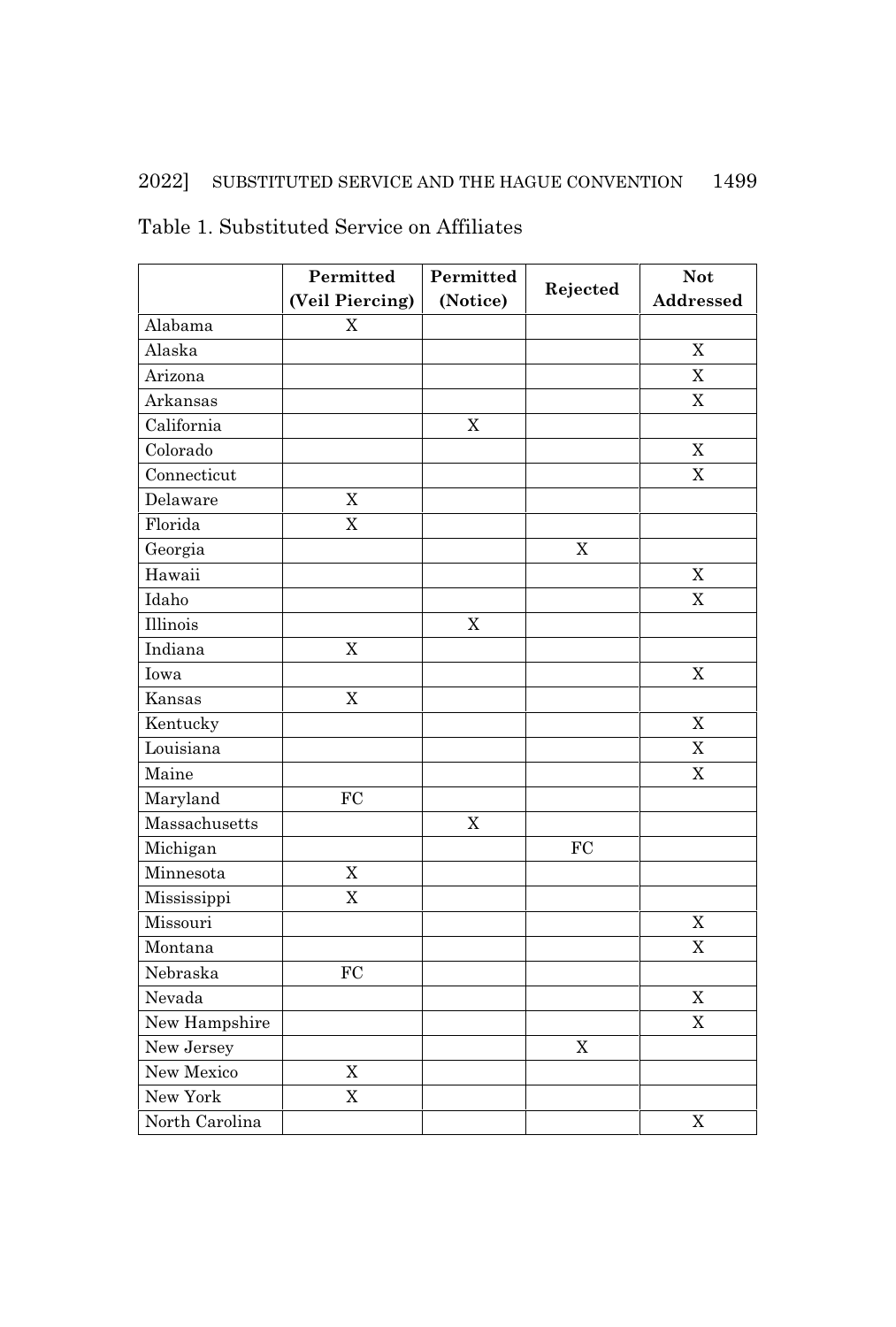| North Dakota   |    | X           |
|----------------|----|-------------|
|                |    |             |
| Ohio           |    | X           |
| Oklahoma       | FC |             |
| Oregon         |    | X           |
| Pennsylvania   | X  |             |
| Rhode Island   |    | X           |
| South Carolina |    | X           |
| South Dakota   |    | $\mathbf X$ |
| Tennessee      |    | $\mathbf X$ |
| Texas          | X  |             |
| Utah           |    | $\mathbf X$ |
| Vermont        |    | X           |
| Virginia       | FC |             |
| Washington     | X  |             |
| West Virginia  | X  |             |
| Wisconsin      | X  |             |
| Wyoming        |    | X           |

The twenty-four states in which courts have considered whether an affiliated company may be used as an involuntary agent for service of process may be divided into three groups. In the first group are three states where courts have rejected the possibility: state courts in Georgia<sup>80</sup> and New Jersey,  $81$  and federal courts in Michigan.<sup>82</sup>

In the second group are eighteen states in which courts have accepted the possibility of substituted service on affiliated companies but have limited such service to cases in which there are grounds for piercing the corporate veil. This group includes state courts in Alabama, Delaware, Florida, Indiana, Kansas, Minnesota, Mississippi,

<sup>80.</sup> Rovema Verpackungsmaschinen v. Deloach, 500 S.E.2d 647, 649 (Ga. Ct. App. 1998) ("Neither Georgia's general service of process statute (OCGA § 9-11-4) nor the corporate service statute (OCGA § 14-2-504) authorizes service on an agent of a domestic subsidiary as constituting proper service on the foreign parent corporation.").

<sup>81.</sup> Gapanovich v. Komori Corp., 605 A.2d 1120, 1123 (N.J. Super. Ct. App. Div. 1992) ("In New Jersey, such service is not effective.").

<sup>82.</sup> Lafarge Corp. v. Altech Env't USA, 220 F. Supp. 2d 823, 832 (E.D. Mich. 2002) ("No provision within [Michigan] Rule 105 allows service on a parent corporation to be achieved by delivery of process to its subsidiary."); *see also* Mich. Motor Techs. LLC v. Volkswagen Aktiengesellschaft, No. 19-10485, 2020 WL 3893038, at \*8-9 (E.D. Mich. July 10, 2020) (quoting *Lafarge*, 220 F. Supp. 2d at 832).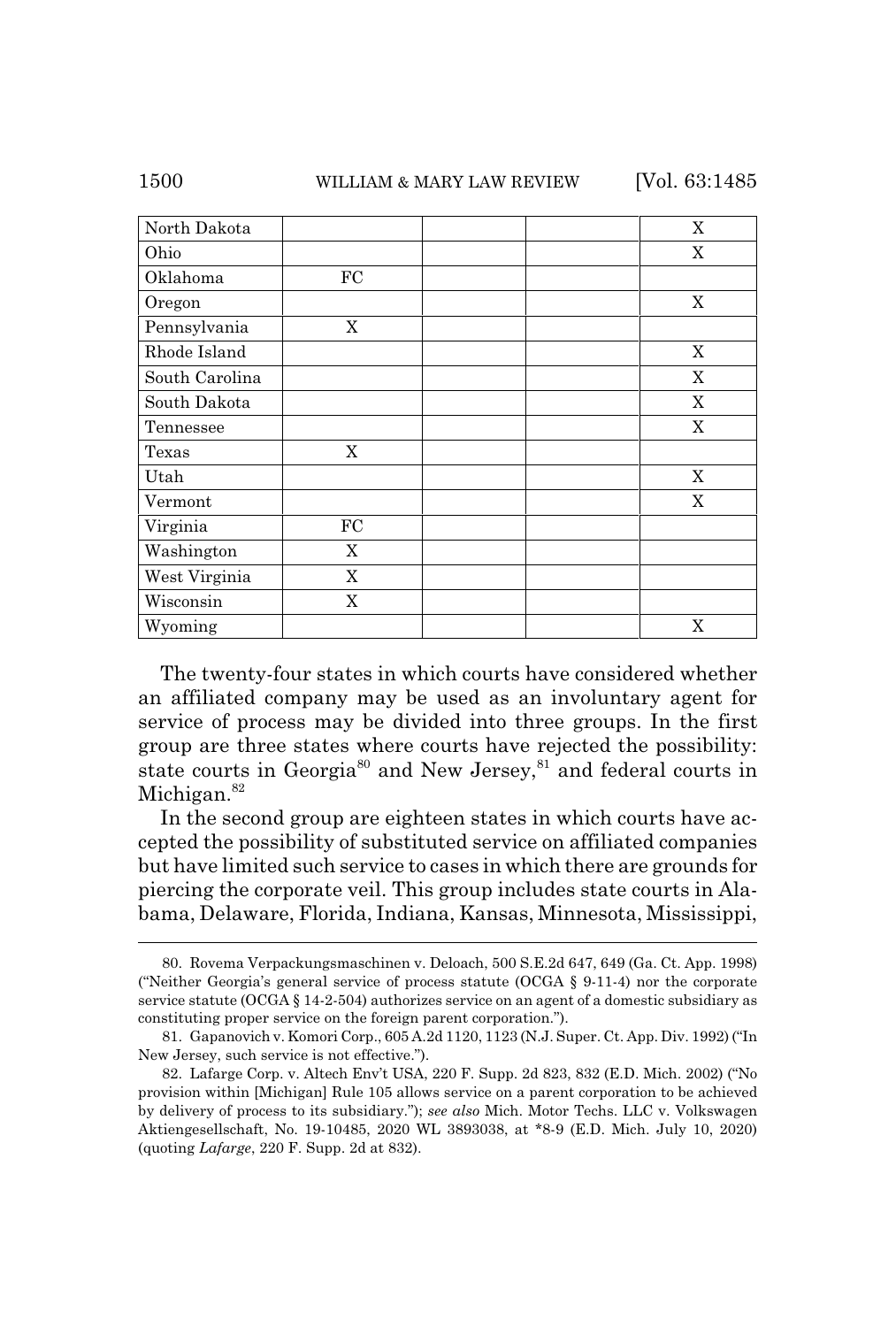New Mexico, New York, Pennsylvania, Texas, Washington, West Virginia, and Wisconsin as well as federal courts in Maryland, Nebraska, Oklahoma, and Virginia.83 The standards for piercing the corporate veil vary from state to state.<sup>84</sup> To decide whether an affiliated company may be used as an involuntary agent for service of process, some of these states ask whether the parent company exercises such control that its subsidiary "operates merely as a department of the parent corporation"<sup>85</sup> or that the subsidiary's activities "were in fact the activities of the parent."86 Others consider whether the subsidiary is the "alter ego" of the parent<sup>87</sup> or whether other reasons exist to pierce the corporate veil.<sup>88</sup>

Some of the courts that have followed a veil-piercing approach have relied on the U.S. Supreme Court's decision in *Cannon Manufacturing Co. v. Cudahy Packing Co*., which held that "use of a subsidiary does not necessarily subject the parent corporation to the

<sup>83.</sup> *See infra* notes 85-88 and accompanying text.

<sup>84.</sup> *See generally* STEPHEN B.PRESSER,PIERCING THE CORPORATE VEIL 101-1007 (2020-21 ed.) (discussing all fifty states' laws for piercing the corporate veil). Procedural differences among the states, such as pleading standards, threshold presumptions, and burdens of proof, may also make a difference in the successfulness of veil piercing. *See* Sam F. Halabi, *Veil-Piercing's Procedure*, 67 RUTGERS U. L. REV. 1001 (2015). Empirical studies have also found substantial variation in veil piercing from state to state. *See* Peter B. Oh, *Veil-Piercing*, 89 TEX. L. REV. 81, 115-16 tbl.6 (2010); Robert B. Thompson, *Piercing the Corporate Veil: An Empirical Study*, 76 CORNELL L. REV. 1036, 1051 tbl.6 (1991).

<sup>85.</sup> *Ex parte* Volkswagenwerk Aktiengesellschaft, 443 So. 2d 880, 884 (Ala. 1983) (quoting Pro. Invs. Life Ins. Co. v. Roussel, 445 F. Supp. 687, 698 (D. Kan. 1978)); *accord* Racusin v. Monteco, Inc., No. 01-95-00271-CV, 1996 WL 443730, at \*4 (Tex. Ct. App. Aug. 8, 1996); Stoehr v. Am. Honda Motor Co., 429 F. Supp. 763, 766 (D. Neb. 1977); Farha v. Signal Cos., 532 P.2d 1330, 1338 (Kan. 1975); Taca Int'l Airlines, S.A. v. Rolls-Royce of Eng., Ltd., 204 N.E.2d 329, 331 (N.Y. 1965).

<sup>86.</sup> Aquila Steel Corp. v. Fontana, 585 So. 2d 426, 427 (Fla. Dist. Ct. App. 1991) (quoting Volkswagenwerk Atkiengelselischaft v. McCurdy, 340 So. 2d 544, 546 (Fla. Dist. Ct. App. 1976)); *accord* Norfolk S. Ry. Co. v. Maynard, 437 S.E.2d 277, 283 (W. Va. 1993); Gen. Fin. Corp. v. Skinner, 426 N.E.2d 77, 84 (Ind. Ct. App. 1981); Brooks v. Int'l Brotherhood of Boilermakers, 114 N.W.2d 647, 654 (Minn. 1962).

<sup>87.</sup> Tanfield Eng'g Sys., Inc. v. Thornton, 97 So. 3d 694, 699 (Miss. 2012); Cruttenden v. Mantura, 640 P.2d 932, 934-35 (N.M. 1982); Rothchild Int'l Corp. v. Liggett Grp., Inc., No. 6239, 1981 WL 7624, at \*4 (Del. Ch. July 14, 1981); Del. Valley Surgical Supply Co. v. Geriatric & Med. Ctrs., Inc., 299 A.2d 237, 239 (Pa. 1973).

<sup>88.</sup> Conservatorship of Prom v. Sumitomo Rubber Indus., Ltd., 592 N.W.2d 657, 665 (Wis. Ct. App. 1999); State v. Nw. Magnesite Co., 182 P.2d 643, 664 (Wash. 1947); *see also* Sanyal v. Toyota Motor Corp., No. 14-cv-906, 2014 WL 4925842, at \*2 (E.D. Va. Sept. 30, 2014); Corraro v. Moody Int'l, No. 11–CV–0455, 2012 WL 3061476, at \*3 (N.D. Okla. July 26, 2012); Haley Paint Co. v. E.I. Dupont De Nemours & Co., 775 F. Supp. 2d 790, 795 (D. Md. 2011).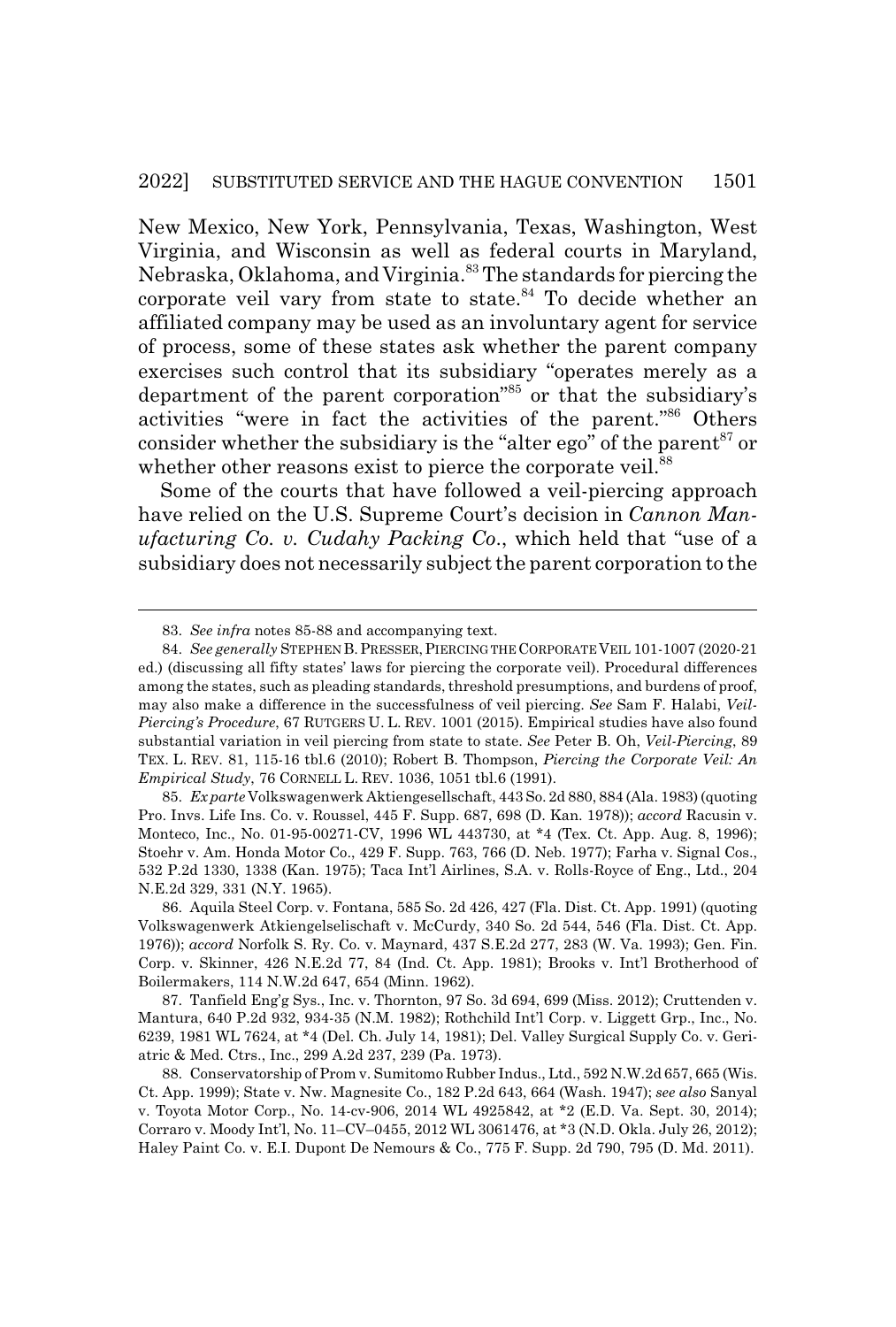jurisdiction."89 This is ironic. *Cannon* was careful to distinguish veil piercing in the context of personal jurisdiction from questions of service and substantive liability.<sup>90</sup> But the eighteen veil-piercing states seem to assume that the test for piercing the corporate veil should be the same no matter whether the question is substantive liability, jurisdiction, or service of process.

Courts in three states have followed a more liberal approach to substituted service on affiliated companies. One of these states is Illinois, whose courts held in *Schlunk* that a domestic subsidiary could be used to serve a foreign corporation, thereby avoiding the Hague Service Convention.<sup>91</sup> In concluding that Volkswagen of America (VWoA) could be treated as an agent for serving its parent Volkswagen AG (VWAG), the Illinois Court of Appeals relied on a number of factors, including that the subsidiary was wholly owned by the parent, that it existed to promote sales of the parent's products, that the parent extensively controlled the subsidiary's activities, and that the parent dominated the subsidiary's board of directors.<sup>92</sup> The court concluded that "the relationship between VWAG and VWoA is so close that it is certain that VWAG 'was fully apprised of the pendency of the action' by delivery of the summons to VWoA<sup>"93</sup>

91. Schlunk v. Volkswagenwerk Aktiengesellschaft, 503 N.E.2d 1045, 1053-54 (Ill. App. Ct. 1986), *aff'd*, 486 U.S. 694 (1988); *see supra* note 60 and accompanying text.

<sup>89. 267</sup> U.S. 333, 336 (1925); *see, e.g.*, *Norfolk S. Ry. Co*., 437 S.E.2d at 283 (citing *Cannon*, 267 U.S. at 336); *Ex parte Volkswagenwerk Aktiengesellschaft*, 443 So. 2d at 884 (same); *Stoehr*, 429 F. Supp. at 766 (same); *Nw. Magnesite Co*., 182 P.2d at 664 (same). On the influence of *Cannon* today, see John A. Swain & Edwin E. Aguilar, *Piercing the Veil to Assert Personal Jurisdiction over Corporate Affiliates: An Empirical Study of the* Cannon *Doctrine*, 84 B.U. L. REV. 445 (2004).

<sup>90.</sup> *Cannon* noted that "[t]he objection to the maintenance of the suit is not procedural—as where it is sought to defeat a suit against a foreign corporation on the ground that process has been served upon one not authorized to act as its agent." 267 U.S. at 335. Rather, "[t]he question is simply whether the corporate separation carefully maintained must be ignored in determining the existence of jurisdiction." *Id.* at 336. The Court also distinguished cases involving substantive liability on the ground that there was "no attempt to hold the defendant liable for an act or omission of its subsidiary or to enforce as against the latter a liability of the defendant." *Id.* at 337.

<sup>92.</sup> *Schlunk*, 503 N.E.2d at 1053. Subsequent decisions have multiplied the number of factors. *See, e.g.*, Chung v. Tarom, S.A., 990 F. Supp. 581, 584 (N.D. Ill. 1998) (listing thirteen factors); Wissmiller v. Lincoln Trail Motosports, Inc., 552 N.E.2d 295, 298 (Ill. App. Ct. 1990) (listing seven factors).

<sup>93.</sup> *Schlunk*, 503 N.E.2d at 1053 (quoting Maunder v. DeHavilland Aircraft of Can., 466 N.E.2d 217, 233 (Ill. 1984)).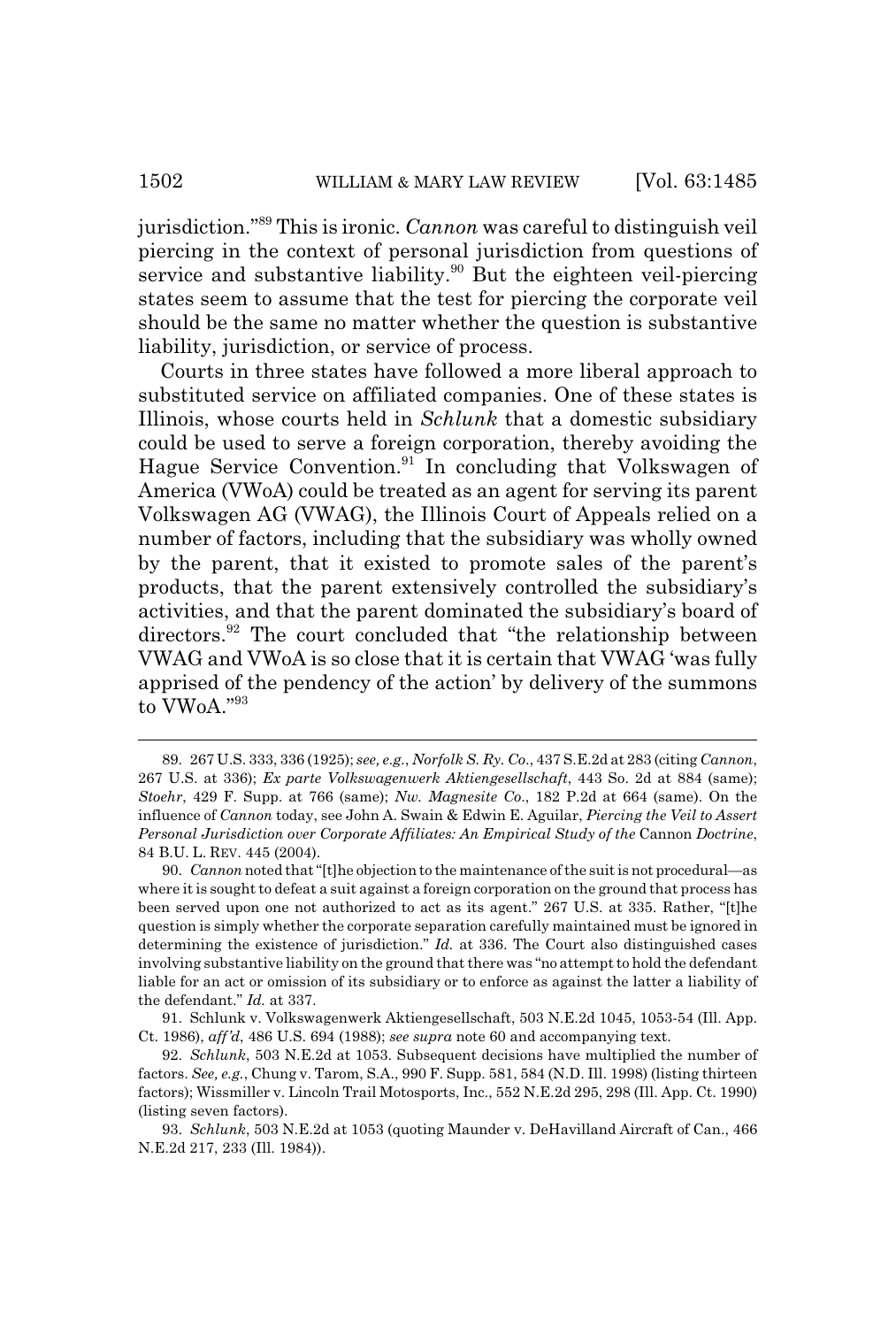The Illinois court in *Schlunk* distinguished its approach from veil-piercing states that "have looked to whether a subsidiary is an alter-ego or mere department of its parent."94 And a subsequent decision confirmed that, for service under Illinois law, "it is not necessary that a parent's control of a subsidiary be so pervasive as to make the two corporations essentially one, or to make the subsidiary an alter ego or a mere department of the parent."<sup>95</sup>

Courts in Massachusetts have also asked whether service on the subsidiary will provide notice to the parent. The Massachusetts Rules of Civil Procedure authorize service within the Commonwealth upon a foreign corporation by delivering the summons and complaint "to a managing or general agent."96 In *Heffernan v. Robeco Investment Management, Inc.*, the Superior Court read this provision to require "a sufficiently close relationship between a United States entity and a foreign entity such that service upon the United States agent is sufficient to provide notice to the foreign defendant."97 After noting that "[a] mere parent-subsidiary relationship is not sufficient," the court listed factors to consider, including:

whether the resident entity performs all the functions for the foreign entity that the foreign entity would if it were doing business in the state by its own officials, the extent of common ownership and common officers, and generally the extent to which the foreign entity operates in the forum through the resident entity.<sup>98</sup>

Because there was "a close relationship," the court found that service on the parent by service on the subsidiary was proper and that the Hague Service Convention did not apply.<sup>99</sup>

<sup>94.</sup> *Id.* at 1054.

<sup>95.</sup> *Wissmiller*, 552 N.E.2d at 298.

<sup>96.</sup> MASS. R. CIV. P. 4(d)(2).

<sup>97.</sup> No. 07-2116-BLS2, 2007 WL 3244422, at \*10 (Mass. Sup. Ct. Oct. 25, 2007) (quoting Sankaran v. Club Mediterranee, S.A., No. 97 Civ. 8318, 1998 WL 433780, at \*5 (S.D.N.Y. July 31, 1998)).

<sup>98.</sup> *Id.* The court noted that "[t]he factual determination that is necessary for this purpose is closely related to the factual determination that governs personal jurisdiction." *Id.*

<sup>99.</sup> *Id.* In *Sionyx, LLC v. Hamamatsu Photonics K.K.*, the district court applied the test articulated in *Heffernan*, concluding that there was not a sufficiently close relationship and that service under the Hague Convention was required. No. 15-13488, 2016 WL 4007558, at \*5-7 (D. Mass. July 26, 2016). The court rejected the argument that only actual notice was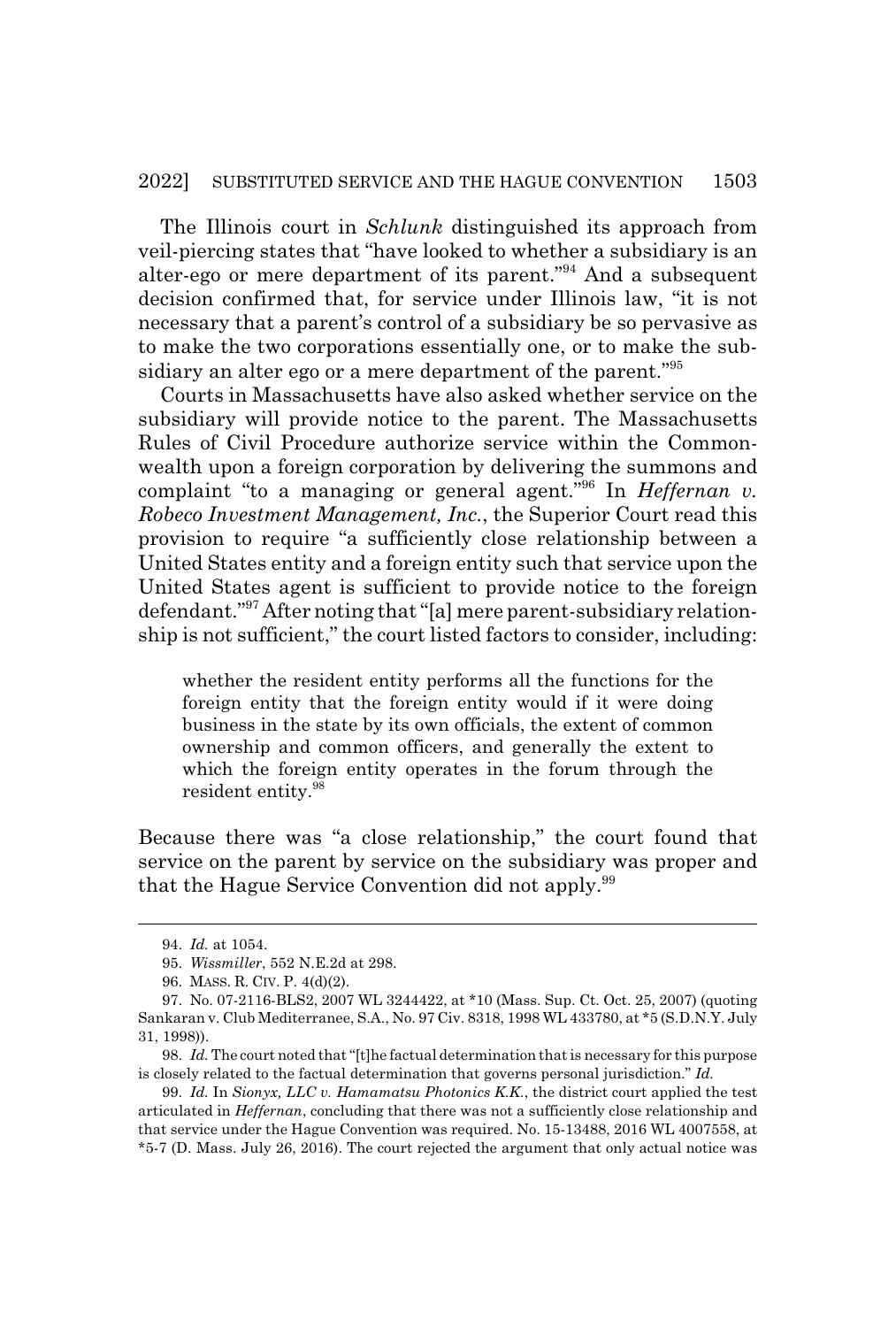#### 1504 WILLIAM & MARY LAW REVIEW [Vol. 63:1485]

In California, service on a foreign corporation may be made by delivery of process to "its general manager in this state."100 In *Cosper v. Smith & Wesson Arms Co.*, the California Supreme Court interpreted a predecessor provision of the California Corporations Code to provide that a nonexclusive sales agent qualified as a "general manager in this State" for service of process.<sup>101</sup> The court noted that "'every object of the service is obtained when the agent served is of sufficient character and rank to make it reasonably certain that the defendant will be apprised of the service made,' and by service on such an agent, 'the requirement of the statute is answered.'"102 The court concluded that the sales representative "would have ample regular contact with Smith & Wesson and would be of 'sufficient character and rank to make it reasonably certain' that Smith & Wesson would be apprised of the service of process."<sup>103</sup> More recently, in *Yamaha Motor Co. v. Superior Court*, the California Court of Appeal applied *Cosper* to hold that a foreign corporation's U.S. subsidiary and exclusive distributor was its "general manager" for service of process, noting that it was "doubly reasonably certain Yamaha-America will apprise Yamaha-Japan of any service in California."<sup>104</sup> Because California law permitted substituted service on a domestic subsidiary, the court concluded that the Hague Service Convention did not apply.105

required, reasoning that "if actual notice were sufficient, every domestic subsidiary would be a managing or general agent of its foreign parent." *Id.* at \*7.

<sup>100.</sup> CAL. CORP. CODE § 2110 (West 2021).

<sup>101. 346</sup> P.2d 409, 413-14 (Cal. 1959).

<sup>102.</sup> *Id.* at 413 (quoting Eclipse Fuel Eng'g Co. v. Superior Ct., 307 P.2d 739, 745 (Cal. Ct. App. 1957)).

<sup>103.</sup> *Id.* at 413-14 (quoting *Eclipse Fuel*, 307 P.2d at 745).

<sup>104. 94</sup> Cal. Rptr. 3d 494, 501 (Ct. App. 2009). The Court of Appeal questioned whether *Cosper* was correctly decided: "The phrase 'general manager in this state' implies a real presence in the state of a person who has some real control over the corporation being served." *Id.* at 502. But the court concluded that it was bound by stare decisis to follow *Cosper*. *Id.*

<sup>105.</sup> *Id.* at 498-99; *see also* Sweikhart v. Akebono Brake Indus. Co., B305065, 2021 WL 193311, at \*3 (Cal. Ct. App. Jan. 20, 2021) (holding that substituted service on a domestic subsidiary was proper under California law and that the Hague Service Convention did not apply). Federal courts have repeatedly applied *Yamaha* to hold that substituted service on an affiliated company was proper under California law and that the Hague Service Convention did not apply. *See, e.g.*, Xun v. Daimler AG, No. 19-CV-02405, 2020 WL 6784526, at \*1-2 (C.D. Cal. Sept. 3, 2020).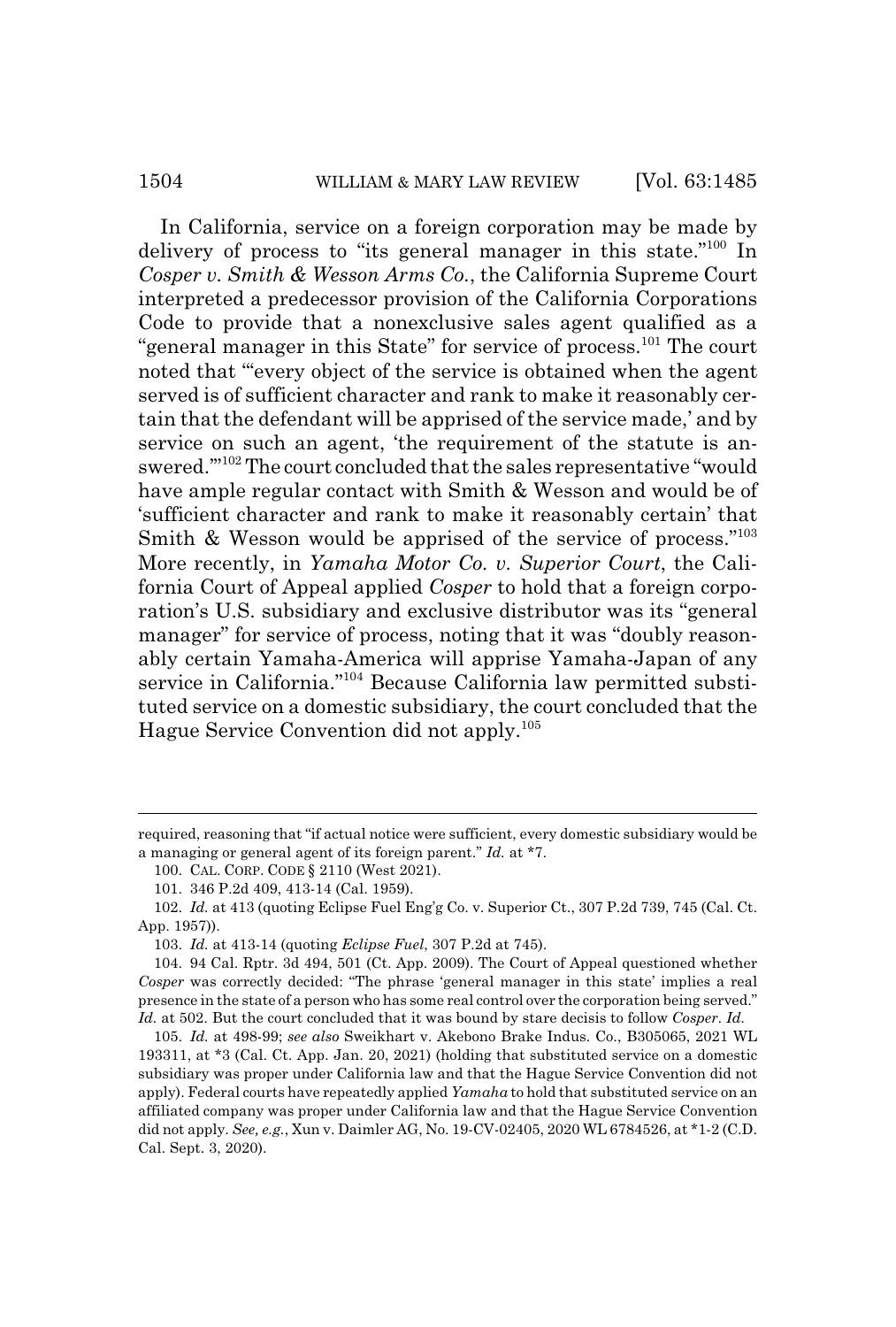California's test for substituted service is more liberal than Illinois's or Massachusetts's. California's test can be satisfied by a nonexclusive agent, whereas Illinois and Massachusetts look for indications of common ownership and control. But all three states focus on the same question—whether service on the affiliated company is reasonably certain to provide notice to the defendant. Illinois requires a relationship "so close that it is certain that [the defendant] 'was fully apprised of the pendency of the action."<sup>106</sup> Massachusetts requires "a sufficiently close relationship between a United States entity and a foreign entity such that service upon the United States agent is sufficient to provide notice to the foreign defendant."107 And California holds that "every object of the service is obtained when the agent served is of sufficient character and rank to make it reasonably certain that the defendant will be apprised of the service made."108 Given the purposes of service of process, this is the right question.

The test for whether an affiliated company is an agent for service of process need not be the same as the tests for whether an affiliated company is an agent for jurisdiction or for substantive liability. In *Daimler AG v. Bauman*, the Supreme Court noted that "[a]gencies ... come in many sizes and shapes: 'One may be an agent for some business purposes and not others so that the fact that one may be an agent for one purpose does not make him or her an agent for every purpose.'"109 In the context of personal jurisdiction, *Daimler* even suggested that the agency test might be different for specific jurisdiction than for general jurisdiction.<sup>110</sup> And some courts apply a "less stringent" veil-piercing test for personal jurisdiction than for substantive liability. $^{111}$ 

<sup>106.</sup> Schlunk v. Volkswagenwerk Aktiengesellschaft, 503 N.E.2d 1045, 1053 (Ill. App. Ct. 1986) (quoting Maunder v. DeHavilland Aircraft of Can., 466 N.E.2d 217, 233 (Ill. App. Ct. 1984)).

<sup>107.</sup> Heffernan v. Robeco Inv. Mgmt., Inc., No. 07-2116-BLS2, 2007 WL 3244422, at \*10 (Mass. Super. Ct. Oct. 25, 2007) (quoting Sankaran v. Club Mediterranee, S.A., No. 97 Civ. 8318, 1998 WL 433780, at \*5 (S.D.N.Y. July 31, 1998)).

<sup>108.</sup> *Cosper*, 346 P.2d at 413 (quoting *Eclipse Fuel*, 307 P.2d at 745).

<sup>109. 571</sup> U.S. 117, 135 (2014) (quoting 2A C. J. S., Agency § 43 (2013)).

<sup>110.</sup> *Id.* at 135 n.13.

<sup>111.</sup> *In re* Chinese-Manufactured Drywall Prods. Liab. Litig., 753 F.3d 521, 546 (5th Cir. 2014) (quoting Stuart v. Spademan, 772 F.2d 1185, 1198 n.2 (5th Cir. 1985)); *see also* BERMANN ET AL., *supra* note 6, at 58-62 (discussing jurisdictional veil piercing).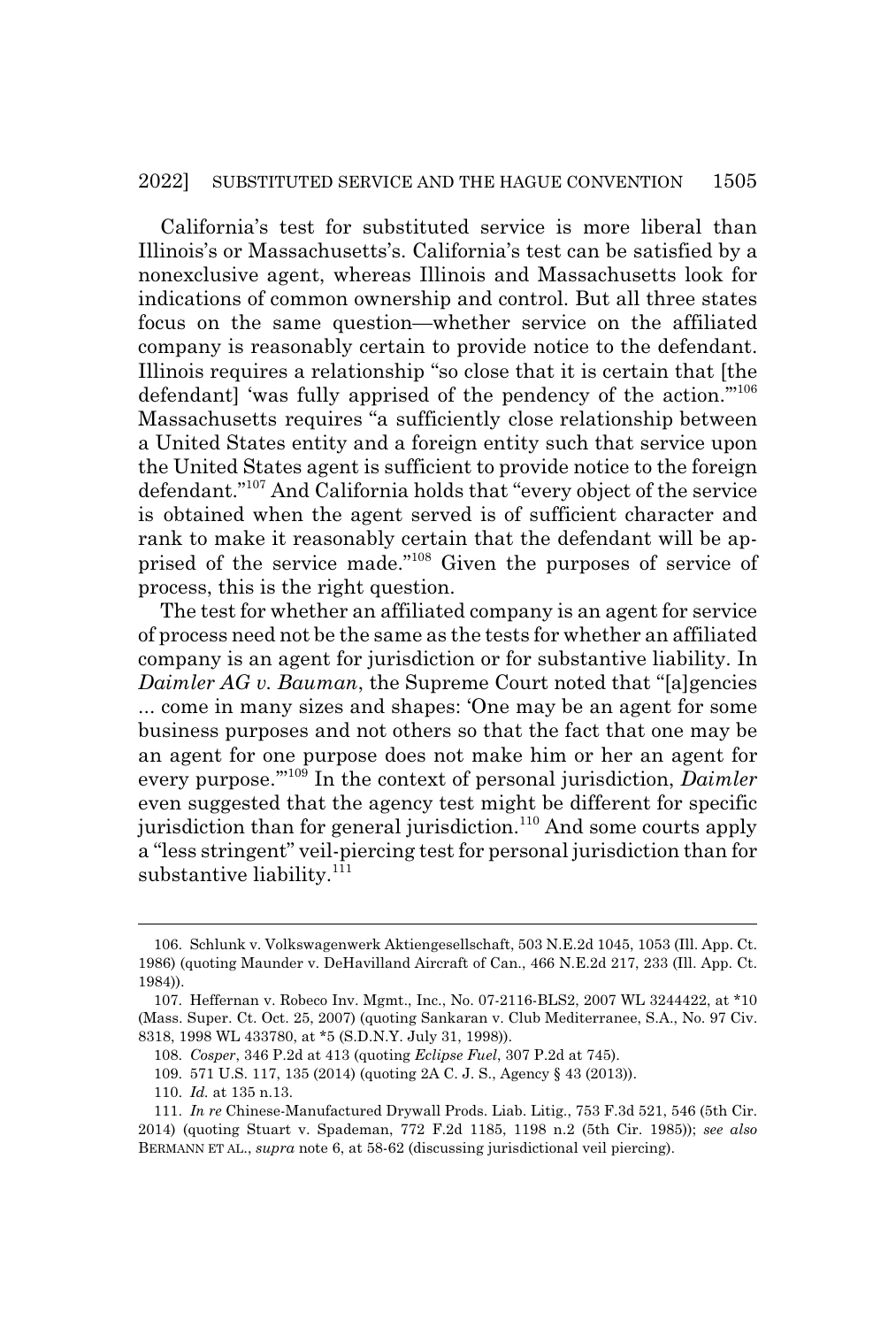Whether an affiliated company should be deemed an involuntary agent for service of process should not turn on factors relating to substantive liability or personal jurisdiction but rather on factors relating to service. As discussed above in Part II, the key question with respect to service is whether notice is "reasonably calculated, under all the circumstances, to apprise interested parties of the pendency of the action and afford them an opportunity to present their objections."112 That is the approach that California, Illinois, and Massachusetts have taken.<sup>113</sup>

Allowing substituted service on affiliated companies does not undermine the Hague Service Convention. As noted above, the Convention aims to ensure that documents to be served are "brought to the notice of the addressee in sufficient time."114 When this requires the transmission of documents abroad, the Convention provides a "simpl[e] and expedit[ed]" procedure.<sup>115</sup> But when service on an affiliated company within the forum state will provide notice to the defendant, it is not necessary to require compliance with the Convention's procedures in order to accomplish the Convention's goals.

### IV. SUBSTITUTED SERVICE ON STATE OFFICIALS

State laws permitting substituted service on state officials are more widespread than state laws permitting substituted service on affiliated companies. They are also more problematic. Many of these statutes expressly require that the state official or the plaintiff send a copy of the service to the defendant, and courts typically interpret such requirements as making the Hague Service Convention applicable. But some courts have held that service is complete when the state official is served. Moreover, some statutes do not expressly require transmittal to the defendant. Such statutes represent an American version of the system of *notification au parquet* that the

<sup>112.</sup> Mullane v. Cent. Hanover Bank & Tr. Co., 339 U.S. 306, 314 (1950) (citing Milliken v. Meyer, 311 U.S. 457 (1940); Grannis v. Ordean, 234 U.S. 385 (1914); Priest v. Las Vegas, 232 U.S. 604 (1914); Roller v. Holly, 176 U.S. 398 (1900)).

<sup>113.</sup> It may well be that service on a nonexclusive sales agent, as in *Cosper*, would not meet this standard. But service on a wholly owned subsidiary of a foreign company, as in *Yamaha*, *Schlunk*, and *Heffernan*, typically would.

<sup>114.</sup> Hague Service Convention, *supra* note 6, pmbl.

<sup>115.</sup> *Id.*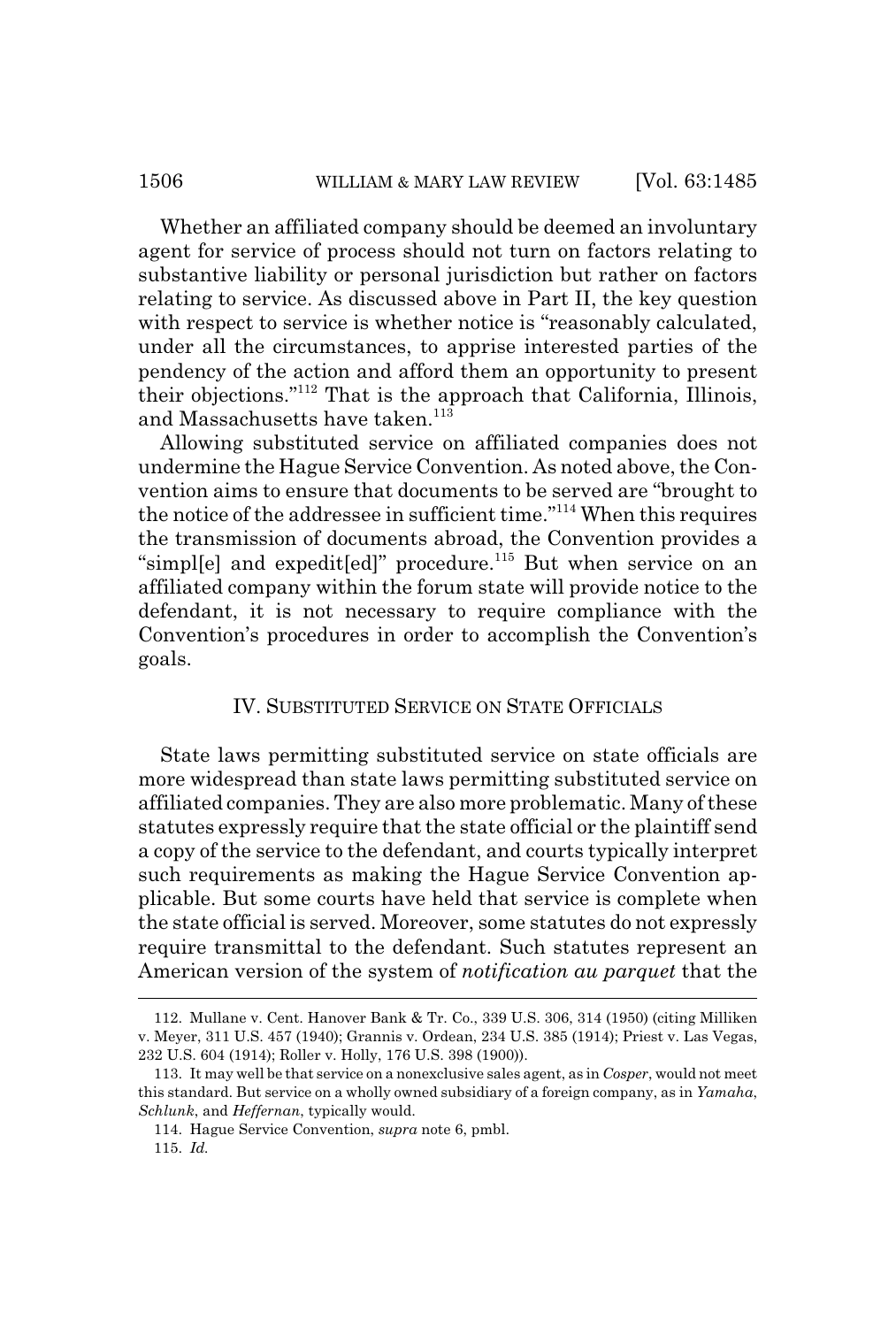Hague Convention's drafters wanted to abolish. They also raise serious problems under the Due Process Clauses of the U.S. Constitution. Before considering those problems, however, it is necessary to survey the statutory landscape.

### *A. The Statutory Landscape*

Every state permits substituted service on state officials in at least some circumstances. As summarized in Table 2 below, forty states permit substituted service on foreign corporations that are registered or authorized to do business in the state (the terminology varies), typically when the corporation withdraws from the state, has its registration revoked, or when the appointed agent cannot be found and served. Seventeen states permit substituted service on unregistered foreign corporations doing business in the state. And twenty states have provisions in their long-arm statutes or rules of procedure that permit substituted service on unregistered corporations, registered corporations, or both.

Finally, every state permits substituted service on nonresident motorists and/or specific businesses ranging from agents for college athletes to snowmobile operators. Typically, the provisions for registered and unregistered corporations, as well as the long-arm statutes, include an express requirement that the state official send a copy of the service to the defendant. The provisions dealing with nonresident motorists and specific business are less consistent.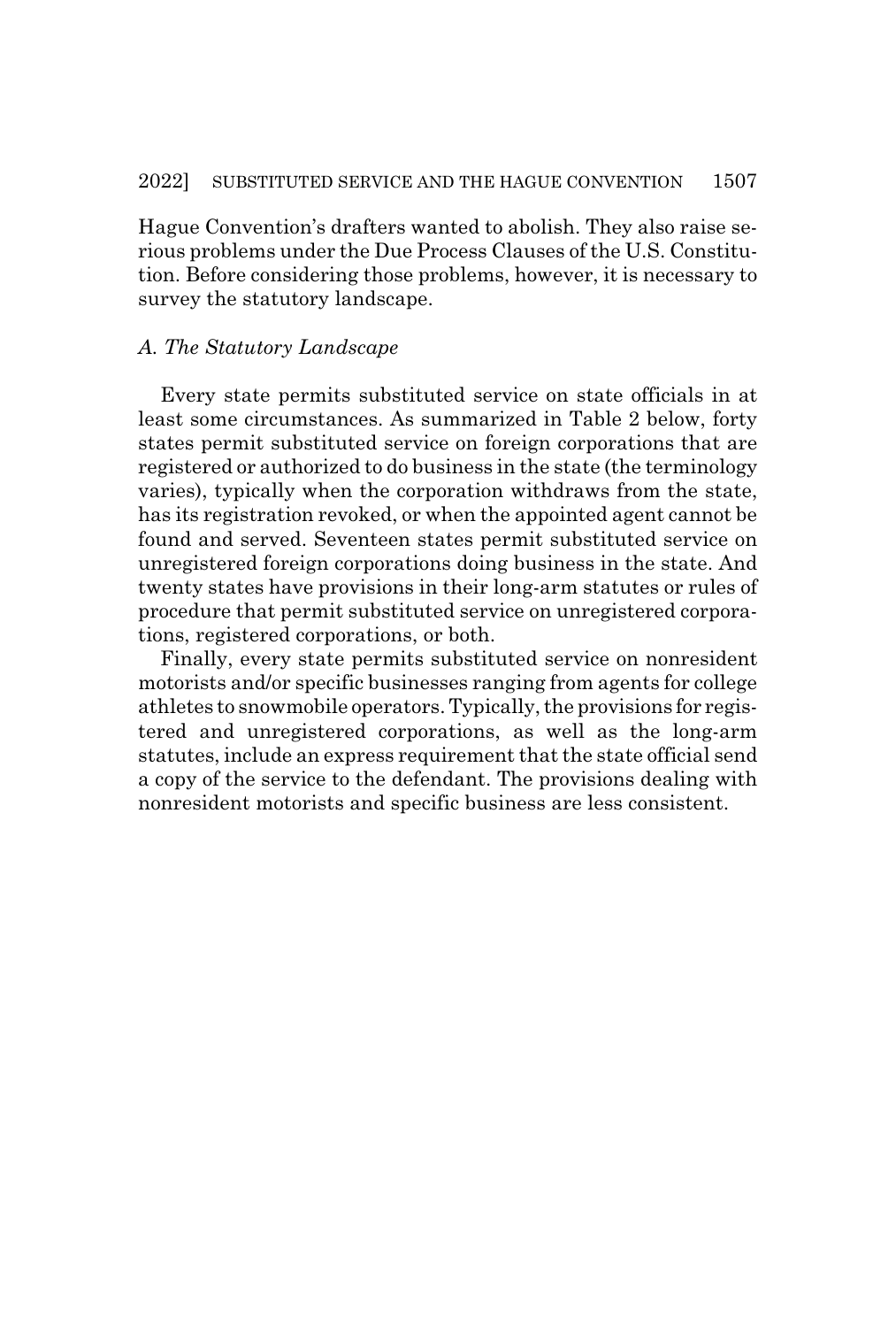### 1508 WILLIAM & MARY LAW REVIEW [Vol. 63:1485]

|               | Registered     | Unregistered<br>Corporations | Long-           | Motorists or              |
|---------------|----------------|------------------------------|-----------------|---------------------------|
|               | Corporations   |                              | Arm             | Particular                |
|               |                |                              | <b>Statutes</b> | <b>Businesses</b>         |
| Alabama       |                | X                            |                 | X                         |
| Alaska        | $\mathbf X$    |                              |                 | $\overline{X}$            |
| Arizona       | $\overline{X}$ |                              |                 | $\overline{X}$            |
| Arkansas      | $\overline{X}$ |                              | $\mathbf X$     | $\overline{X}$            |
| California    | $\mathbf X$    |                              |                 | $\boldsymbol{\mathrm{X}}$ |
| Colorado      |                |                              |                 | $\mathbf X$               |
| Connecticut   | $\rm X$        |                              |                 | $\overline{X}$            |
| Delaware      | $\overline{X}$ | $\overline{X}$               |                 | $\overline{X}$            |
| Florida       | $\mathbf X$    | $\overline{X}$               | $\mathbf X$     | $\mathbf X$               |
| Georgia       | $\overline{X}$ |                              | X               | X                         |
| Hawaii        | $\overline{X}$ |                              |                 | X                         |
| Idaho         |                |                              |                 | $\overline{X}$            |
| Illinois      | $\overline{X}$ | X                            |                 | $\overline{X}$            |
| Indiana       | $\overline{X}$ |                              |                 | $\overline{X}$            |
| Iowa          | $\overline{X}$ |                              | $\overline{X}$  | $\mathbf X$               |
| Kansas        | $\overline{X}$ |                              | X               | X                         |
| Kentucky      | $\overline{X}$ |                              | X               | X                         |
| Louisiana     | $\overline{X}$ |                              | $\overline{X}$  | $\overline{X}$            |
| Maine         | $\overline{X}$ |                              |                 | $\mathbf X$               |
| Maryland      |                |                              | X               | X                         |
| Massachusetts | $\mathbf X$    | $\mathbf X$                  |                 | $\overline{X}$            |
| Michigan      |                |                              | $\mathbf X$     | X                         |
| Minnesota     | $\mathbf X$    | $\mathbf X$                  |                 | $\overline{X}$            |
| Mississippi   | $\bar{X}$      |                              |                 | $\overline{X}$            |
| Missouri      | $\overline{X}$ |                              |                 | $\overline{X}$            |
| Montana       | $\overline{X}$ |                              | $\overline{X}$  | $\overline{X}$            |
| Nebraska      |                |                              |                 | X                         |
| Nevada        |                |                              | $\mathbf X$     | $\mathbf X$               |
| New           | $\mathbf X$    |                              | X               | $\boldsymbol{\mathrm{X}}$ |
| Hampshire     |                |                              |                 |                           |
| New Jersey    | X              |                              | X               | Χ                         |
| New Mexico    | $\overline{X}$ |                              | $\overline{X}$  | X                         |

### Table 2. Substituted Service on State Officials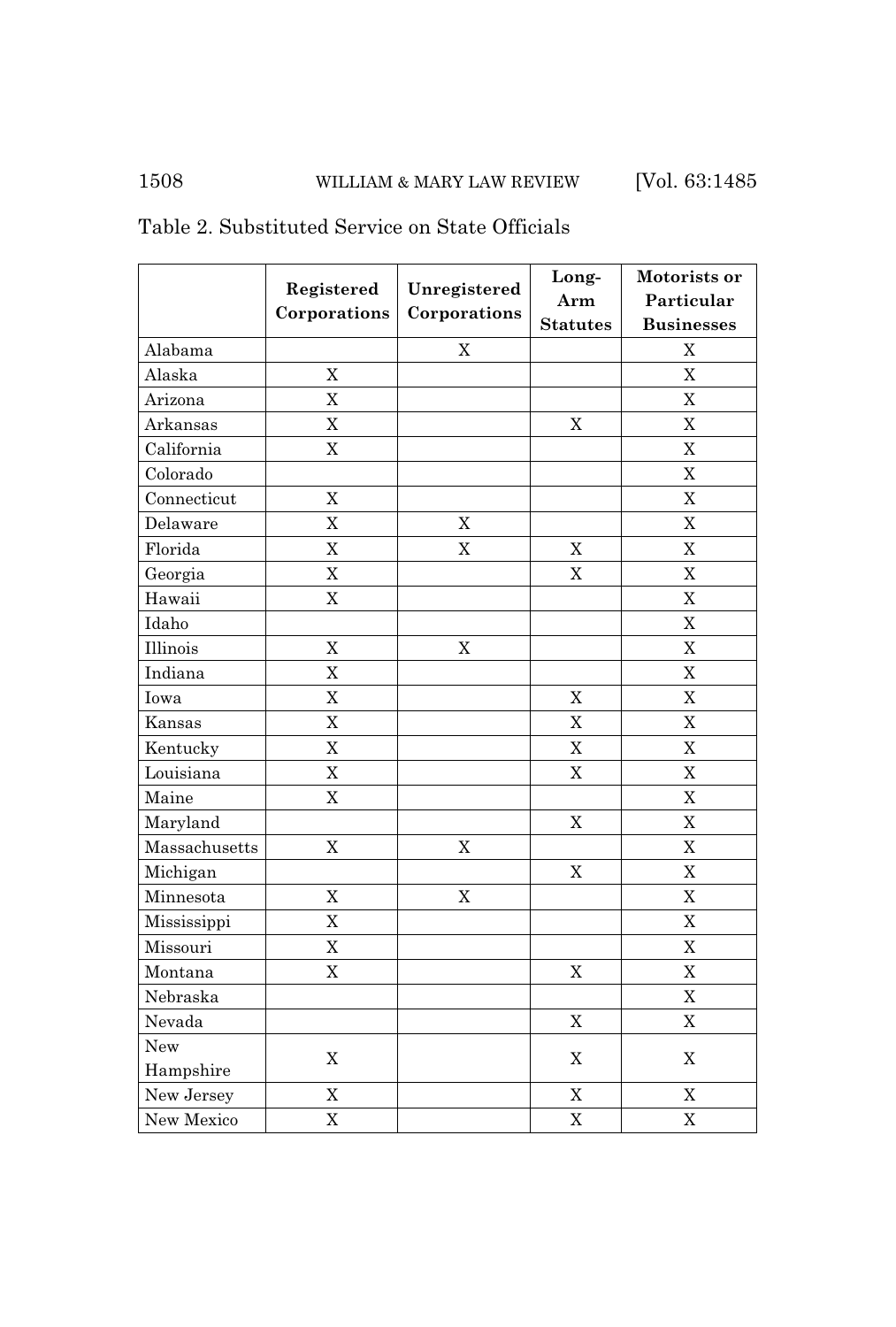| New York      | $\mathbf X$ | $\mathbf X$ |             | $\mathbf X$ |
|---------------|-------------|-------------|-------------|-------------|
| North         | X           |             |             |             |
| Carolina      |             |             |             | $\mathbf X$ |
| North Dakota  | $\mathbf X$ | X           |             | $\mathbf X$ |
| Ohio          | X           | X           |             | $\mathbf X$ |
| Oklahoma      | $\mathbf X$ | X           | X           | X           |
| Oregon        | $\mathbf X$ | $\mathbf X$ |             | X           |
| Pennsylvania  |             |             |             | $\mathbf X$ |
| Rhode Island  | $\mathbf X$ | X           |             | $\mathbf X$ |
| South         |             |             | $\mathbf X$ | $\mathbf X$ |
| Carolina      | $\mathbf X$ |             |             |             |
| South Dakota  | $\mathbf X$ |             |             | $\mathbf X$ |
| Tennessee     | X           | X           |             | X           |
| Texas         | X           | X           | X           | $\mathbf X$ |
| Utah          |             |             |             | X           |
| Vermont       | X           | X           | X           | X           |
| Virginia      | $\mathbf X$ | $\mathbf X$ | $\mathbf X$ | $\mathbf X$ |
| Washington    | X           |             |             | $\mathbf X$ |
| West Virginia | X           | X           | X           | X           |
| Wisconsin     |             |             |             | $\mathbf X$ |
| Wyoming       | $\mathbf X$ |             |             | $\mathbf X$ |

2022] SUBSTITUTED SERVICE AND THE HAGUE CONVENTION 1509

Registered foreign corporations are often covered by statutes permitting substituted service on state officials. All fifty states require foreign corporations doing business in the state to register with the secretary of state or some other state official.<sup>116</sup> When such corporations register, they must appoint an agent for service of process.117 Many states permit substituted service on the secretary of state or another state official when a foreign corporation's registration is withdrawn or revoked.118 Some states additionally

<sup>116.</sup> *See* Benish, *supra* note 12, at 1647-61 (listing registration statutes in all fifty states).

<sup>117.</sup> *See id.* at 1625 & n.103, 1647–61 (noting all fifty states require appointment of an agent for service of process).

<sup>118.</sup> ALASKA STAT. § 10.06.765 (2021) (revocation); *id.* § 10.06.780(4) (withdrawal); ARIZ. REV. STAT. ANN. § 10-1520(G) (2021) (withdrawal); *id.* § 10-1531(D) (revocation); ARK. CODE ANN. § 4-27-1520(c) (2021) (withdrawal); *id.* § 4-27-1531(d) (revocation); CAL. CORP. CODE § 2114(b) (West 2021) (surrender); CONN. GEN. STAT. § 33-932(c) (2021) (withdrawal); *id.* § 33- 936(d) (revocation); DEL. CODE ANN. tit. 8, § 381(c) (2021) (withdrawal); FLA. STAT. § 607.1520(2) (2021) (withdrawal); GA.CODE ANN. § 14-2-1520(c) (2021) (withdrawal); *id.* § 14-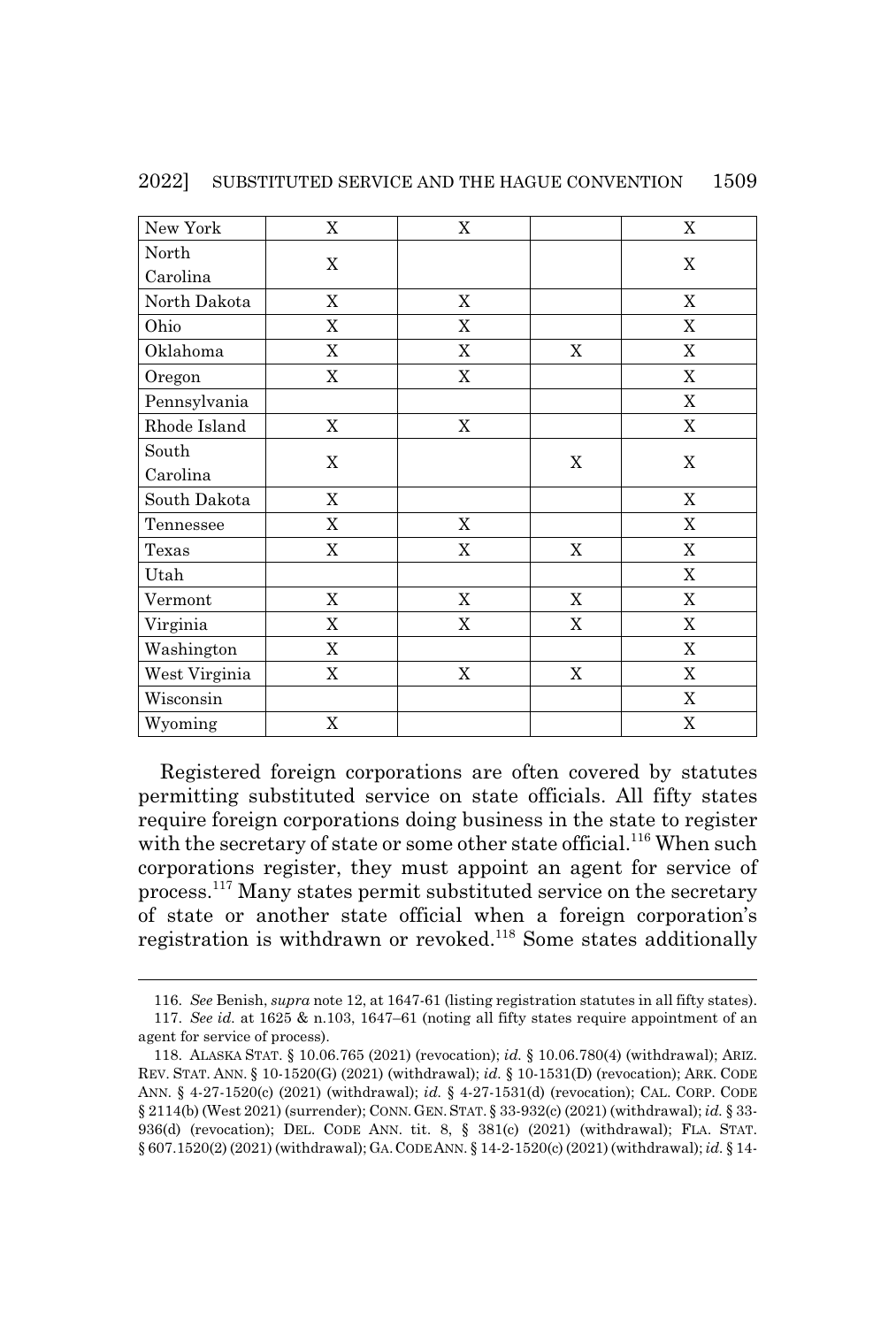provide for substituted service on state officials if the registered foreign corporation fails to appoint an agent or if that agent cannot be found or served.<sup>119</sup> The widely adopted ABA Model Business Corporation Act (MBCA) seems to be responsible for these provisions in many states, particularly the provisions dealing with withdrawal and revocation.<sup>120</sup> But some states have adopted the

119. ALASKA STAT. § 10.06.175(b) (2021); ARIZ. REV. STAT. ANN. § 10-1510(B) (2021); CAL. CORP. CODE § 2111(a) (West 2021); DEL. CODE ANN. tit. 8, § 376(b) (2021); 805 ILL. COMP. STAT. 5/5.25(b)(1)-(2) (2021); KAN. STAT. ANN. § 17-7931(g) (2021); LA. STAT. ANN. § 12:1- 504(B) (2021); MASS. GEN. LAWS ch. 156D, § 15.10(b) (2021); MINN. STAT. § 5.25(4)(a) (2021); MO. REV. STAT. § 351.380 (2021); MONT. CODE ANN. § 35-14-504(2) (2021); N.Y. BUS. CORP. LAW § 304(a) (McKinney 2021); N.C. GEN. STAT. § 55D-33(b) (2021); N.D. CENT. CODE § 10- 01.1-13(3)(c)-(d) (2021); OHIO REV. CODE ANN. § 1703.19 (LexisNexis 2021); OR. REV. STAT. § 60.731(2)(a) (2021); 7 R.I.GEN.LAWS § 7-1.2-1410(b) (2021); TENN.CODE ANN.§ 48-15-104(b) (2021); TEX. BUS. ORGS. CODE ANN. § 5.251(1) (West 2021); VA. CODE ANN. § 13.1-766(B) (2021); WASH. REV. CODE § 23.95.450(4) (2021); W. VA. CODE § 31D-15-1510(d) (2021).

120. According to the ABA, thirty-four states have enacted a version of the MBCA. *See* Corp. Laws Comm., *MBCA Enactment Map*, AM. BAR ASS'N, https://www.americanbar.org/ groups/business\_law/committees/corplaws/ [https://perma.cc/V3FF-V7EY]. The 2010 MBCA and earlier versions provided for substituted service on the secretary of state in cases of withdrawal and revocation. MODEL BUS. CORP. ACT §§ 15.20(c), 15.31(d) (2010) (AM. BAR

<sup>2-1531(</sup>d) (revocation); HAW. REV. STAT. § 414-451(b)(3) (2021) (withdrawal); 805 ILL. COMP. STAT. 5/13.45(a)(3) (2021) (withdrawal); *id.* 5/5.25(b)(5) (revocation and withdrawal); IND. CODE § 23-0.5-5-11(e) (2021) (revocation); IOWA CODE § 490.1520(3) (2021) (withdrawal); *id.* § 490.1531(4) (revocation); KY. REV. STAT. ANN. § 14A.9-060(4) (West 2021) (withdrawal); *id.* § 14A.9-080 (revocation); LA. STAT. ANN. § 12:312(A)(4) (2021) (withdrawal); ME. REV. STAT. ANN. tit. 13-C, § 1521(2)(C) (West 2021) (withdrawal); *id.* § 1532(4) (revocation); MASS. GEN. LAWS ch. 156D, § 15.20(c) (2021) (withdrawal); MINN. STAT. § 5.25(4)(a) (2021) (withdrawal and revocation); MISS. CODE. ANN. § 79-4-15.20(c) (2021) (withdrawal); *id.* § 79-4-15.31(d) (revocation); MO. REV. STAT. § 351.596(3) (2021) (withdrawal); MONT. CODE ANN. § 35-14- 504(3) (2021) (withdrawal and termination); N.H. REV. STAT. ANN. § 293-A:15.20(c) (2021) (withdrawal); N.J. STAT. ANN. § 14A:13-8(2)(c) (West 2021) (withdrawal); *id.* 14A:13-10(4) (revocation); N.M. STAT. ANN. § 53-17-15(A)(4) (2021) (withdrawal); N.Y. BUS. CORP. LAW § 1303 (McKinney 2021) (annulment); *id.* § 1310 (surrender); N.C. GEN. STAT. § 55D-33(b) (2021) (withdrawal); *id.* § 55-15-20(c) (revocation); N.D.CENT.CODE § 10-19.1-140(1)(d) (2021) (withdrawal); OHIO REV. CODE ANN. § 1703.19 (LexisNexis 2021) (cancellation); OKLA. STAT. ANN. tit. 18, § 1135(C) (West 2021) (withdrawal); OR. REV. STAT. § 60.731(2)(b) & (d) (2021) (revocation and withdrawal); 7 R.I. GEN. LAWS § 7-1.2-1410(b) (2021) (revocation); *id.* 7-1.2- 1412(a)(4) (withdrawal); S.C. CODE ANN. § 33-15-200 (2021) (withdrawal); *id.* § 33-15-310(e) (revocation); S.D. CODIFIED LAWS § 47-1A-1531.1 (2021) (revocation); TENN. CODE ANN. § 48- 15-104(b) (2021) (withdrawal and revocation); TEX.BUS.ORGS.CODE ANN. § 5.251(2)(A) (West 2021) (revocation); *id.* § 9.011(b)(5)(B) (withdrawal); VT. STAT. ANN. tit. 11A, § 15.20 (2021) (withdrawal); *id.* § 15.30(d) (revocation); VA.CODE ANN. § 13.1-767(A)(4) (2021) (withdrawal); *id.* § 13.1-769(E) (revocation); WASH. REV. CODE §§ 23.95.530(3) & 23.95.450(4) (2021) (withdrawal); W. VA. CODE § 31D-15-1520(c) (2021) (withdrawal); *id.* § 31D-15-1531(d) (revocation); WYO. STAT. ANN. § 17-16-1520(c) (2021) (withdrawal); *id.* § 17-16-1531(d) (revocation).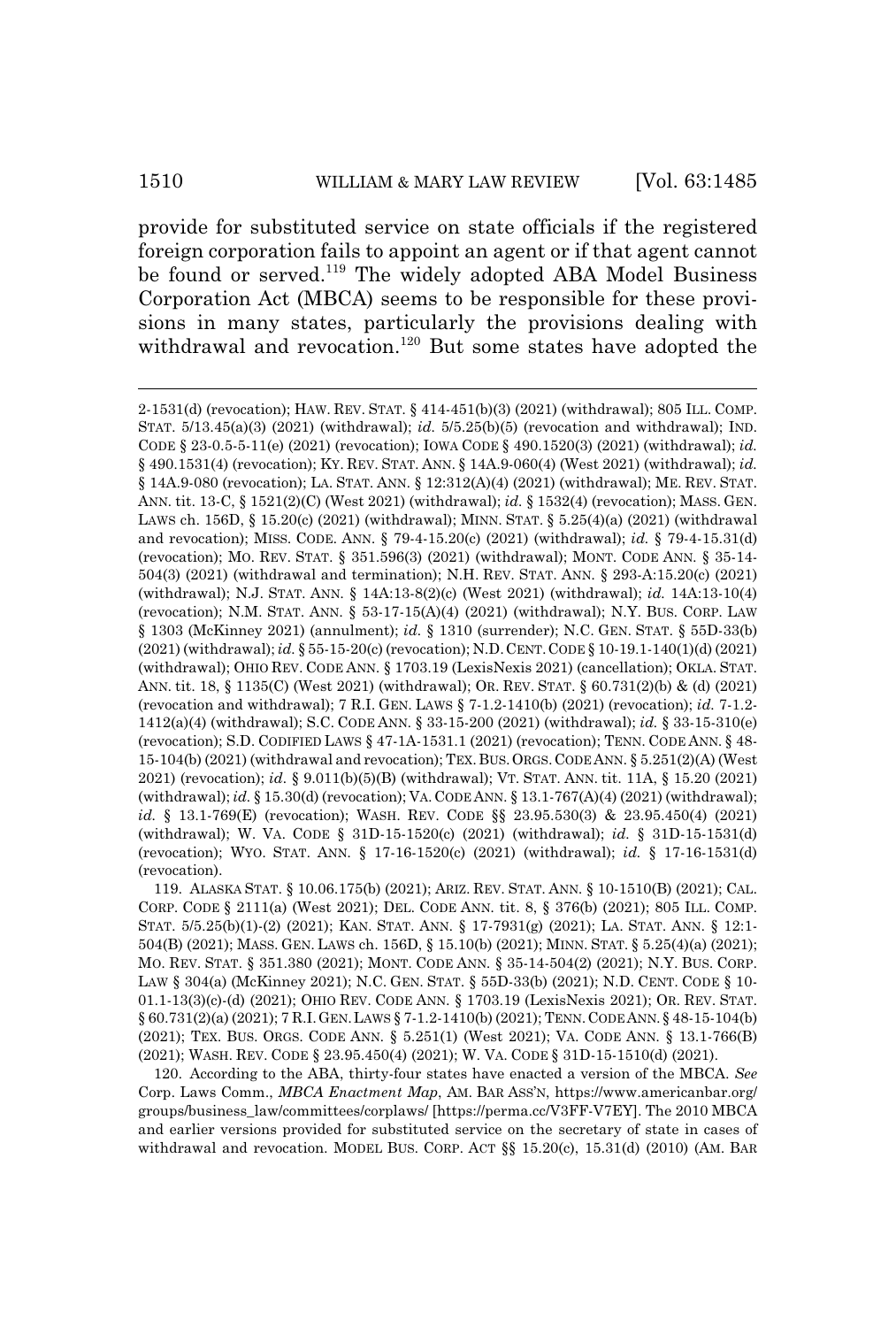MBCA without providing for substituted service,<sup>121</sup> whereas others have provided for substituted service without adopting the MBCA.<sup>122</sup> The state statutes permitting substituted service on registered corporations are summarized in Table 3.

|               | Withdrawal   Revocation |             | <b>Agent Cannot</b> | Obligation     |
|---------------|-------------------------|-------------|---------------------|----------------|
|               |                         |             | <b>Be Served</b>    | to Send        |
| Alaska        | $\mathbf X$             | $\mathbf X$ | X                   | $\mathbf X$    |
| Arizona       | X                       | $\mathbf X$ | $\mathbf X$         | $\mathbf X$    |
| Arkansas      | $\mathbf X$             | X           |                     | $\mathbf X$    |
| California    | $\mathbf X$             | $\mathbf X$ | $\mathbf X$         | $\mathbf X$    |
| Connecticut   | X                       | X           |                     | $\mathbf X$    |
| Delaware      | $\mathbf X$             |             | $\mathbf X$         | $\mathbf X$    |
| Florida       | $\mathbf X$             |             |                     | $\mathbf X$    |
| Georgia       | $\mathbf X$             | $\mathbf X$ |                     | $\mathbf X$    |
| Hawaii        | $\mathbf X$             |             |                     | $\mathbf X$    |
| Illinois      |                         | $\mathbf X$ | X                   | $\mathbf X$    |
| Indiana       |                         | $\mathbf X$ |                     | $\mathbf X$    |
| Iowa          | $\mathbf X$             | $\mathbf X$ |                     | $\mathbf X$    |
| Kansas        |                         |             | $\mathbf X$         | X              |
| Kentucky      | $\mathbf X$             | $\mathbf X$ |                     | $\mathbf X$    |
| Louisiana     | $\mathbf X$             |             | $\mathbf X$         |                |
| Maine         | X                       | X           |                     | X              |
| Massachusetts | $\mathbf X$             |             | $\mathbf X$         | $\mathbf X$    |
| Minnesota     | $\mathbf X$             | $\mathbf X$ |                     | $\mathbf X$    |
| Mississippi   | $\mathbf X$             | X           | X                   | $\mathbf X$    |
| Missouri      | $\mathbf X$             |             | $\mathbf X$         | $\overline{X}$ |
| Montana       | X                       | $\mathbf X$ | X                   | X              |

### Table 3. Substituted Service on Registered Corporations

122. *See, e.g.*, CAL. CORP. CODE § 2114(b) (West 2021).

ASS'N). But these earlier versions did not provide for substituted service when the foreign corporation's agent could not be served. The 2016 MBCA now provides for substituted service on the secretary of state when the foreign corporation's agent cannot be served, in addition to cases of withdrawal and termination. MODEL BUS. CORP. ACT § 5.04(c) (2016) (AM. BAR ASS'N). The 2016 MBCA has not yet been widely adopted. *See* Corp. Laws Comm., *supra*.

<sup>121.</sup> *See, e.g.*, COLO. REV. STAT. § 7-90-807(1)(b) (2021) (providing for service by mail on withdrawn foreign entity).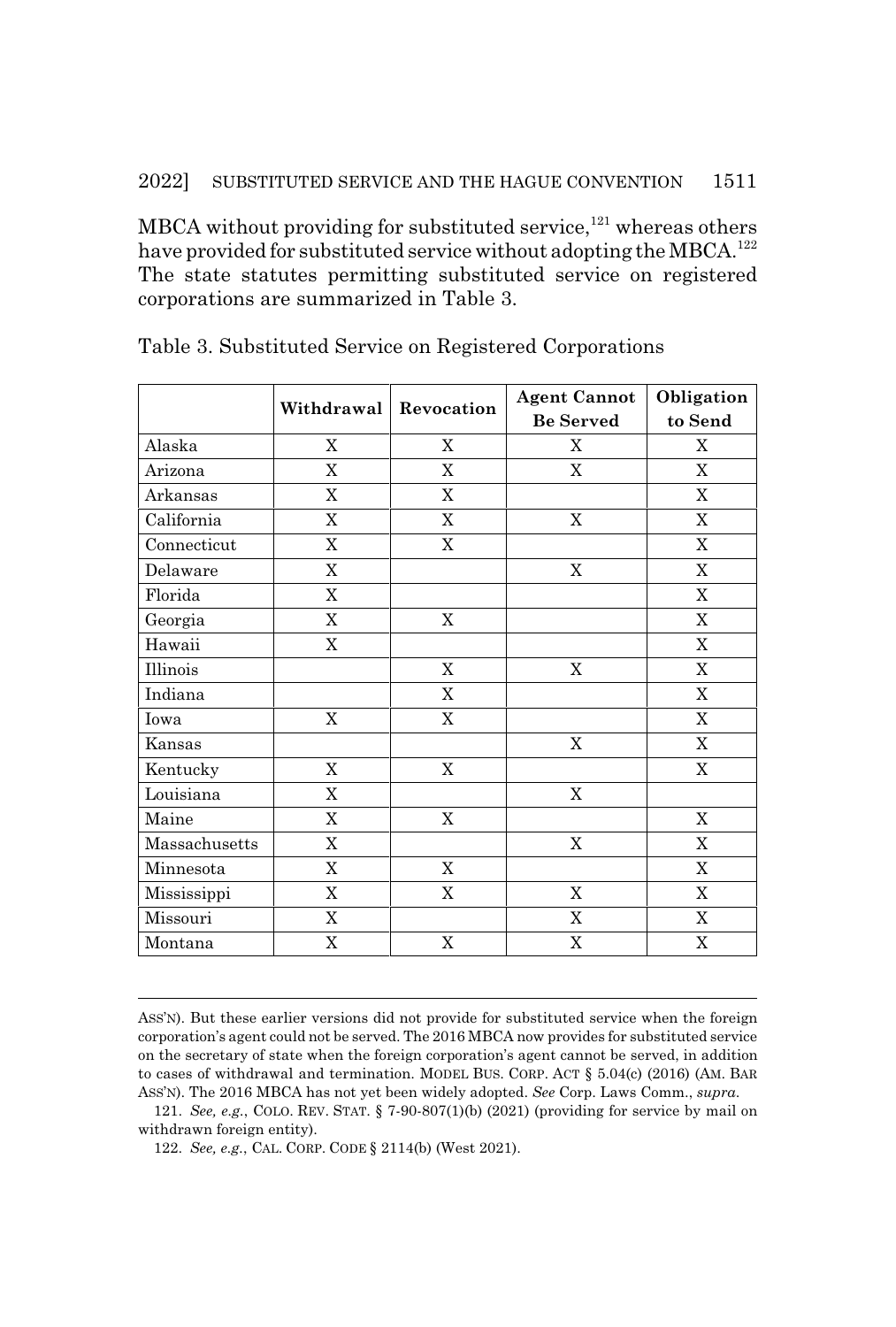| New            |             |             |             |             |
|----------------|-------------|-------------|-------------|-------------|
| Hampshire      | $\mathbf X$ |             |             | X           |
| New Jersey     | X           | X           |             | $\mathbf X$ |
| New Mexico     | $\mathbf X$ |             |             |             |
| New York       | X           | X           | X           | X           |
| North Carolina | X           | $\mathbf X$ | X           | X           |
| North Dakota   | X           |             | X           | $\mathbf X$ |
| Ohio           |             | $\mathbf X$ | $\mathbf X$ | $\mathbf X$ |
| Oklahoma       | X           |             |             | $\mathbf X$ |
| Oregon         | $\mathbf X$ | $\mathbf X$ | $\mathbf X$ | $\mathbf X$ |
| Rhode Island   | $\mathbf X$ | $\mathbf X$ | X           | $\mathbf X$ |
| South Carolina | $\mathbf X$ | $\mathbf X$ |             | X           |
| South Dakota   |             | X           |             | X           |
| Tennessee      | X           | $\mathbf X$ | X           | $\mathbf X$ |
| Texas          | $\mathbf X$ | $\mathbf X$ | $\mathbf X$ | $\mathbf X$ |
| Vermont        | $\mathbf X$ | $\mathbf X$ |             | X           |
| Virginia       | $\mathbf X$ | $\mathbf X$ | X           | $\mathbf X$ |
| Washington     | $\mathbf X$ |             | X           |             |
| West Virginia  | X           | $\mathbf X$ | $\mathbf X$ | $\mathbf X$ |
| Wyoming        | X           | $\mathbf X$ |             | $\mathbf X$ |

As shown in the far-right column of Table 3, most of the states that permit substituted service on state officials for registered corporations expressly require that either the plaintiff or the state official send a copy of the service to the defendant.<sup>123</sup> Only three

<sup>123.</sup> ALASKA STAT. ANN. § 10.06.175(b) (2021) (plaintiff must send); ARIZ. REV. STAT. ANN. §§ 10-1510(B), 10-1520(G), 10-1531(D) (2021) (commission must send); ARK. CODE ANN. §§ 4- 27-1520(c), 4-27-1531(d) (2021) (secretary of state must send); CAL. CORP. CODE § 2114(b) (West 2021) ("shall be sent"); CONN. GEN. STAT. § 33-929(b) (2021) (secretary of state must send); DEL. CODE ANN. tit. 8, §§ 376(b), 381(d) (2021) (secretary of state must send); FLA. STAT. § 48.161(1) (2021) (plaintiff must send); *id.* § 607.1520(2) (secretary must send); GA. CODE ANN. §§ 14-2-1520(c), 14-2-1531(d) (2021) (plaintiff must send); HAW. REV. STAT. § 414-451 (2021) (director must send); 805 ILL.COMP.STAT. 5/5.25(c)(2) (2021) (plaintiff must send); IND. CODE § 23-0.5-5-11(e) (2021) (secretary of state must send); IOWA CODE §§ 490.1520(3), 490.1531(4) (2021) (secretary of state must send); KAN.STAT.ANN. § 17-7931(g) (2021) (stating that secretary of state must send pursuant to KAN. STAT. ANN. § 60-304(f)); KY. REV. STAT. ANN. §§ 14A.9-060(4), 14A.9-080 (West 2021) (secretary of state must send); ME. REV. STAT. ANN. tit. 13-C, §§ 1521(3), 1532(4) (West 2021) (secretary of state must send); MASS. GEN. LAWS ch. 156D, §§ 15.10(d), 15.20(c) (2021) (secretary of state must send); MINN. STAT. § 5.25(4)(a) (2021) (secretary of state must send); MISS. CODE. ANN. §§ 79-4-15.20(c), 79-4- 15.31(d) (2021) (secretary of state must send); MO. REV. STAT. §§ 351.380, 351.596(3) (2021)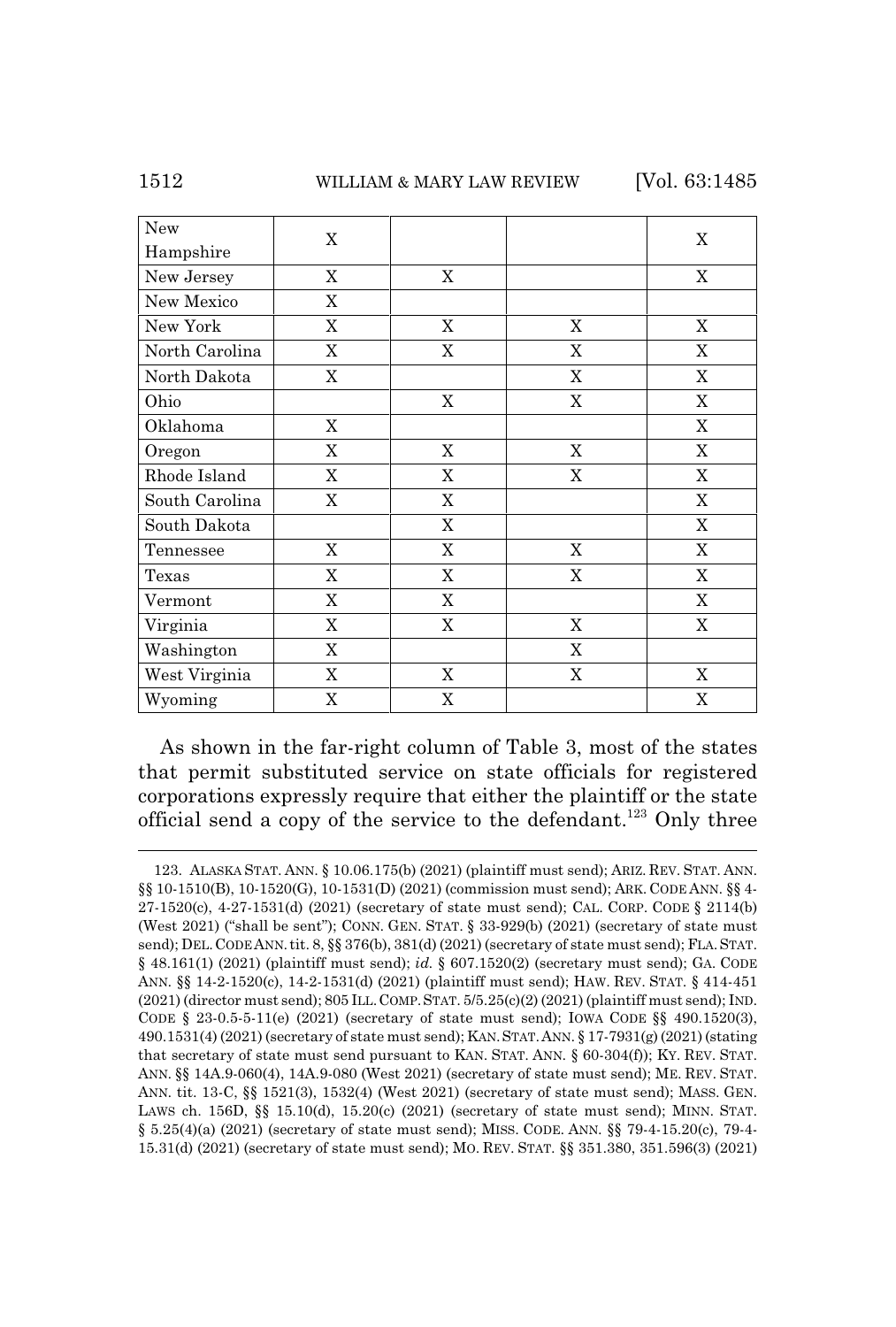states do not. Louisiana's corporations code contains no express requirement to send a copy of the service to the defendant, although Louisiana's code of civil procedure does impose such a requirement.124 Washington's corporations code also contains no express requirement, but it allows substituted service on the secretary of state for registered corporations only after service by mail has failed, $125$  and service by mail would implicate the Hague Convention before substituted service is even permitted. Finally, New Mexico's corporations code requires that a withdrawing corporation provide an address to which the secretary of state may send a copy of the process but imposes no express obligation on the secretary to send the copy.<sup>126</sup> As discussed below, courts have interpreted even those provisions of New Mexico law that do expressly require the secretary of state to send a copy of the service to the defendant not to require compliance with the Hague Convention.<sup>127</sup> For New Mexico, the problem lies not in the text of its statutes but rather in their interpretation.

In addition to the provisions for registered foreign corporations, seventeen states permit substituted service on state officials for foreign corporations that do business in the state without registering.128 Fourteen of these states expressly require the plaintiff or the

- 124. LA. CODE CIV. PROC. ANN. art. 1262 (2021).
- 125. WASH. REV. CODE § 23.95.450(4) (2021).
- 126. N.M. STAT. ANN. § 53-17-15(A)(5) (2021).
- 127. *See infra* notes 169-78 and accompanying text.

<sup>(</sup>secretary of state must send); MONT. CODE ANN. § 35-14-504(2)-(3) (2021) (secretary of state must send); N.H. REV. STAT. ANN. § 293-A:15.20(c) (2021) (secretary of state must send); N.J. STAT. ANN. §§ 14A:13-8(2)(d), 14A:13-10(4) (West 2021) (secretary of state must send); N.Y. BUS. CORP. LAW § 306(b) (McKinney 2021) (secretary of state must send); N.C. GEN. STAT. §§ 55-15-20(c), 55D-33(b) (2021) (secretary of state must send); N.D. CENT. CODE § 10-01.1- 13(6) (2021) (secretary of state must send); OHIO REV.CODE ANN. § 1703.19 (LexisNexis 2021) (secretary of state must send); OKLA. STAT. ANN. tit. 18, § 1135(C) (2021) (secretary of state must send); OR. REV. STAT. §§ 60.121(3), 60.731(3) (2021) (plaintiff must send); 7 R.I. GEN. LAWS § 7-1.2-1410(b) (2021) (secretary of state must send); S.C. CODE ANN. §§ 33-15-200, 33- 15-310(e) (2021) (secretary of state must send); S.D. CODIFIED LAWS § 47-1A-1531.1 (2021) (secretary of state must send); TENN.CODE ANN.§ 48-15-105(a) (2021) (secretary of state must send); TEX. BUS. ORGS. CODE ANN. § 5.253 (West 2021) (secretary of state must send); VT. STAT. ANN. tit. 11A, §§ 15.20(c), 15.30(d) (2021) (secretary of state must send); VA. CODE ANN. § 12.1-19.1 (2021) (clerk of state corporation commission must send); W. VA. CODE §§ 31D-15- 1510(d), 1520(c), 1531(d) (2021) (secretary of state must send); WYO. STAT. ANN. §§ 17-16- 1520(c), 1531(d) (2021) (secretary of state must send).

<sup>128.</sup> ALA. CODE § 10A-1-7.22 (2021); ALASKA STAT. § 10.06.765 (2021); CAL. CORP. CODE § 2111(a) (West 2021) (only if ordered by the court); FLA. STAT. § 607.1502(8) (2021); 805 ILL.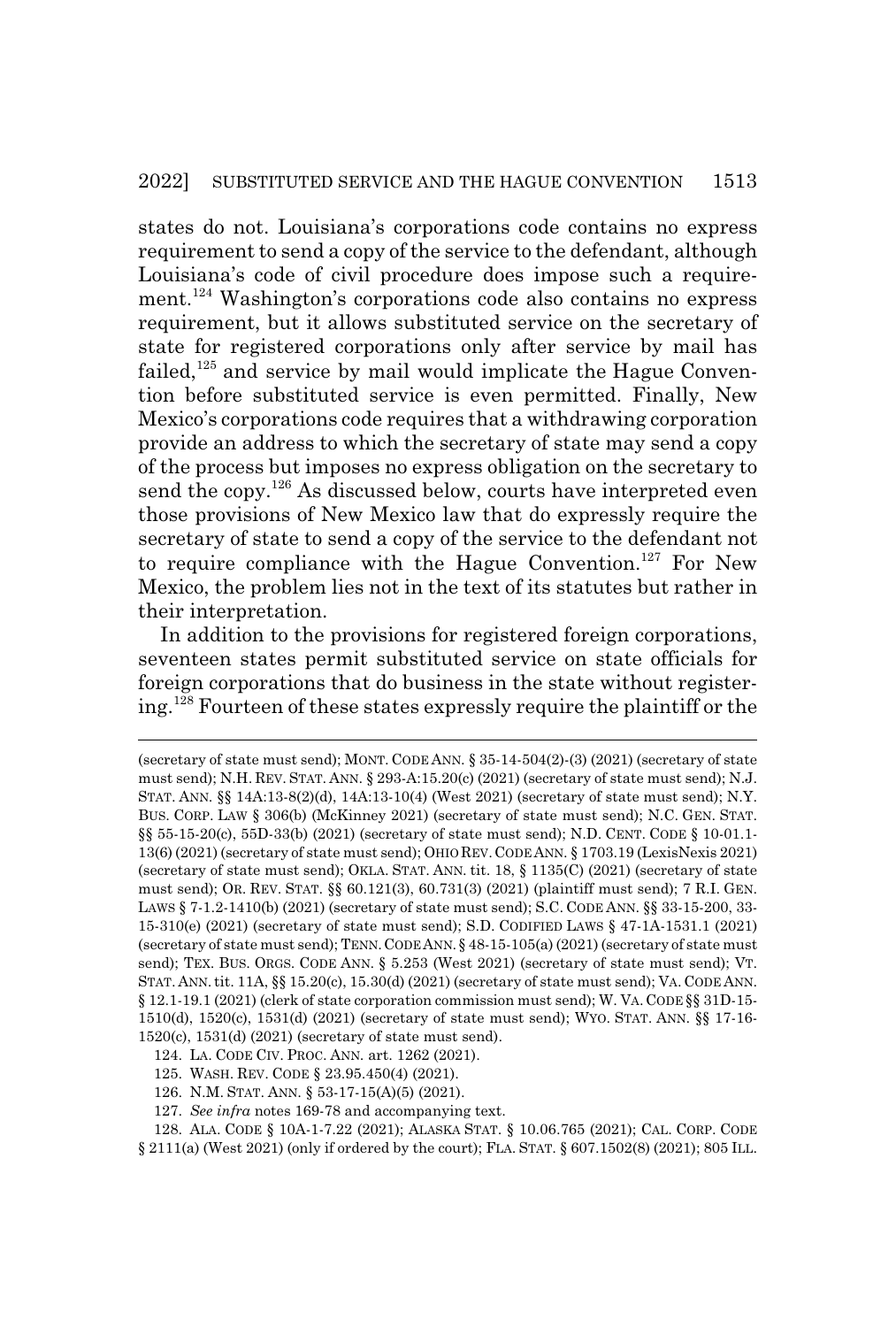#### 1514 WILLIAM & MARY LAW REVIEW [Vol. 63:1485]

state official to send a copy of the service to the defendant.<sup>129</sup> Vermont does not, but it seems likely that Vermont's rules of procedure governing substituted service on the secretary of state would impose such an obligation.<sup>130</sup> In Rhode Island, the plaintiff must give the defendant only such notice of the substituted service as the court orders.<sup>131</sup> And Alabama's provision is simply silent.<sup>132</sup>

The provisions for registered and unregistered corporations discussed above are typically found in state corporations codes. But one can find more provisions on substituted service in state procedural rules. As summarized in Table 4, twenty states have longarm statutes or rules of civil procedure authorizing substituted service on state officials for registered foreign corporations, unregistered foreign corporations, or both.<sup>133</sup>

129. ALASKA STAT. § 10.06.175(b) (2021) (plaintiff must send); CAL. CORP. CODE § 2111(b) (West 2021) (secretary of state must send); FLA.STAT.§ 48.161(1) (2021) (plaintiff must send); 805 ILL. COMP. STAT. 5/5.25(c)(2) (2021) (plaintiff must send); IND. CODE § 34-33-3-1(b) (2021) (secretary of state must send pursuant to IND. R. CIV. P. 4.10(2)); MASS. GEN. LAWS ch. 156D, § 15.10(d) (2021) (secretary of state must send); MINN. STAT. § 5.25(6) (2021) (secretary of state must send); N.Y. BUS. CORP. LAW § 307 (McKinney 2021) (plaintiff must send); N.D. CENT. CODE § 10-01.1-13(6) (2021) (secretary of state must send); OHIO REV. CODE ANN. § 1703.191 (LexisNexis 2021) (secretary of state must send); OKLA. STAT. tit. 18, § 1136(A) (West 2021) (secretary of state must send); OR. REV. STAT. §§ 60.121(3), 60.731(3) (2021) (plaintiff must send); TENN. CODE ANN. § 48-15-105(a) (2021) (secretary of state must send); TEX.BUS.ORGS. CODE ANN. § 5.253 (West 2021) (secretary of state must send); VA.CODE ANN. § 12.1-19.1 (2021) (clerk of state corporation commission must send); W. VA. CODE § 31D-15- 1510(e) (2021) (secretary of state must send).

133. ARK.CODE ANN.§ 16-58-120(b)(1) (2021); FLA.STAT. § 48.181(1) (2021); GA.CODE ANN.  $\S 9-11-4(e)(1)(A)(2021)$  (for registered foreign corporations only); IOWA CODE  $\S 617.3(2)(2021)$ ; KAN. STAT. ANN. § 60-304(f) (2021); KY. REV. STAT. ANN. § 454.210(3)(a)(3) (West 2021); LA. CODE CIV. PROC. ANN. art. 1262 (2021); MD. R. CIV. P. 2-124(o) (for foreign corporations required to have a registered agent); MICH. CT. R.  $2.105(D)(4)$  (for foreign corporations who fail to appoint a resident agent); MONT. CODE ANN. § 25-20-4(j) (2021) (by order of the clerk of the court); NEV. REV. STAT. § 14.030(1) (2021); N.H. REV. STAT. ANN. § 510:4(II) (2021); N.J.

COMP. STAT. 5/5.30 (2021); MASS. GEN. LAWS ch. 156D, § 15.10(b) (2021); MINN. STAT. § 5.25(4)(b) (2021); N.Y. BUS. CORP. LAW § 307(a) (McKinney 2021); N.D. CENT. CODE § 10-01.1-13(3)(a) (2021); OHIO REV. CODE ANN. § 1703.191 (LexisNexis 2021); OKLA. STAT. tit. 18, § 1136(A) (2021); OR. REV. STAT. §§ 60.731(2)(c), (e) (2021); 7 R.I. GEN. LAWS § 7-1.2-1410(c) (2021); TENN. CODE ANN. § 48-15-104(b) (2021); TEX. BUS. ORGS. CODE ANN. § 5.251(2)(B) (West 2021); VT. STAT. ANN. tit. 11, § 1626 (2021); VA. CODE ANN. § 13.1-758(F) (2021); W. VA. CODE § 31D-15-1510(e) (2021).

<sup>130.</sup> VT. STAT. ANN. tit. 12, § 856 (2021).

<sup>131. 7</sup> R.I. GEN. LAWS § 7-1.2-1410(c) (2021).

<sup>132.</sup> ALA. CODE § 10A-1-7.22 (2021). Alabama is also the only state to permit substituted service on unregistered foreign corporations but not service on registered foreign corporations. *See supra* Table 2; *supra* note 128 and accompanying text.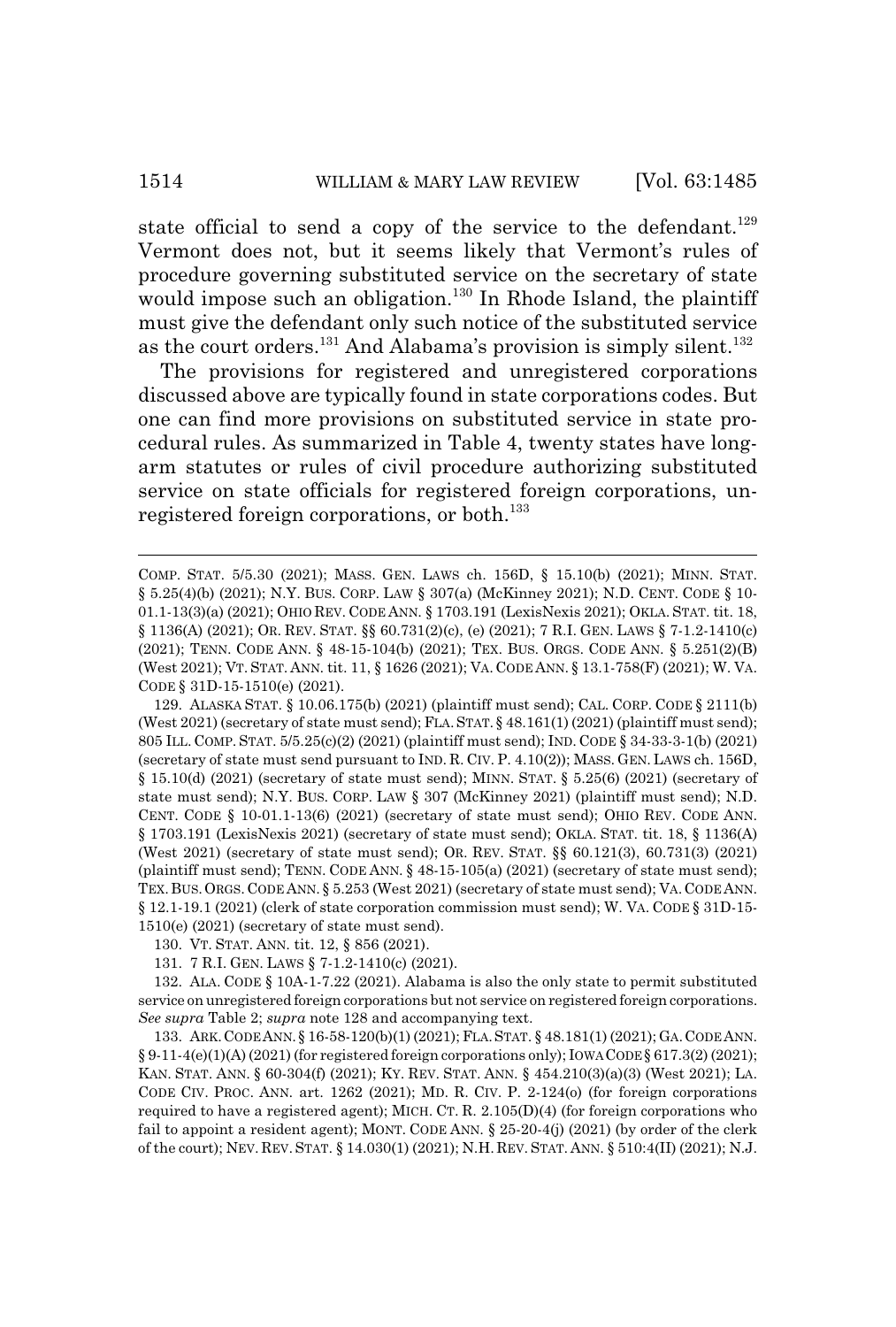|                | Registered     | Unregistered | Obligation to  |
|----------------|----------------|--------------|----------------|
|                | Corporations   | Corporations | Send           |
| Arkansas       | X              | X            | X              |
| Florida        | X              | X            | X              |
| Georgia        | $\mathbf X$    |              | X              |
| Iowa           | $\mathbf X$    | X            | X              |
| Kansas         | X              |              | X              |
| Kentucky       | X              | X            | X              |
| Louisiana      | X              | X            | X              |
| Maryland       | X              |              |                |
| Michigan       | X              | X            | $\mathbf X$    |
| Montana        | X              | X            | X              |
| Nevada         |                |              | $\mathbf X$    |
| New Hampshire  | $\mathbf X$    | X            | $\mathbf X$    |
| New Jersey     | X              | X            | X              |
| New Mexico     | X              | X            | X              |
| Oklahoma       | $\overline{X}$ | $\mathbf X$  | $\overline{X}$ |
| South Carolina |                | X            | X              |
| Texas          | X              | X            | X              |
| Vermont        | $\mathbf X$    | X            | $\mathbf X$    |
| Virginia       | $\mathbf X$    | X            | $\mathbf X$    |
| West Virginia  | X              | X            | X              |

Table 4. Long-Arm Statutes and Procedural Rules

As shown in the far-right column, in nineteen of these states, the statutes or rules expressly require the plaintiff or the state official to send a copy of the service to the defendant.<sup>134</sup> Maryland is the

STAT.ANN. § 2A:15-30.1(b) (West 2021); N.M.STAT.ANN. § 38-1-5 (2021) (foreign corporations authorized to transact business); *id.* § 38-1-6 (foreign corporations not authorized to transact business); OKLA. STAT. tit. 12, § 2004(c)(4) (2021) (after attempting service in person or by mail); S.C. CODE ANN. § 15-9-245(a) (2021) (foreign corporations not authorized to do business); TEX. CIV. PRAC.&REM. CODE ANN. § 17.044 (West 2021); VT. STAT. ANN. tit. 12, § 855 (2021); VA. CODE ANN. § 8.01-329(A) (2021); W. VA. CODE § 56-3-33(a) (2021).

<sup>134.</sup> ARK. CODE ANN. § 16-58-120(b)(4) (2021) (secretary of state must send); FLA. STAT. § 48.161(1) (2021) (secretary of state must send); GA. CODE ANN. § 9-11-4(e)(1)(A) (2021) (secretary of state must send); IOWA CODE § 617.3(3) (2021) (plaintiff must send); KAN. STAT. ANN. § 60-304(f) (2021) (secretary of state must send); KY. REV. STAT. ANN. § 454.210(3)(c) (West 2021) (secretary of state must send); LA. CODE CIV. PROC. ANN. art. 1262 (2021) (secretary of state must send); MICH. CT. R. 2.105(D)(4) (plaintiff must send); MONT. CODE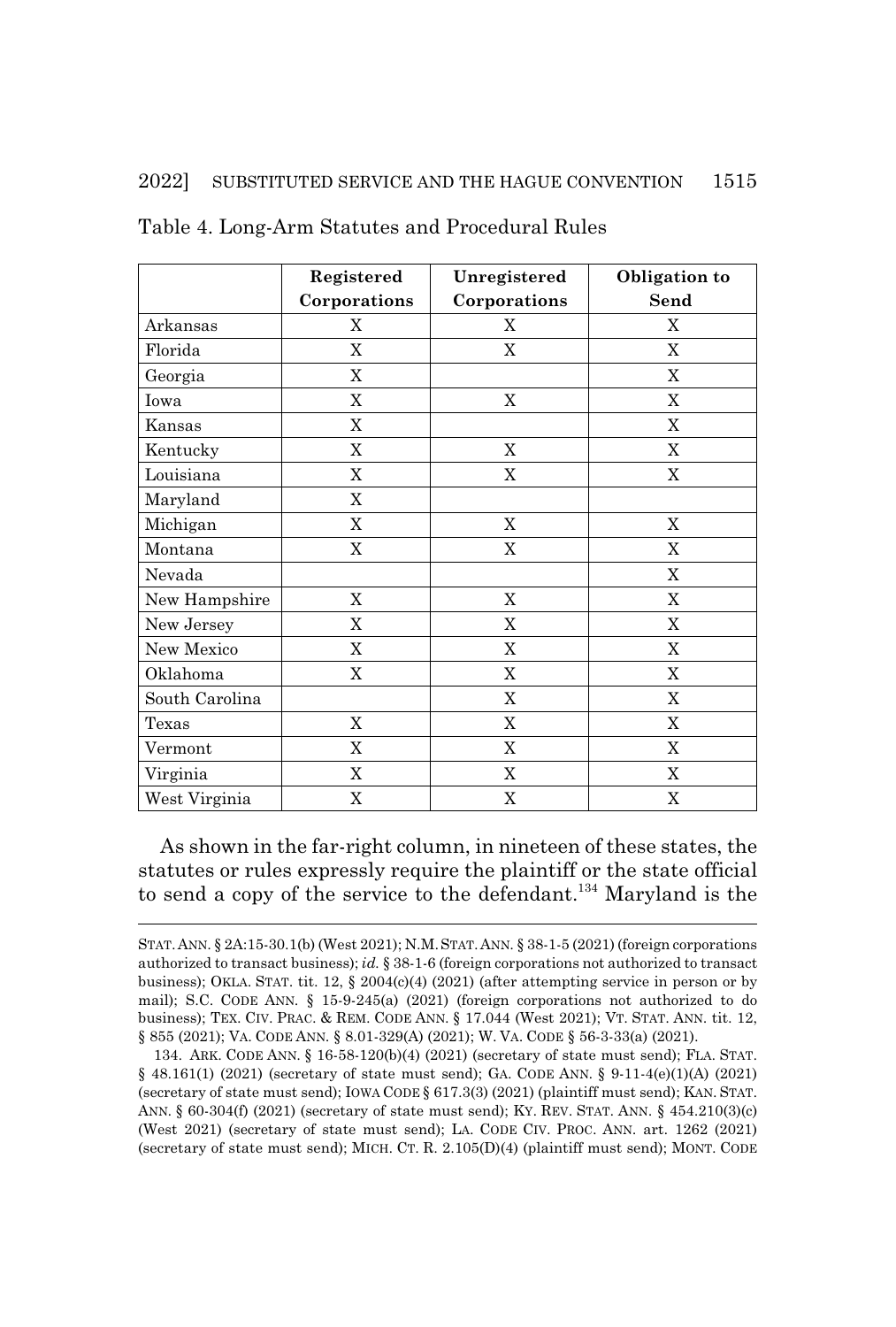only state that does not,<sup>135</sup> and Maryland courts have interpreted the absence of such an express requirement to mean that service is complete when the state official is served, even if notice is never sent to the defendant.<sup>136</sup>

Finally, there are substituted service statutes for nonresident motorists and for specific kinds of businesses. In 1927, the U.S. Supreme Court upheld the constitutionality of substituted service for nonresident motorists in *Hess v. Pawloski*, 137 and it held the following year that such statutes must "make a reasonable provision" for communicating notice of the suit to the defendant.<sup>138</sup> Today, most states that permit substituted service for nonresident motorists expressly require that the plaintiff or the state official send a copy of the process to the defendant.<sup>139</sup> Nonresident motorist

135. MD. R. CIV. P. 2-124(o).

136. Rhema, LLC v. Foresite, LLC, No. 1274, 2015 WL 6951145, at \*7-9 (Md. Ct. Spec. App. Nov. 10, 2015) (holding in a domestic case that service on State Department of Assessment and Taxation under Rule 2-124(o) was sufficient without notice being sent to the defendant). For discussion of this decision's implications for the applicability of the Hague Convention, see *infra* notes 185-86 and accompanying text.

137. 274 U.S. 352, 356-57 (1927).

138. Wuchter v. Pizzutti, 276 U.S. 13, 19 (1928).

139. ARK. CODE ANN. § 16-58-121(b) (2021) (plaintiff must send); CONN. GEN. STAT. § 52- 63(b)-(c) (2021) (plaintiff must send); FLA. STAT. §§ 48.171, 48.161(1) (2021) (plaintiff must send); GA. CODE ANN. § 40-12-1, 40-12-2 (2021) (plaintiff must send); IDAHO CODE § 49-2421 (2021) (plaintiff must send); 625 ILL. COMP. STAT. 5/10-301(b) (2021) (plaintiff must send); KAN.STAT.ANN.§ 8-401(b) (2021) (no obligation to send); KY.REV.STAT.ANN. § 188.020 (West 2021) (no obligation to send); LA. STAT. ANN. §§ 13:3474, 13:3475(A) (2021) (plaintiff must send); ME. REV. STAT. ANN. tit. 29-A, § 108(2) (West 2021) (plaintiff must send); MICH. COMP. LAWS § 257.403(a) (2021) (plaintiff must send); MISS. CODE. ANN. § 13-3-63 (2021) (secretary of state must send); MO. REV. STAT. § 506.210(2) (2021) (no obligation to send); MONT. CODE ANN. § 25-3-602 (2021) (no obligation to send); N.J. STAT. ANN. § 39:7-2(b) (West 2021) (no obligation to send); N.M. STAT. ANN. § 66-5-103 (2021) (no obligation to send); N.Y. VEH. & TRAF. LAW § 253(2) (McKinney 2021) (plaintiff must send); N.C. GEN. STAT. § 1-105(2) (2021) (commissioner of motor vehicles or plaintiff must send); N.D. CENT. CODE § 39-01-11 (2021) (no obligation to send); OHIO REV. CODE ANN. § 2703.20 (2021) (plaintiff must send); 31 R.I. GEN.LAWS § 31-7-7(b) (2021) (plaintiff must send); S.C.CODE ANN. § 15-9-370 (2021) (plaintiff

ANN. § 25-20-4(j) (2021) (secretary of state must send); NEV. REV. STAT. § 14.030(4) (2021) (plaintiff must send); N.H. REV. STAT. ANN. § 510:4(II) (2021) (plaintiff must send); N.J.STAT. ANN. § 2A:15-30.1(c) (West 2021) (secretary of state must send); N.M. STAT. ANN. §§ 38-1-5  $(2021)$  (secretary of state must send); OKLA. STAT. tit. 12, §  $2004(C)(4)(d)$  (2021) (secretary of state must send); S.C.CODE ANN. § 15-9-245(b) (2021) (secretary of state must send); TEX.CIV. PRAC. & REM. CODE ANN. § 17.045(b) (West 2021) (secretary of state must send); VT. STAT. ANN. tit. 12, § 856 (2021) (secretary of state or plaintiff must send); VA. CODE ANN. § 8.01- 329(C)(2) (2021) (secretary of the commonwealth must send); W. VA. CODE § 56-3-33(c) (2021) (secretary of state must send).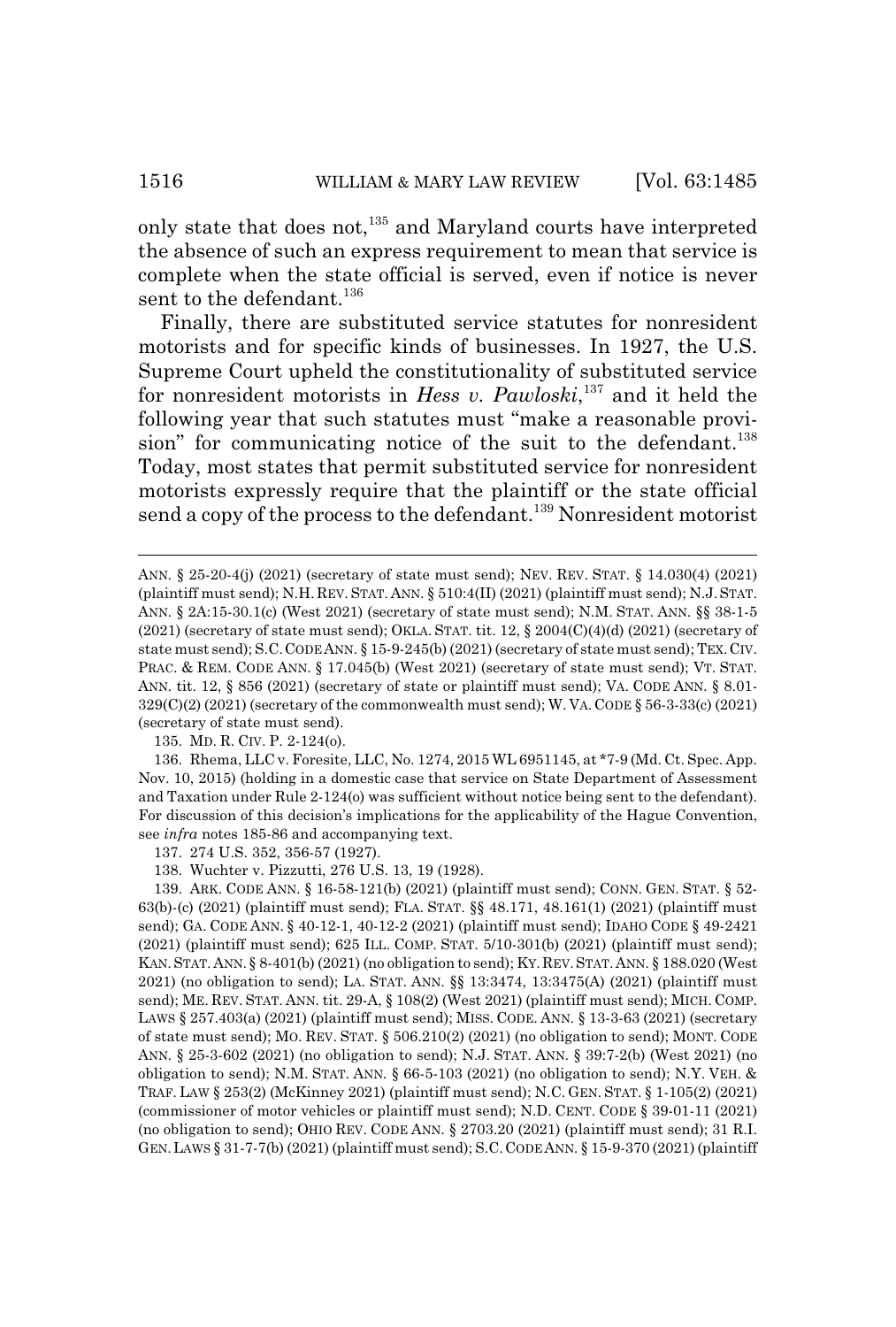statutes have figured in a number of cases against foreign-country defendants, and courts have held that any requirement that a copy of the process be sent to the defendant abroad makes the Hague Convention applicable. $^{140}$ 

Every state has at least one statute permitting substituted service on specific kinds of businesses, but these statutes vary as to whether they require a copy of the process to be sent to the defendant. For example, twenty states have adopted the Uniform Securities Act, which provides for substituted service on state officials in civil actions but says that service is not effective unless the plaintiff sends a copy to the defendant.141 By contrast, the Uniform Athlete Agents Act (UAAA) provides for substituted service on state officials without any obligation to forward a copy to the defendant.<sup>142</sup> Thirty-three states have adopted the UAAA with this provision intact,<sup>143</sup> but an additional five states have altered or omitted the

140. Howard v. Krull, 438 F. Supp. 3d 711, 717 (E.D. La. 2020); Larson v. Yoon, 351 P.3d 167, 171 (Wash. Ct. App. 2015); Heredia v. Transport S.A.S., Inc., 101 F. Supp. 2d 158, 161 (S.D.N.Y. 2000); Quinn v. Keinicke, 700 A.2d 147, 154 (Del. Super. Ct. 1996); Curcuruto v. Cheshire, 864 F. Supp. 1410, 1411 (S.D. Ga. 1994).

141. UNIF. SEC. ACT § 611 (NAT'L CONF. COMM'RS ON UNIF. STATE L. 2002); *see* ALASKA STAT. § 45.56.650(3) (2021); GA. CODE ANN. § 10-5-80(c) (2021); HAW. REV. STAT. ANN. § 485A-610(c) (LexisNexis 2021); IDAHO CODE § 30-14-611(c) (2021); IND.CODE § 23-19-6-11(c) (2021); IOWA CODE § 502.611(3) (2021); KAN. STAT. ANN. § 17-12a611(c) (2021); ME. REV. STAT. ANN. tit. 32, § 16611(3) (West 2021); MICH. COMP. LAWS ANN. § 451.2611(3) (2021); MINN. STAT. § 80A.88(c) (2021); MISS. CODE. ANN. § 75-71-611(c) (2021); MO. ANN. STAT. § 409.6-611(c) (West 2021); N.H. REV. STAT. ANN. § 421-B:6-611(c) (2021); N.M. STAT. ANN. § 58-13C-611(c) (2021); OKLA. STAT. ANN. tit. 71, § 1-611(c) (2021); S.C. CODE ANN. § 35-1-611(c) (2021); S.D. CODIFIED LAWS § 47-31B-611(c) (2021); VT.STAT.ANN. tit. 9, § 5611(c) (2021); WIS.STAT.ANN. § 551.611 (2021); WYO. STAT. ANN. § 17-4-611(c) (2021).

142. UNIF. ATHLETE AGENTS ACT § 3(a) (NAT'L CONF. COMM'RS ON UNIF. STATE L. 2000); *see also* REVISED UNIF. ATHLETE AGENTS ACT § 3(b) (NAT'L CONF. COMM'RS ON UNIF. STATE L. 2015).

143. ALA. CODE § 8-26B-3(b) (2021); ARK. CODE ANN. § 17-16-103 (2021); FLA. STAT. § 468.453(5) (2021); GA.CODE ANN. § 43-4A-3 (2021); HAW.REV.STAT. § 481Z-3(b) (2021); IND. CODE § 25-5.2-2-1(a) (2021); IOWA CODE § 9A.103(2) (2021); KY. REV. STAT. ANN. § 164.6905(1) (West 2021); MD. BUS. REG. CODE ANN. § 4-402(a) (2021); MINN. STAT. § 81A.24(1) (2021);

or director of department of motor vehicles must send); S.D. CODIFIED LAWS § 15-7-6 (2021) (no obligation to send); TENN. CODE ANN. § 20-2-203(b) (2021) (secretary of state must send); TEX. CIV. PRAC.&REM. CODE ANN. §§ 17.062, 17.063(b) (West 2021) (chairman of Texas Transportation Commission must send); UTAH CODE ANN. § 41-12a-505(2) (LexisNexis 2021) (plaintiff must send); VT. STAT. ANN. tit. 12, §§ 891-92 (2021) (plaintiff must send); VA. CODE ANN. § 8.01-308 (2021) (no obligation to send); WASH. REV. CODE § 46.64.040 (2021) (plaintiff must send); W. VA. CODE § 56-3-31(d) (2021) (secretary of state must send); WIS. STAT. § 345.09(2) (2021) (secretary of transportation must send); WYO. STAT. ANN. § 1-6-301(a) (2021) (plaintiff must send).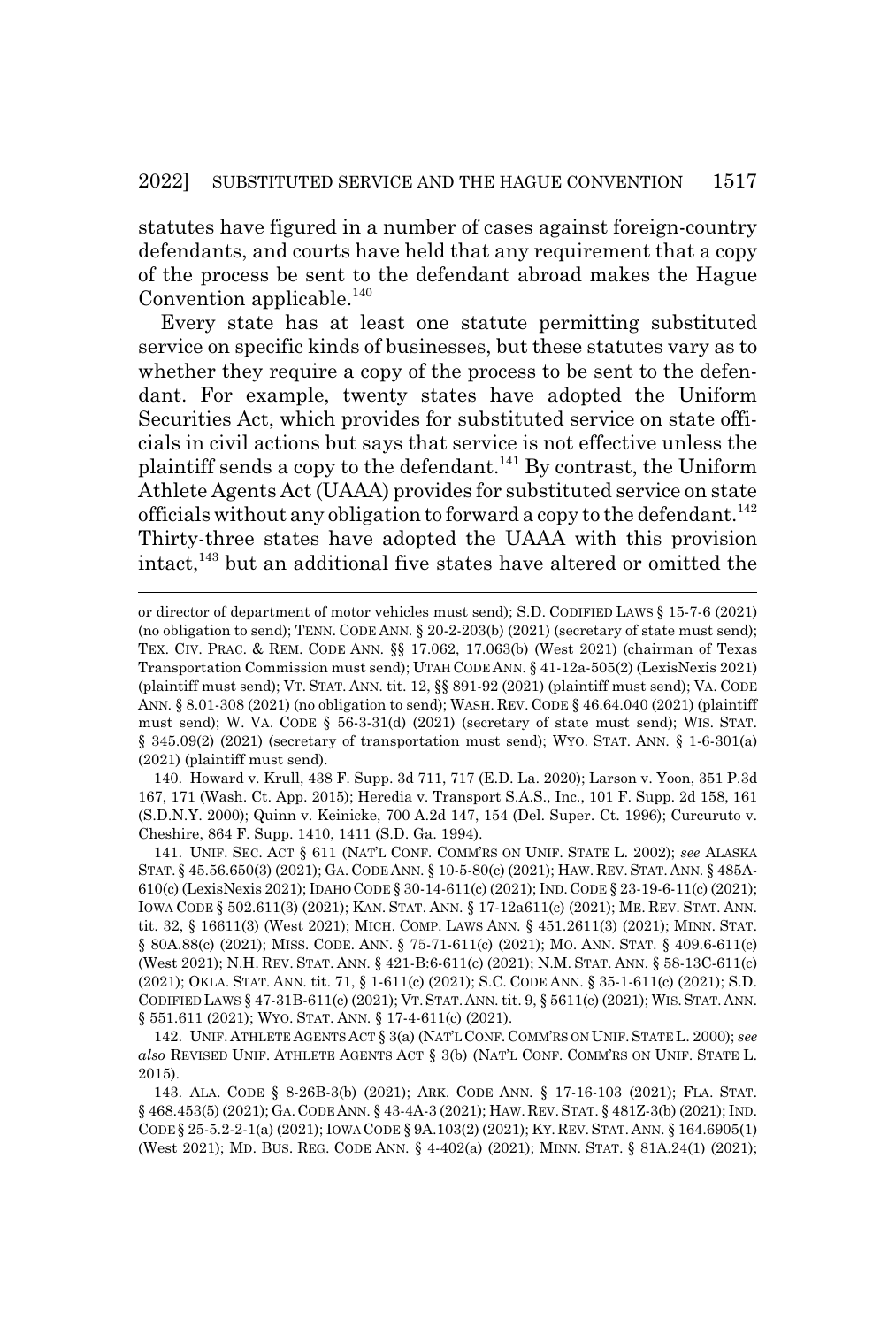### 1518 WILLIAM & MARY LAW REVIEW [Vol. 63:1485]

provision.144 Many states permit substituted service on state officials for out-of-state insurance companies with an obligation to send a copy of the process to the defendant.<sup>145</sup> The same is true for

144. Kansas adopted the substituted service provision but added an obligation to forward. KAN. STAT. ANN. § 44-1518(a) (2021). Colorado and Louisiana adopted the act but added different provisions on service. COLO. REV. STAT. § 23-16-203 (2021); LA. STAT. ANN. § 4:422(B)(1)(f) (2021). And Delaware and Idaho initially adopted the provision but later repealed it, Delaware in 2012 and Idaho in 2020. 78 Del. Laws c. 376, § 2 (2012); 2020 Idaho Sess. Laws 281, 283. An additional two states—Connecticut and Illinois—have repealed the entire act. 2017 Conn. Acts 150 (Reg. Sess.); Act of Sept. 27, 2017, 2017 Ill. Laws 100-0534.

145. *See, e.g.*, ALA. CODE § 27-11-5 (2021) (secretary of state must send); ARIZ. REV. STAT. ANN. § 20-401.03(c) (2021) (secretary of state must send); CONN. GEN. STAT. § 38a-25 to -27 (2021) (insurance commissioner must send); FLA. STAT. § 626.909(4) (2021); HAW. REV. STAT. § 431:2-205 (2021) (insurance commissioner must send); IDAHO CODE §§ 41-1206, 41-1207 (2021) (director must send); 215 ILL. COMP. STAT. 5/121-6, 5/121-7 (2021) (secretary of state must send); IND. CODE § 27-4-5-4(b)-(c) (2021) (secretary of state must send); IOWA CODE § 507A.6 (2021) (secretary of state must send); KAN.STAT.ANN. § 40-2002(a) (2021) (insurance commissioner must send); KY.REV.STAT.ANN. §§ 304.11-040(2), 304.3-203(5) (West 2021); LA. STAT. ANN. § 22:1907 (2021) (secretary of state must send); MD. CODE ANN., INS. § 4-206(b) (West 2021) (insurance commissioner must send); *id.* § 4-207(b) (West 2021) (secretary of state must send); MASS. GEN. LAWS ANN. ch. 175B, § 2 (West 2021) (insurance commissioner must send); MO. REV. STAT. § 375.788(3) (2021) (secretary of state must send); MONT. CODE ANN. §§ 33-1-612, 33-1-613(1) (2021) (insurance commissioner must send); N.H. REV. STAT. ANN. § 406-A:5(II) (2021) (insurance commissioner must send); *id.* § 406-B:5(III) (2021) (secretary of state must send); N.J. STAT. ANN. § 17B:33-3 (West 2021) (commissioner of banking and insurance must send); N.M.STAT. ANN. § 38-1-8(B) (2021) (secretary of state must send); N.C. GEN.STAT. § 58-16-35(b) (2021) (plaintiff must send); N.D.CENT.CODE §§ 26.1-02-10, 26.1-02- 11 (2021) (secretary of state must send); OKLA. STAT. tit. 36, § 6103.9, tit. 12, § 2004(C)(4)(d) (2021) (secretary of state must send); OR. REV. STAT. § 731.324(3) (2021) (secretary of state must send); 27 R.I. GEN. LAWS § 27-16-1.4 (2021) (secretary of state must send); S.C. CODE ANN. § 38-25-510(c) (2021) (secretary of state must send); TENN.CODE ANN. §§ 56-2-503, 56-2- 504 (2021) (insurance commissioner must send); TEX.INS.CODE ANN. § 804.107(e) (West 2021) (no default judgment unless copy is mailed); UTAH CODE ANN. §§ 31A-2-309, -310 (LexisNexis 2021) (insurance commissioner must send); VT. STAT. ANN. tit. 8, § 3370(b) (2021) (secretary of state must send); VA. CODE ANN. § 38.2-801 (2021) (clerk of the state corporation commission must send); W. VA. CODE § 33-4-13(b) (2021) (plaintiff must send); WIS. STAT. ANN. §§ 601.715(4), 601.73(2) (2021) (secretary of state must send).

MISS. CODE. ANN. § 73-42-5(2) (2021); MO. ANN. STAT. § 436.221(2) (West 2021); NEB. REV. STAT. § 48-2603(1) (2021); NEV. REV. STAT. § 398A.125(2) (2021); N.H. REV. STAT. ANN. § 332- J:2 (2021); N.M. STAT. ANN. § 61-14F-3(A); N.Y. GEN. BUS. LAW § 899-b(1) (McKinney 2021); N.C. GEN. STAT. § 78C-87(a) (2021); N.D. CENT. CODE § 9-15.2-02(2) (2021); OKLA. STAT. ANN. tit. 70, § 820.3(B) (2021); OR. REV. STAT. § 702.062(1) (2021); 5 PA. CONSOL. STAT. § 3104 (2021); 5 R.I. GEN. LAWS ANN. § 5-74.1-3(a) (West 2021); S.C. CODE ANN. § 59-102-30(B) (2021); S.D. CODIFIED LAWS § 59-10-3(a) (2021); TENN. CODE ANN. § 49-7-2103(b)(3) (2021); TEX. OCC. CODE ANN. § 2051.402(c) (West 2021); UTAH CODE ANN. § 58-87-103(2) (LexisNexis 2021); VA.CODE ANN. § 54.1-527(C) (2021); WASH.REV.CODE ANN. § 19.225.020 (2021); W.VA. CODE ANN. § 30-39-3(a) (2021); WIS. STAT. § 440.9905 (2021); WYO. STAT. ANN. § 33-44-103 (2021).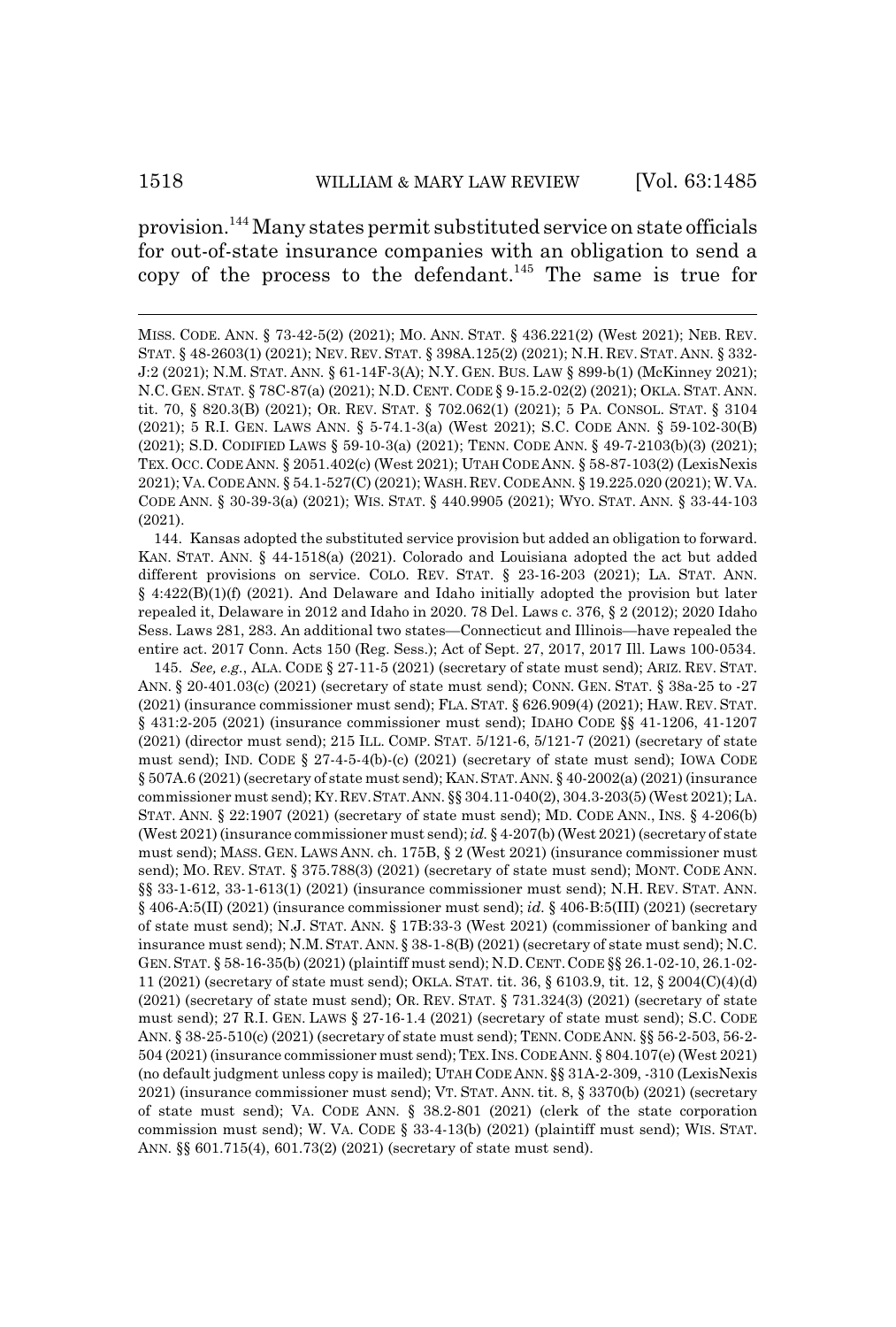charitable organizations and paid solicitors.<sup>146</sup> And one finds substituted service statutes, sometimes with an obligation to send and sometimes not, for an eclectic range of other businesses, including beer makers,  $147$  carnivals,  $148$  nurseries,  $149$  poultry hatchers,  $150$  snowmobile operators, $^{151}$  and textbook sellers. $^{152}$ 

### *B. Implications for the Hague Service Convention*

One might expect that an express statutory obligation to send a copy of the process to the defendant would lead to the conclusion that substituted service under such a statute presents an "occasion to transmit a judicial or extrajudicial document for service abroad," requiring compliance with the Hague Service Convention.<sup>153</sup> In a leading case, *Darden v. DaimlerChrysler North America Holding Corp.*, for example, the court noted that to serve an unauthorized foreign corporation under section 307 of New York's Business Corporation Law, "a party must serve both the New York Department of State and the foreign corporation at its foreign offices."<sup>154</sup> The court reasoned that because such service "requires the transmittal of a judicial document abroad, the Hague Convention ... applies and preempts contrary state law."155 Courts have reached

<sup>146.</sup> ALA. CODE § 13A-9-71(k) (2021) (requires notice to be sent); ALASKA STAT. § 45.68.080  $(2021)$  (requires notice to be sent); 225 ILL. COMP. STAT.  $460/5$   $(2021)$  (plaintiff must send); IND. CODE § 23-7-8-8(f) (2021) (stating that secretary of state must send pursuant to IND. R. CIV. P. 4.10(2)); N.Y. EXEC. LAW §§ 172-c(2), 173-c(2) (McKinney 2021) (attorney general or plaintiff must send); 10 PA. STATE AND CONS. STAT. ANN.  $\S$  162.16(g)(4) (West 2021) (secretary of state must send); S.C. CODE ANN. § 33-56-130 (2021) (secretary of state must send); TENN. CODE ANN. § 48-101-516(b) (2021) (plaintiff or secretary of state must send); W. VA. CODE § 29-19-14 (2021) (secretary of state must send); WIS. STAT. § 202.17(5) (2021) (department of financial institutions must send); WYO. STAT. ANN. §§ 26-12-202(a), 26-3-122(c) (2021) (insurance commissioner must send).

<sup>147.</sup> TEX. ALCO. BEV. CODE ANN. § 61.07 (West 2021) (no obligation to send).

<sup>148.</sup> GA.CODE ANN. § 43-1-15(a)(1) (2021) (plaintiff must send); MISS.CODE.ANN. § 75-75-1  $(2021)$  (no obligation to send); N.D. CENT. CODE § 53-05-04 (2021) (no obligation to send).

<sup>149.</sup> COLO. REV. STAT. § 35-26-110 (2021) (secretary must send).

<sup>150.</sup> MISS. CODE. ANN. § 69-7-201 (2021) (no obligation to send).

<sup>151.</sup> N.Y.PARKS REC.&HIST.PRESERV.LAW§ 25.27 (McKinney 2021) (plaintiff must send).

<sup>152.</sup> MISS. CODE. ANN. § 37-43-29 (2021) (no obligation to send); MO. REV. STAT. § 170.121 (2021) (no obligation to send).

<sup>153.</sup> Hague Service Convention, *supra* note 6, art. 1.

<sup>154. 191</sup> F. Supp. 2d 382, 387 (S.D.N.Y. 2002).

<sup>155.</sup> *Id.* (citing Volkswagenwerk Aktiengesellschaft v. Schlunk, 486 U.S. 694, 700 (1988)). As discussed below, the text of section 306 providing for substituted service on an authorized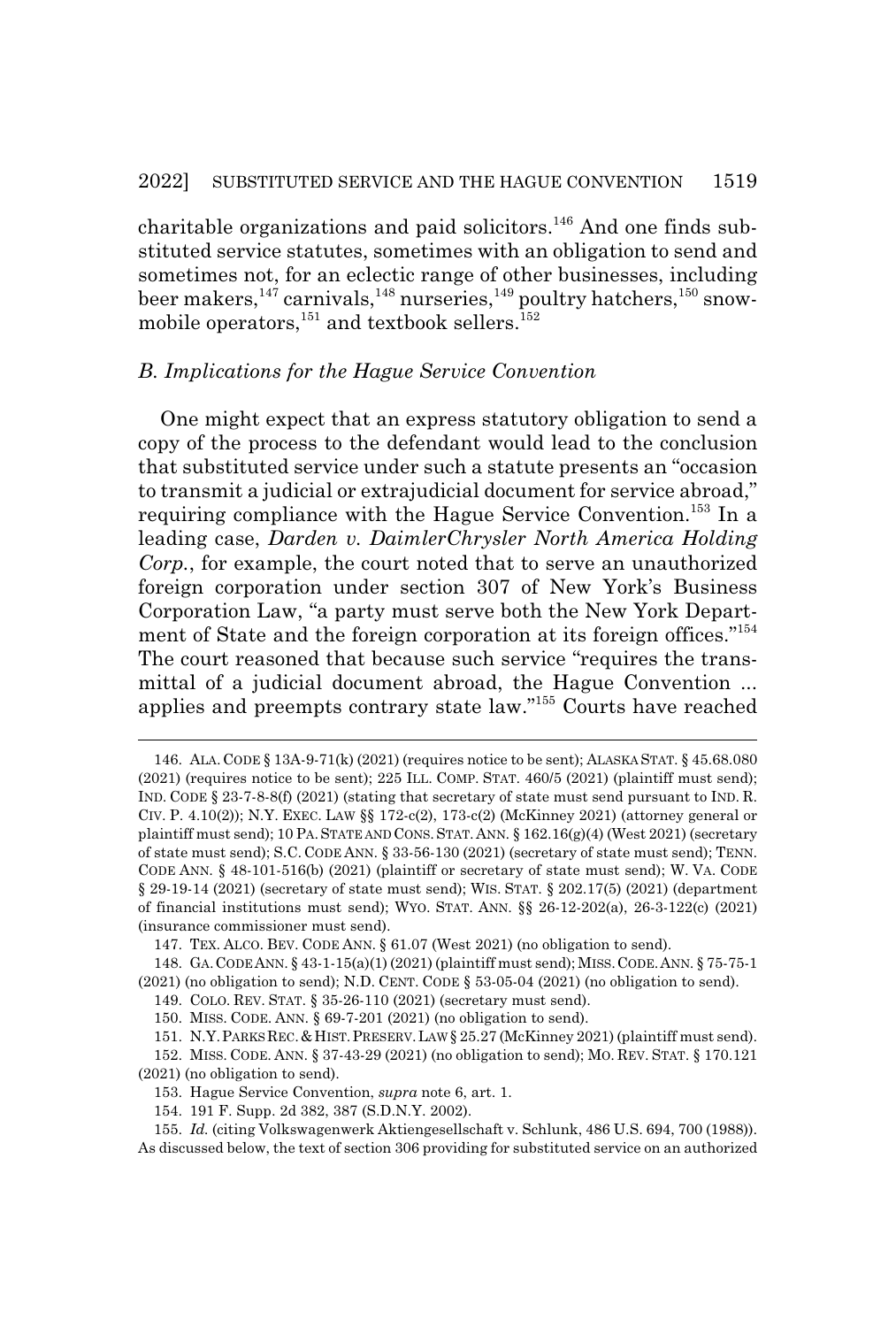similar conclusions interpreting statutes from other states that require a copy of the process to be sent to a foreign corporation, including Florida,<sup>156</sup> Kentucky,<sup>157</sup> Minnesota,<sup>158</sup> and Texas.<sup>159</sup> As noted above, courts have also held that nonresident motorist statutes with an obligation to send a copy of the process to the defendant "require transmission of documents for service abroad and accordingly implicate the Hague Convention."160

On the other hand, courts in Kansas, New Mexico, Rhode Island, and South Carolina have said that substituted service on a state official does not require compliance with the Hague Convention even when statutory language requires a copy of the process to be sent to the defendant. And decisions in Maryland and New York suggest that courts there would reach similar conclusions. The dominant rationale for this position is that service under these statutes is complete when the state official is served, although other arguments appear in some of the cases.

158. Froland v. Yamaha Motor Co., 296 F. Supp. 2d 1004, 1008 (D. Minn. 2003) (interpreting MINN. STAT.  $\S$  5.25 (4), (6) (2021), which provides for substituted service on authorized foreign corporations and other foreign corporations doing business in the state); *see also* IDS Prop. Cas. Ins. Co. v. Gree USA, Inc., No. CV 18-1313, 2018 WL 6605896, at \*3 (D. Minn. Dec. 17, 2018) (citing *Froland*, 296 F. Supp. 2d at 1007) (same).

159. Traxcell Techs., LLC v. Nokia Sols. & Networks US LLC, No. 18-cv-00412, 2019 WL 8137134, at \*3 (E.D. Tex. Oct. 22, 2019) (interpreting TEX. CIV. PRAC.&REM. CODE ANN. § 17.045 (West 2021), the state long-arm provision); Macrosolve, Inc. v. Antenna Software, Inc., No. 11-CV-287, 2012 WL 12903085, at \*2 (E.D. Tex. Mar. 16, 2012) (same); *see also* Wuxi Taihu Tractor Co. v. York Grp., Inc., No. 01-13-00016-CV, 2014 WL 6792019, at \*5 (Tex. Ct. App. Dec. 2, 2014) (reaching same result without analysis).

160. Howard v. Krull, 438 F. Supp. 3d 711, 717 (E.D. La. 2020) (interpreting LA.STAT.ANN. §§ 13:3474, 13:3475 (2021)); *accord* Larson v. Yoon, 351 P.3d 167, 171 (Wash. Ct. App. 2015) (interpreting WASH. REV. CODE § 46.64.040 (2021)); Heredia v. Transp. S.A.S., Inc., 101 F. Supp. 2d 158, 161 (S.D.N.Y. 2000) (interpreting N.Y. VEH.&TRAF. LAW § 253 (McKinney 2021)); Quinn v. Keinicke, 700 A.2d 147, 154 (Del. Super. Ct. 1996) (interpreting DEL. CODE ANN. tit. 10, § 3112, which has since been repealed); Curcuruto v. Cheshire, 864 F. Supp. 1410, 1411 (S.D. Ga. 1994) (interpreting GA. CODE ANN. §§ 40-12-1, 40-12-2 (2021)).

corporation is different and might lead to a different result. *See infra* notes 187-91 and accompanying text.

<sup>156.</sup> Vega Glen v. Club Méditerranée S.A., 359 F. Supp. 2d 1352, 1356 (S.D. Fla. 2005) (interpreting FLA. STAT. §§ 48.161, 48.181 (2021), the state long-arm provisions); McClenon v. Nissan Motor Corp. in U.S.A., 726 F. Supp. 822, 824-25 (N.D. Fla. 1989) (same).

<sup>157.</sup> Phoenix Process Equip. Co. v. Capital Equip. & Trading Corp., No. 3:16-CV-00024, 2017 WL 157834, at \*7 (W.D. Ky. Jan. 13, 2017) (interpreting KY. REV. STAT. ANN. § 454.210 (2021), the state long-arm provision); Norrenbrock Co. v. Ternium Mexico, S.A. De C.V., No. 13-CV-00767, 2014 WL 556733, at \*2 (W.D. Ky. Feb. 12, 2014) (same); Collins v. Westfreight Sys., Inc., No. 08-227-KKC, 2009 WL 1036381, at \*2 (E.D. Ky. Apr. 17, 2009) (same).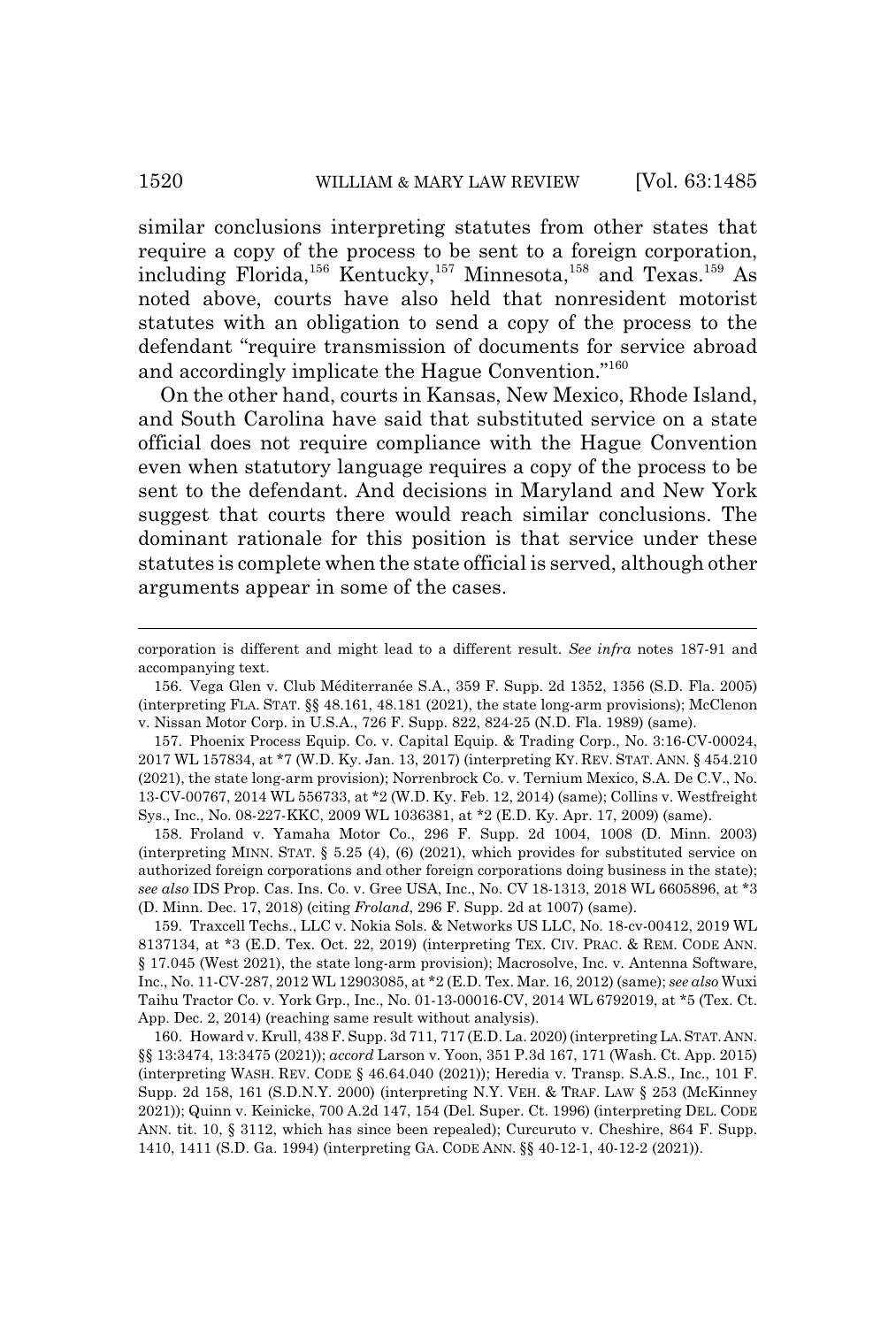The first such decision appears to have been *Melia v. Les Grands Chais de France*, interpreting a provision of Rhode Island's corporations code.161 Although the Rhode Island Supreme Court had previously held that service on a foreign corporation must always be made through the Hague Convention,<sup>162</sup> Melia held that this Rhode Island decision did not survive *Schlunk*. 163 Having wiped the slate clean, the *Melia* court reasoned that "[a]lthough the statute requires the secretary of state to forward notice to the defendant corporation, other states with similar statutes have interpreted the statutes to mean that service is complete when the secretary is served."<sup>164</sup> The court also seemed to draw a distinction between statutes requiring the plaintiff to give notice to the defendant and statutes requiring the state official to do so, suggesting that compliance with the Hague Convention was necessary only when the statutory obligation fell on the plaintiff.<sup>165</sup>

The next case was *Brand v. Mazda Motor of America, Inc.*, involving a Kansas long-arm provision for service on registered and unregistered corporations.166 Although *Brand* did not formally decide the question because the plaintiff had not shown that the

<sup>161. 135</sup> F.R.D. 28, 30-32 (D.R.I. 1991) (interpreting R.I.GEN.LAWS 7-1.1-108, now codified as 7 R.I. GEN. LAWS § 7-1.2-1410 (2021)). Although the court cited an earlier case involving South Carolina's long-arm statute for the proposition that service is complete when the state official is served, *see id.* at 32 (citing Hammond v. Honda Motor Co., 128 F.R.D. 638, 642 (D.S.C. 1989)), the cited case did not in fact reach the question, finding insufficient evidence that the secretary of state had been properly served in the first place; *see Hammond*, 128 F.R.D. at 643. For discussion of a more recent decision interpreting the same South Carolina statute and reaching the same result as *Melia*, see *infra* notes 179-84 and accompanying text.

<sup>162.</sup> Cipolla v. Picard Porsche Audi, Inc., 496 A.2d 130, 132 (R.I. 1985).

<sup>163.</sup> *Melia*, 135 F.R.D. at 30.

<sup>164.</sup> *Id.* at 32 (citing *Hammond*, 128 F.R.D. at 642). In fact, Rhode Island's statutory requirement to forward notice applied only to corporations authorized to do business in the state. *See* 7 R.I. GEN. LAWS § 7-1.2-1410(b) (2021). For corporations carrying on business without authorization, such as the defendant in *Melia*, subsection (c) has no similar requirement and requires the plaintiff to provide only such notice to the defendant as the court orders. *See id.* § 7-1.2-1410(c).

<sup>165.</sup> *Melia*, 135 F.R.D. at 32 ("Thus, because the statute does not require that *plaintiff* mail notice directly to the defendant *in addition* to the service on the secretary of state, service may be completed without the transmission of documents abroad and the Hague Convention does not apply."). This distinction finds no support in the Hague Convention, the applicability of which turns on whether "there is occasion to transmit a judicial or extrajudicial document for service abroad," and not on who does the transmitting. Hague Service Convention, *supra* note 6, art. 1.

<sup>166. 920</sup> F. Supp. 1169 (D. Kan. 1996) (interpreting KAN. STAT. ANN. § 60-304(f) (2021)).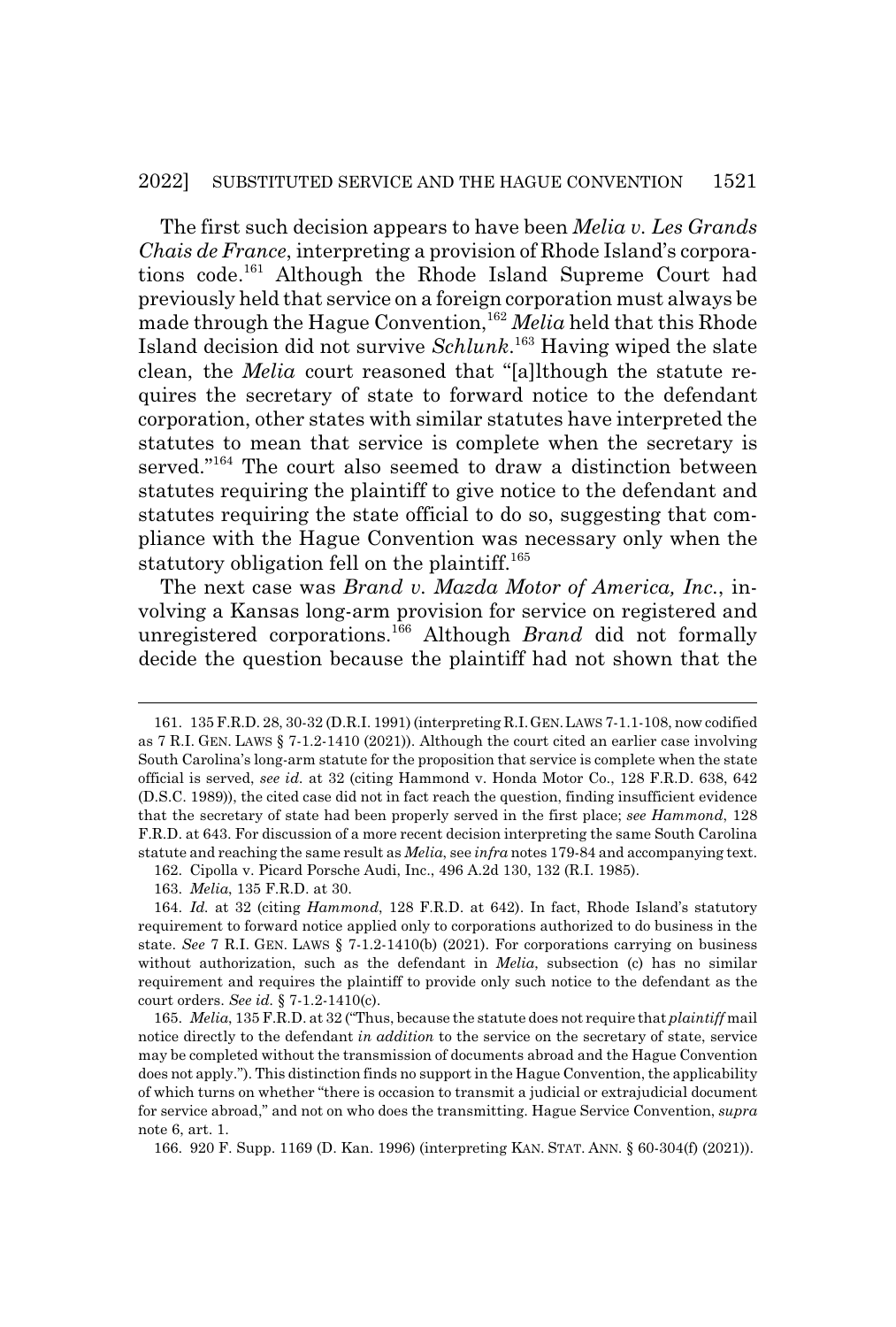defendant was doing business in Kansas, the court stated in dictum that it would have found "the Hague Convention [to be] inapplicable as service is complete when the secretary of state is served."167 The court offered no reason for rejecting the defendant's argument that "the Hague Convention still applies as [the statute] still requires the transmittal of documents abroad."168

In *Solis v. Gilles*, a court in New Mexico adopted a similar interpretation of that state's long-arm provision for foreign corporations authorized to do business when their designated agent cannot be found.169 The New Mexico statute provided that "[w]ithin two days after service upon the secretary of state, the secretary shall notify the corporation of service of process by certified or registered mail directed to the corporation at its registered office and enclose a copy of the process or other paper served,"170 but the court made no mention of this provision. Instead, the court simply concluded that "[b]ecause service of process on [the defendant] was accomplished when the Secretary of State was served, the Hague Convention does not apply."<sup>171</sup>

*Solis*'s holding finds support in earlier New Mexico cases that the court did not cite—cases that distinguish between registered and unregistered foreign corporations. In a 1935 decision, *Silva v. Crombie & Co.*, the New Mexico Supreme Court interpreted the predecessor of the statute at issue in *Solis* to provide that substituted service was still effective if the secretary of state failed to send the process to the defendant.<sup>172</sup> The court found decisive language in the statute making substituted service "effective to all intents and purposes as if made upon the president or head officers of the corporation."173 And the court added that "[i]f the Legislature had

<sup>167.</sup> *Id.* at 1172 n.7 (citing *Melia*, 135 F.R.D. at 32; *Hammond*, 128 F.R.D. at 642).

<sup>168.</sup> *Id.* at 1172; *see also* KAN.STAT.ANN.§ 60-304(f) (2021) (requiring the secretary of state to "promptly forward a copy" of the process to the defendant).

<sup>169.</sup> No. 10-CV-952, 2011 WL 13284657 (D.N.M. July 5, 2011) (interpreting N.M. STAT. ANN. § 38-1-5 (2021)).

<sup>170.</sup> N.M. STAT. ANN. § 38-1-5(B) (1993).

<sup>171.</sup> *Solis*, 2011 WL 13284657, at \*9 (citing Brand v. Mazda Motor of Am., Inc., 920 F. Supp. 1169, 1172 n.7 (D. Kan. 1996); Melia v. Les Grands Chais de Fr., 135 F.R.D. 28, 32-35 (D.R.I. 1991); Volkswagenwerk Aktiengesellschaft v. Schlunk, 486 U.S. 694, 706-07 (1988)).

<sup>172. 44</sup> P.2d 719, 719-20 (N.M. 1935) (interpreting N.M. COMP. STAT. 1929, § 32-150, now codified as N.M. STAT. ANN. § 38-1-5 (2021)).

<sup>173.</sup> *Id.* at 720. *Cf.* N.M. STAT. ANN. § 38-1-5(A) (2021) ("[T]he [substituted] service shall be as effective to all intents and purposes as if made upon an officer, director or the registered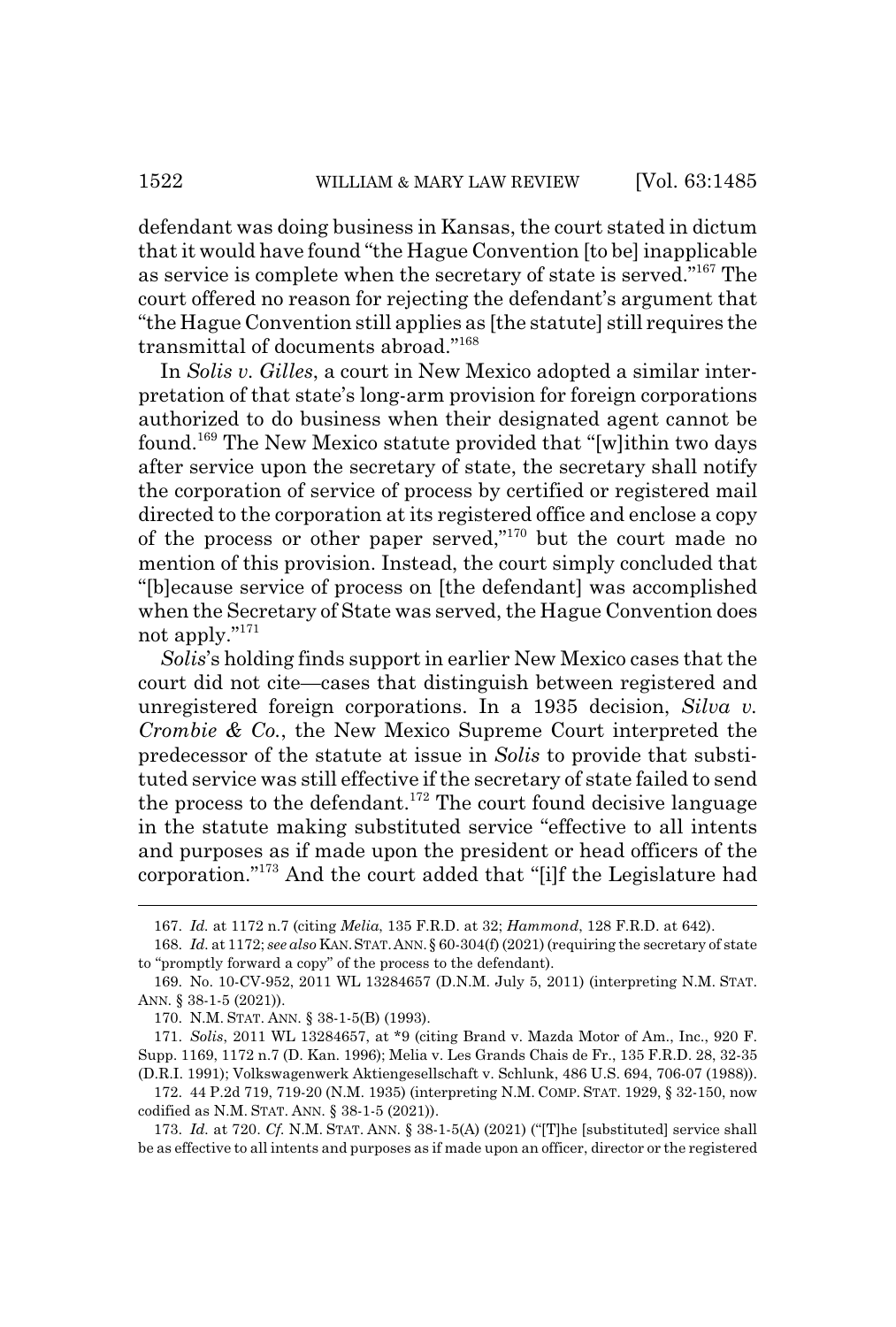desired to make the service effective only when the secretary of state had notified such corporation, it could have so stated in plain language" and that "[t]he neglect of the secretary of state is not chargeable to the [plaintiff]."174 By contrast, the New Mexico Court of Appeals held in *Abarca v. Henry L. Hanson, Inc.* that substituted service under the long-arm provision for a foreign corporation not authorized to do business in the state was not effective unless the defendant received notice from the secretary of state.<sup>175</sup> The critical difference for the court was that authorized foreign corporations have a statutory obligation to appoint an agent for service of process, and "if the corporation failed to comply with the terms of the statute in this regard, it could not complain that the service provided for in lieu of the appointment of an agent was insufficient to give it notice."176 Unauthorized corporations, which have no such obligation, could not similarly be blamed for failing to maintain an agent and were still entitled to notice.177 Although neither *Silva* nor *Abarca* involved the applicability of the Hague Convention, they suggest a possible distinction between registered corporations that are required to appoint agents—as in *Solis*—and non-registered foreign corporations that are not.<sup>178</sup>

Most recently, in *Peake v. Suzuki Motor Corp.*, the court interpreted South Carolina's long-arm statute providing for service on foreign corporations not authorized to do business in the state as not requiring compliance with the Hague Convention.<sup>179</sup> In language that is typical of the statutes that this Part has been discussing, the statute provided in part:

Service of the process is made by delivering to and leaving with the Secretary of State, or with any person designated by him to receive such service, duplicate copies of the process, notice, or demand. The Secretary of State immediately shall cause one of

agent of the corporation.").

<sup>174.</sup> *Silva*, 44 P.2d at 720.

<sup>175. 738</sup> P.2d 519, 519-20 (N.M. Ct. App. 1987) (interpreting N.M. STAT. ANN. § 38-1-6 (2021)).

<sup>176.</sup> *Id.* at 520.

<sup>177.</sup> *Id.*

<sup>178.</sup> For discussion of a similar distinction in New York law, see *infra* notes 187-91 and accompanying text.

<sup>179.</sup> No. 19-cv-00382, 2019 WL 5691632, at \*5-8 (D.S.C. Nov. 4, 2019).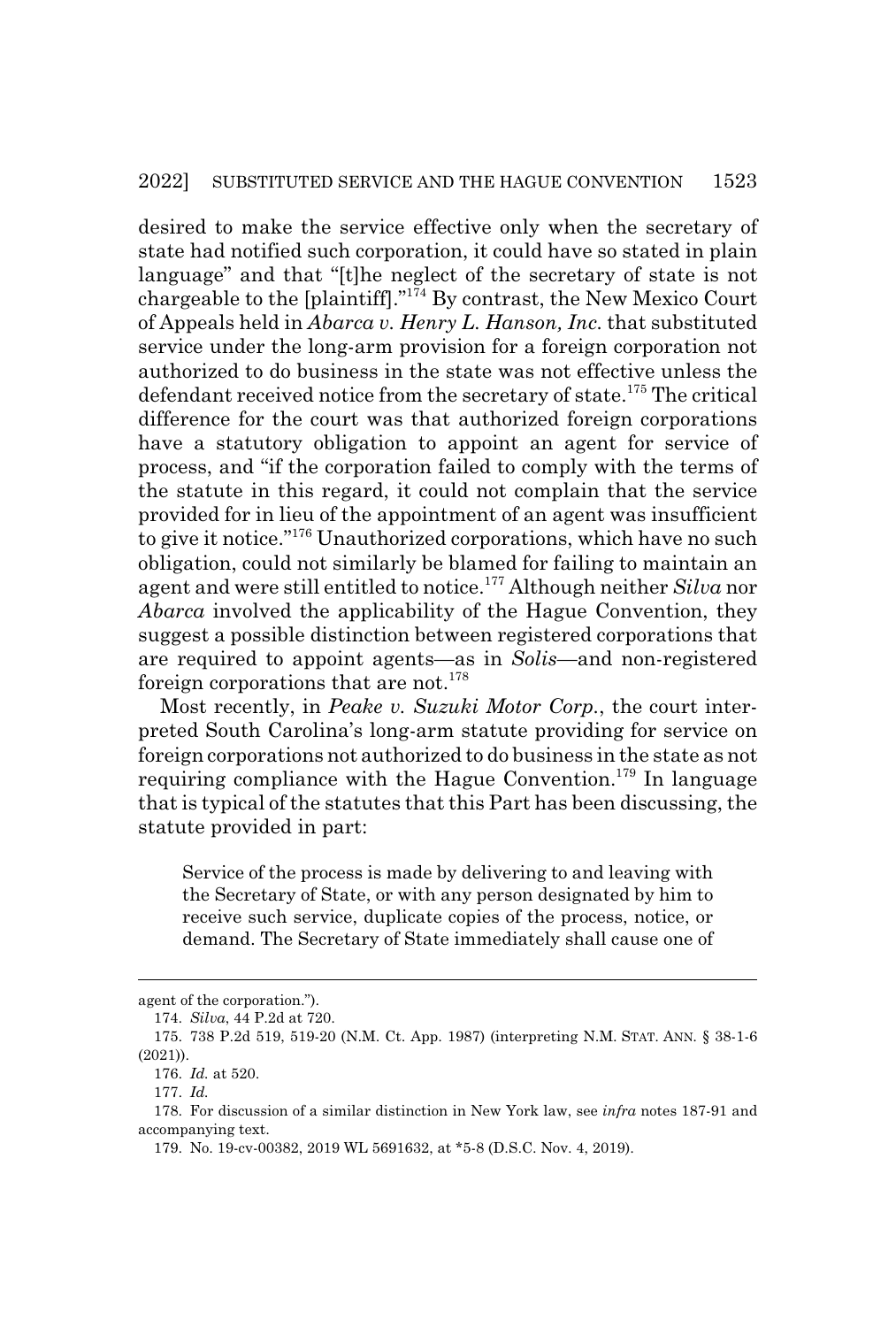the copies to be forwarded by certified mail, addressed to the corporation either at its registered office in the jurisdiction of its incorporation, its principal place of business in the jurisdiction, or at the last address of the foreign business or nonprofit corporation known to the plaintiff, in that order.<sup>180</sup>

First, the court reasoned that the "plain language" of the first sentence of the quoted provision established that service was complete when delivered to the secretary of state.<sup>181</sup> Second, the court found support for this interpretation in another subsection of the long-arm statute providing that the defendant's refusal to accept delivery of a copy sent by the secretary of state would not affect the validity of the service.<sup>182</sup> Third, the court relied on the South Carolina Supreme Court's interpretation of the statute, in a case involving the effective date of service, "that 'once a summons and complaint are delivered to the secretary of state, *service is complete*, regardless of whether the corporation actually receives notice of the suit."<sup>183</sup> Finally, the court construed the secretary of state's obligation to forward a copy of the process not as "a requirement to effectuate service" but rather as a means "to provide additional notice."<sup>184</sup>

Although the decisions from Kansas, New Mexico, Rhode Island, and South Carolina just discussed are the only ones interpreting statutes providing for substituted service on state officials to avoid the Hague Service Convention, Maryland and New York are also worth discussing. Maryland and New York have not held specifically that the Hague Convention does not apply to substituted service on registered corporations, but their decisions in other contexts raise the possibility that they might do so in the future.

Maryland courts have held in interstate cases that substituted service on the State Department of Assessment and Taxation under Maryland Rule of Civil Procedure 2-124(o), which applies to foreign corporations required to maintain a resident agent, is effective even if the defendant did not receive a copy of the process.185 The court

<sup>180.</sup> S.C. CODE ANN. § 15-9-245(b) (2021).

<sup>181.</sup> *Peake*, 2019 WL 5691632, at \*7.

<sup>182.</sup> *Id.* (quoting S.C. CODE ANN. § 15-9-245(c) (2021)).

<sup>183.</sup> *Id.* (quoting Holman v. Warwick Furnace Co., 456 S.E.2d 894, 896 (S.C. 1995)).

<sup>184.</sup> *Id.* at \*8.

<sup>185.</sup> Rhema, LLC v. Foresite, LLC, No. 1274, 2015 WL 6951145, at \*8 (Md. Ct. Spec. App.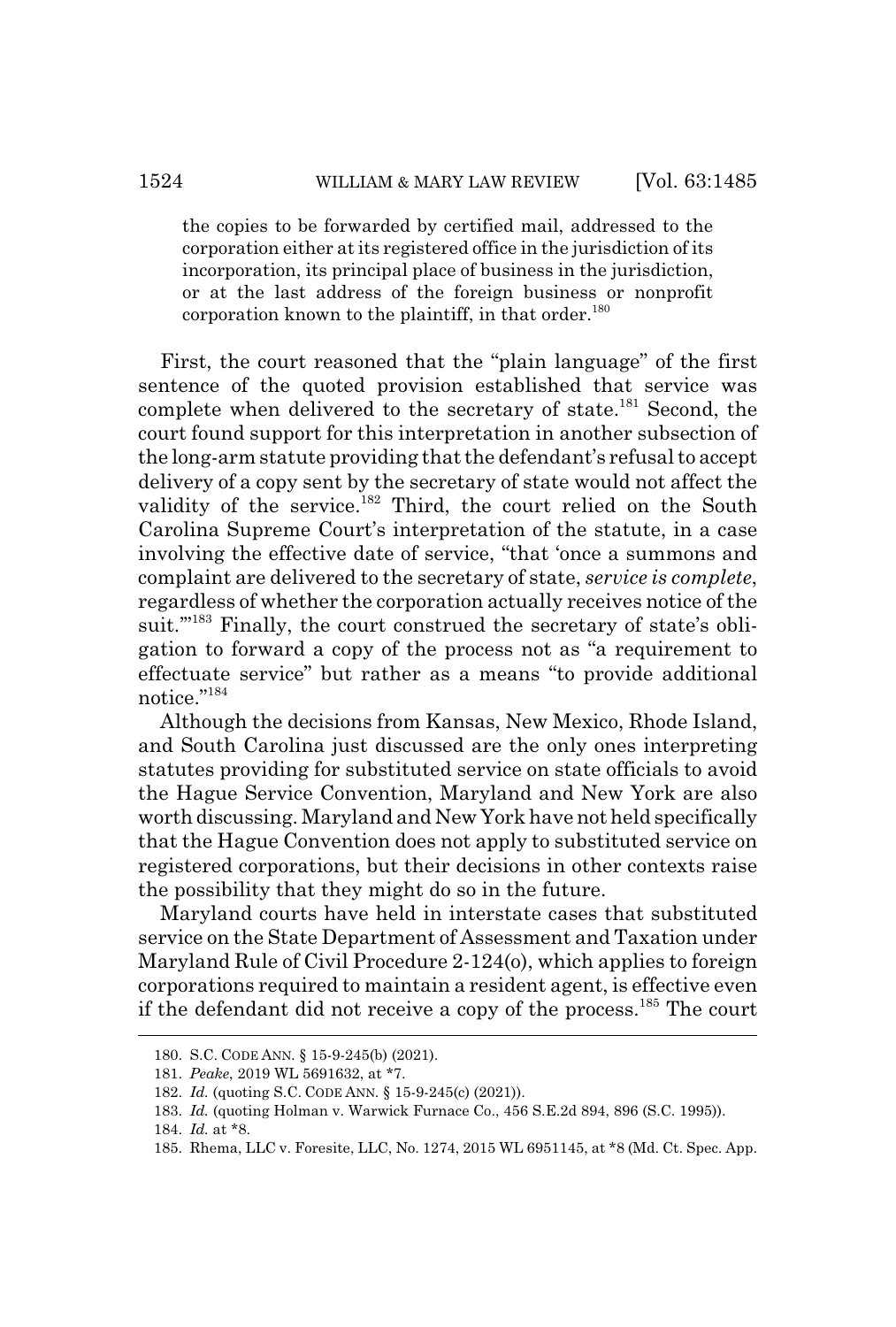quoted an earlier Maryland case, which in turn quoted the New Mexico Supreme Court in *Silva*. 186 If Maryland Rule 2-124(o), like New Mexico's long-arm statute for authorized foreign corporations, does not require the sending of process to the defendant to be effective, it is difficult to see how Maryland's rule would implicate the Hague Convention.

In New York, as noted above, courts have held that service on an unauthorized corporation under section 307 of New York's Business Corporation Law requires the transmittal of a judicial document for service abroad and therefore also requires compliance with the Hague Convention.187 But service on a corporation authorized to do business in New York is governed by a different provision—section 306—with different language. Although section 306 provides that "[t]he secretary of state shall promptly send one of such copies [of process] by certified mail, return receipt requested, to such corporation," it also states that "[s]ervice of process on such corporation shall be complete when the secretary of state is so served."<sup>188</sup> In *Flick v. Stewart-Warner Corp.*, the New York Court of Appeals distinguished section 306 from section 307, holding that whereas service under section 307 was not effective unless the plaintiff sent a copy of the process to the defendant, "service [under section 306] on the Secretary of State as the foreign corporation's designated agent is the equivalent of actual service on the foreign corporation."189 Although *Flick* was an interstate case, New York's Appellate Division has similarly distinguished between section 306 and section 307, suggesting in dictum that service under section 306 would not require compliance with the Hague Convention, whereas service under section  $307$  would.<sup>190</sup>

In sum, although many courts have held that a statutory obligation to send a copy of the process to the defendant implicates

Nov. 10, 2015).

<sup>186.</sup> *Id.* (quoting Barrie-Peter Pan Schs., Inc. v. Cudmore, 276 A.2d 74, 77 (Md. 1971)).

<sup>187.</sup> *See* Darden v. DaimlerChrysler N. Am. Holding Corp., 191 F. Supp. 2d 382, 387 (S.D.N.Y. 2002); *supra* notes 154-55 and accompanying text.

<sup>188.</sup> N.Y. BUS. CORP. LAW § 306(b)(1) (McKinney 2021).

<sup>189. 555</sup> N.E.2d 907, 910 (N.Y. 1990). The court contrasted section 306(b)'s provision that service is effective when the secretary of state is served with section 307(c)'s provision that service is not effective until ten days after the plaintiff files papers with the clerk of the court showing that a copy of the process has been sent to the defendant. *Id.*

<sup>190.</sup> Vazquez v. Sund Emba AB, 548 N.Y.S.2d 728, 731 n.4 (App. Div. 1989).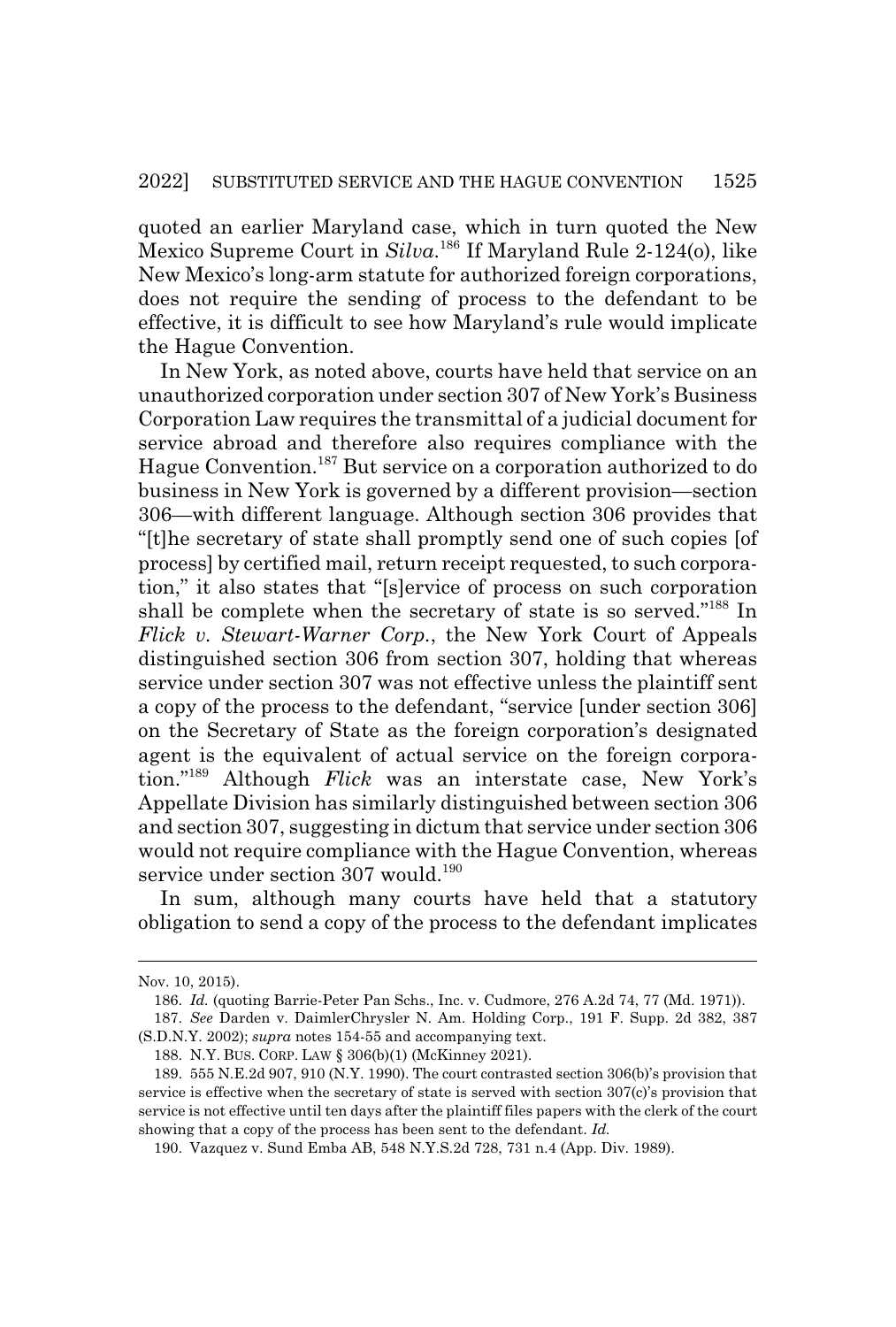the Hague Convention, some courts have decided the other way. Courts in Maryland, New Mexico, and New York distinguish between registered and unregistered corporations, suggesting that compliance with the Hague Convention is required for unregistered corporations but not for registered ones.191 Courts interpreting the laws in Kansas, Rhode Island, and South Carolina have said more broadly that compliance with the Hague Convention is not required for either registered or unregistered corporations.<sup>192</sup> Moreover, some of the arguments found in the cases discussed above would apply to statutes in the numerous other states where courts have not yet addressed the question. Many substituted service statutes have provisions stating that service is effective when the state official is served, which New York courts have found significant.<sup>193</sup> And even in the absence of such a provision on effectiveness, it would often be possible to argue that sending a copy of the process to the defendant is not part of the service itself but rather a means "to provide additional notice."194

The possibility that statutes permitting substituted service on state officials might be interpreted not to require compliance with the Hague Convention is problematic both because it runs against the desire of the Convention's drafters to eliminate the practice of *notification au parquet* and because it raises due process concerns. The next Section considers these objections.

193. *See Flick*, 555 N.E.2d at 910; *Vazquez*, 548 N.Y.S.2d at 731 n.4.

<sup>191.</sup> *See Rhema*, 2015 WL 6951145, at \*8 (interpreting MD. R. CIV. P. 2-124(o) for foreign corporations required to maintain a resident agent); Solis v. Gilles, 10-CV-952, 2011 WL 13284657, at \*9 (D.N.M. July 5, 2011) (interpreting N.M. STAT. ANN. § 38-1-5 (2021) for corporations to do business in the state); *Flick*, 555 N.E.2d at 910 (distinguishing section 306 for serving registered corporations from section 307 for serving unregistered corporations).

<sup>192.</sup> Peake v. Suzuki Motor Corp., No. 19-cv-00382, 2019 WL 5691632, at \*7-8 (D.S.C. Nov. 4, 2019) (interpreting S.C.CODE ANN. § 15-9-245 (2021) for unregistered corporations); Brand v. Mazda Motor of Am., Inc., 920 F. Supp. 1169, 1172 n.7 (D. Kan. 1996) (interpreting KAN. STAT. ANN. § 60-304(f) (2021) for registered and unregistered corporations); Melia v. Les Grands Chais de Fr., 135 F.R.D. 28, 32 (D.R.I. 1991) (interpreting R.I. GEN. LAWS 7-1.1-108, now codified as 7 R.I. GEN. LAWS § 7-1.2-1410 (2021), for registered and unregistered corporations).

<sup>194.</sup> *Peake*, 2019 WL 5691632, at \*8.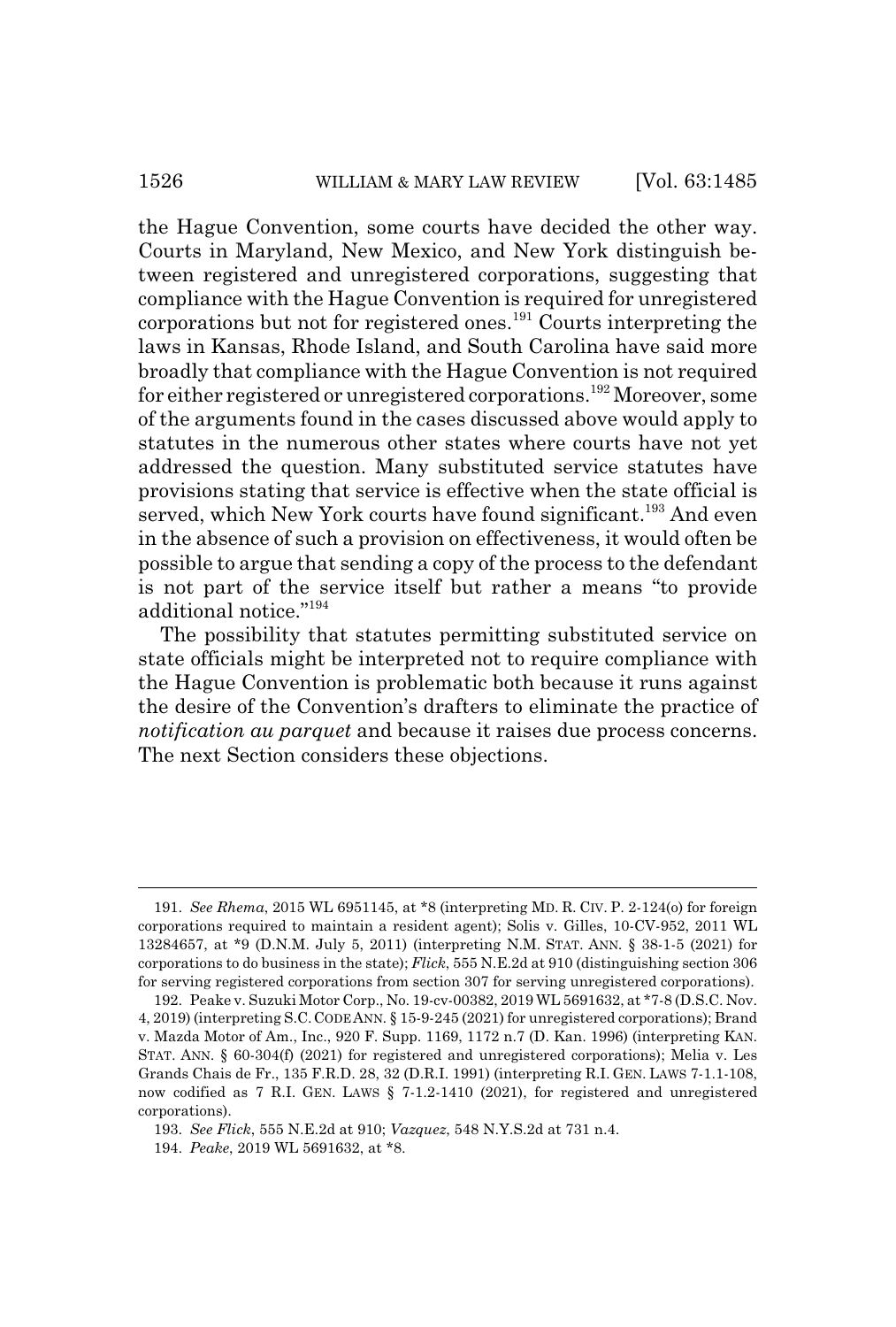### *C. Notice Concerns*

One of the aims of the Hague Convention was to eliminate *notification au parquet*. 195 This method of service, used in some civillaw countries, permits effective service by depositing documents with a government official or posting them on the notice board of the court seized.196 According to *Schlunk*, when the Convention was drafted, France, the Netherlands, Greece, Belgium, and Italy permitted some version of *notification au parquet*. 197 The fact that states in the United States similarly permitted substituted service on state officials—an American version of *notification au parquet*—seems to have largely escaped attention, both at the time of the Convention's drafting and when *Schlunk* was decided.<sup>198</sup>

Despite the intentions of its drafters, however, the Hague Convention did not succeed in abolishing *notification au parquet* in either its European or its U.S. manifestations. The principle that forum law determines whether there is occasion to transmit documents for service abroad, adopted in *Schlunk* and now endorsed by the Permanent Bureau of the Hague Conference,<sup>199</sup> necessarily leaves open the possibility that a country might define substituted service on a state official to be complete without any obligation to give notice to the defendant. The Permanent Bureau has acknowledged this fact. Commenting on the Convention's provisions on default judgments,<sup>200</sup> the Permanent Bureau wrote: "[T]he Convention ... does not do away with *notification au parquet* ... , but aims to protect a defendant from the potentially detrimental effects of

<sup>195.</sup> Volkswagenwerk Aktiengesellschaft v. Schlunk, 486 U.S. 694, 703 (1988) ("There is no question but that the Conference wanted to eliminate *notification au parquet*."); PRACTICAL HANDBOOK, *supra* note 31,  $\P$  2 (noting that one of the "main criticisms of the existing system" was "the survival of *notification au parquet* and its detrimental consequences for defendants").

<sup>196.</sup> *See* PRACTICAL HANDBOOK, *supra* note 31, ¶ 8 (describing *notification au parquet*). 197. *Schlunk*, 486 U.S. at 703. France abolished *notification au parquet* in 2005. PRACTICAL

HANDBOOK, *supra* note 31, ¶ 10.

<sup>198.</sup> *But cf. Schlunk*, 486 U.S. at 716 (Brennan, J., concurring) (quoting statement by Philip W. Amram in S. Exec. Rep. No. 6, 90th Cong., 1st Sess., 15 (1967), that the Convention may require "a minor change in the practice of some of our States in long-arm and automobile accident cases" where "service on the appropriate official need be accompanied only by a minimum effort to notify the defendant").

<sup>199.</sup> *See supra* note 34 and accompanying text.

<sup>200.</sup> Hague Service Convention, *supra* note 6, arts. 15-16; *see also supra* notes 29-31 and accompanying text (discussing these provisions).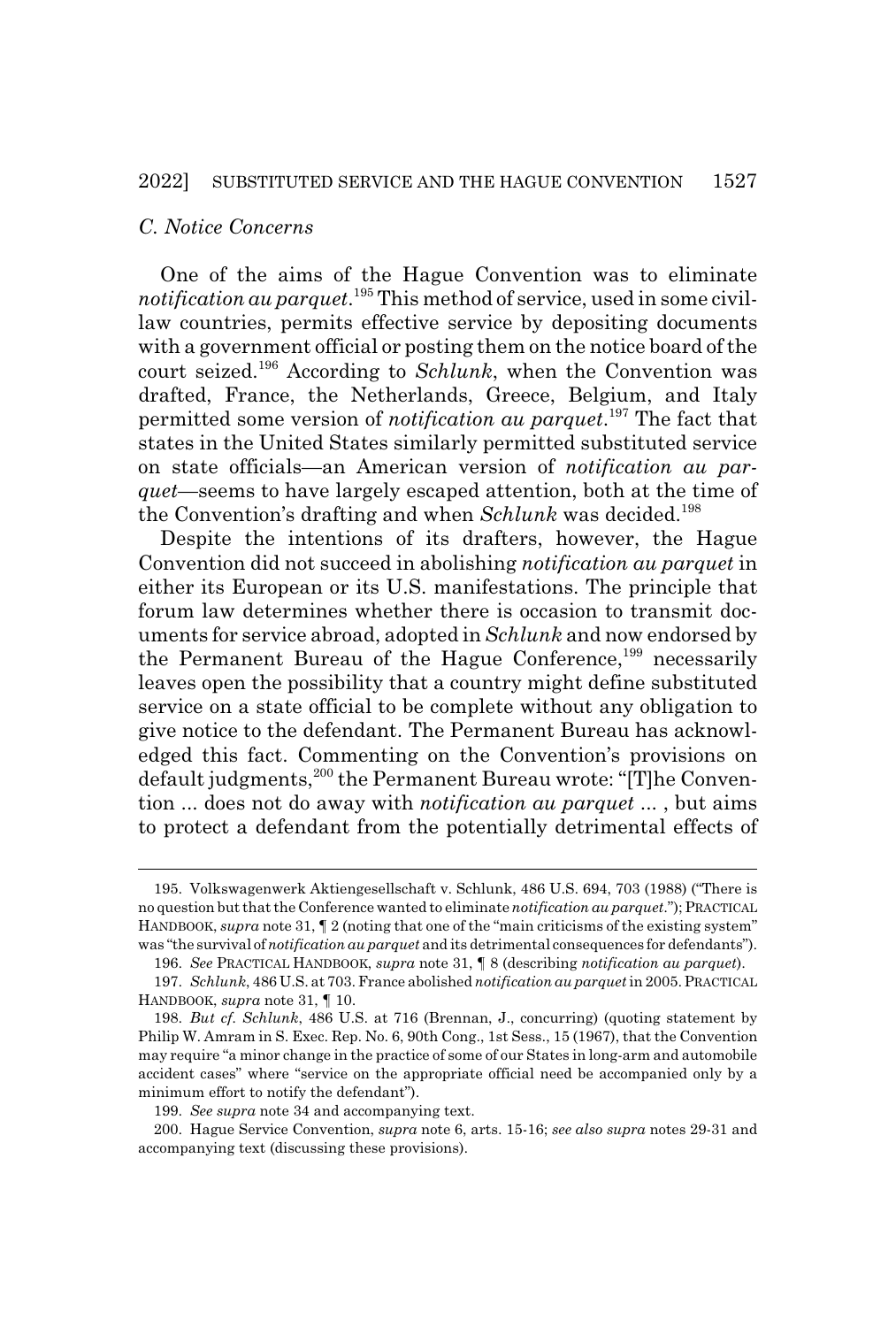such a system."201 Although the Supreme Court in *Schlunk* technically left open the question "whether the Convention applies to *notification au parquet*,"202 one must conclude that the answer to that question is no.

But even if substituted service on a state official without notice to the defendant does not violate the Hague Convention, it may still violate the Due Process Clauses of the U.S. Constitution. Part II argued that when substituted service is made on a state official, due process requires that either the plaintiff or the state official send a copy to the defendant. *Mullane* held that a "fundamental requirement of due process ... is notice reasonably calculated, under all the circumstances, to apprise interested parties of the pendency of the action and afford them an opportunity to present their objections."<sup>203</sup> The Convention applies only when a defendant's address is known,204 and under those circumstances, the alternatives provided by the Convention become constitutionally required as alternatives that are far better calculated to provide notice to the defendant than mere service on a state official.205 Under *Mullane*, it makes no difference whether the defendant is a registered corporation required to appoint an agent for service or not. The fact that a foreign corporation has registered does not make service under the Convention any less of an alternative,<sup>206</sup> and the Supreme Court has held that "a party's ability to take steps to safeguard its interests does not relieve the State of its constitutional obligation."207

The implications of this argument are simple but important. *Schlunk* held that "[w]here service on a domestic agent is valid and complete under both state law and the Due Process Clause, our

<sup>201.</sup> PRACTICAL HANDBOOK, *supra* note 31, ¶ 9. However, as noted above, the Permanent Bureau acknowledges that Articles 15 and 16 only apply if the Convention does. *See id.* ¶ 10; *see also supra* note 31 and accompanying text.

<sup>202.</sup> *Schlunk*, 486 U.S. at 704.

<sup>203.</sup> Mullane v. Cent. Hanover Bank & Tr. Co., 339 U.S. 306, 314 (1950); *see also Schlunk*, 486 U.S. at 705 (quoting *Mullane*, 339 U.S. at 314).

<sup>204.</sup> Hague Service Convention, *supra* note 6, art. 1 ("This Convention shall not apply where the address of the person to be served with the document is not known.").

<sup>205.</sup> *See supra* notes 65-69 and accompanying text.

<sup>206.</sup> *See supra* text following note 75.

<sup>207.</sup> Mennonite Bd. of Missions v. Adams, 462 U.S. 791, 799 (1983); *accord* Jones v. Flowers, 547 U.S. 220, 232 (2006) ("The Commissioner does not argue that Jones' failure to comply with a statutory obligation to keep his address updated forfeits his right to constitutionally sufficient notice, and we agree.").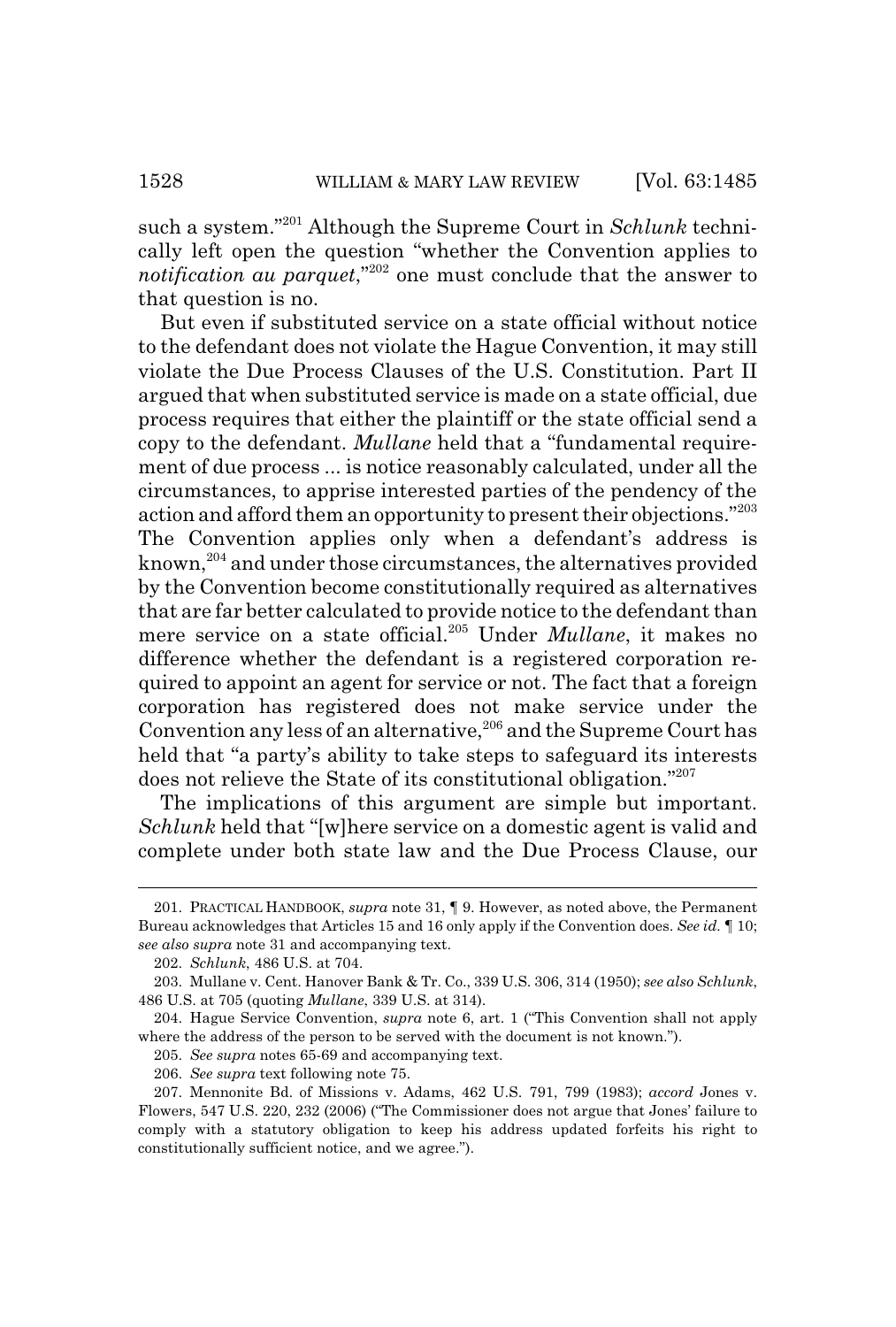inquiry ends and the Convention has no further implications."208 But if the Due Process Clause requires the transmission of documents abroad, then service is not complete until this is done. It does not matter whether the state statute contains an express obligation on the plaintiff or the state official to send a copy of the process to the defendant, whether the statute provides that service is effective when the state official is served, nor whether the foreign corporation is registered or unregistered. When substituted service is made on a state official, due process requires that a copy of the process be sent to the defendant, and that requirement alone makes the Hague Service Convention applicable.

### **CONCLUSION**

In the United States, the applicability of the Hague Service Convention depends on state law. But state law is subject to the requirements of the Due Process Clause of the Fourteenth Amendment, which requires notice reasonably calculated to inform the defendant of the action. This due process requirement has different implications for substituted service on affiliated companies and for substituted service on state officials.

*Schlunk* held that substituted service on an affiliated company could be used to serve a foreign defendant within the United States, making the Hague Convention inapplicable. There was no question of notice being constitutionally insufficient in *Schlunk* because Illinois permits such service only when the relationship between the companies is so close that notice to the defendant is certain. California and Massachusetts have adopted similar approaches. Because these approaches focus on the purposes of service, they make more sense than the veil-piercing approaches in other states that turn on factors unrelated to notice.

Substituted service on state officials has very different constitutional implications. Without an obligation on the plaintiff or the state official to send a copy of the process to the defendant, it seems highly unlikely that the defendant would learn of the action in sufficient time to allow it to defend. Many state statutes expressly require a copy to be sent. But the Constitution imposes such an

<sup>208.</sup> *Schlunk*, 486 U.S. at 707.